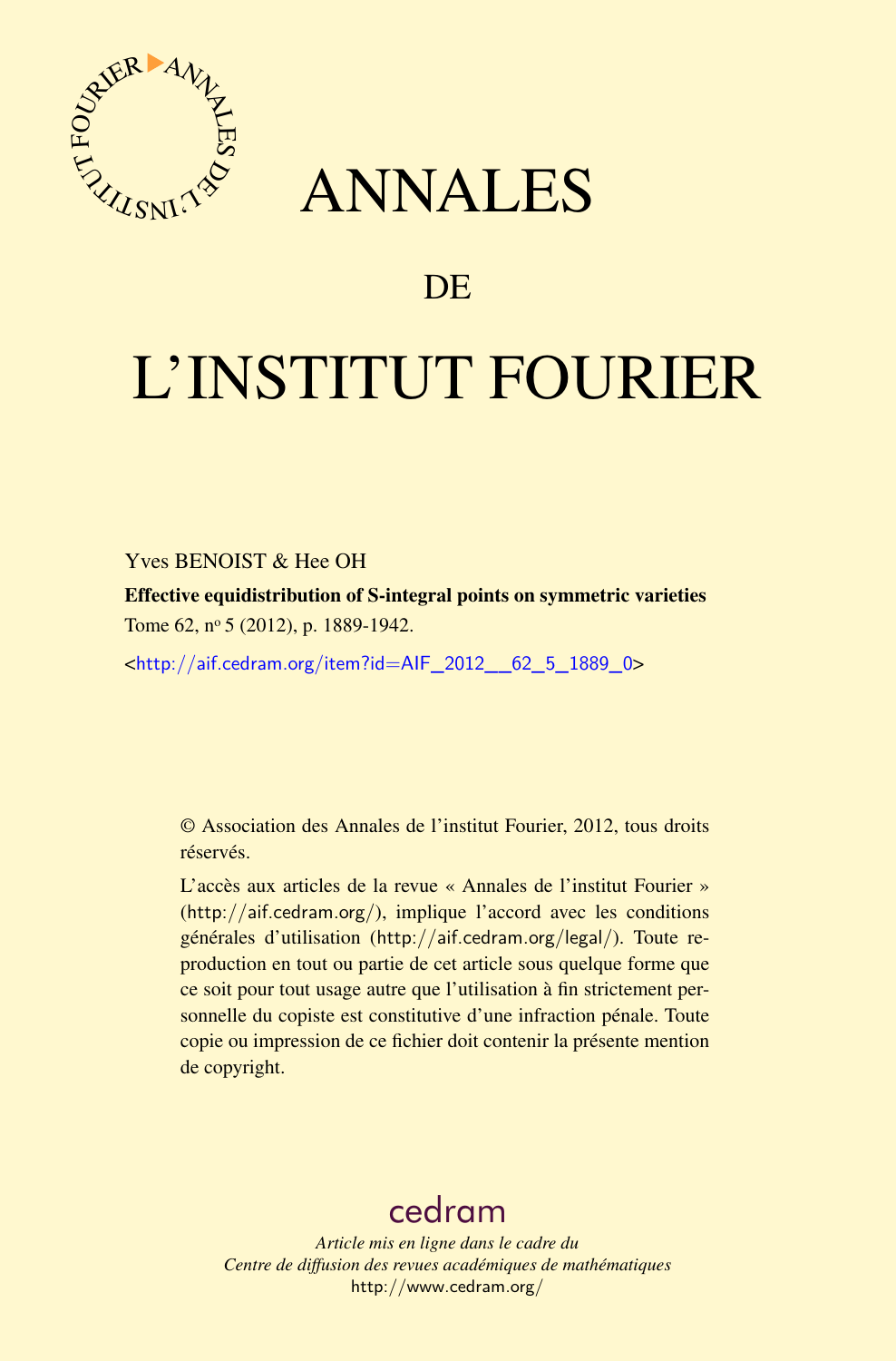### EFFECTIVE EQUIDISTRIBUTION OF S-INTEGRAL POINTS ON SYMMETRIC VARIETIES

**by Yves BENOIST & Hee OH (\*)**

ABSTRACT. — Let K be a global field of characteristic not 2. Let  $\mathbf{Z} = \mathbf{H} \backslash \mathbf{G}$  be a symmetric variety defined over *K* and *S* a finite set of places of *K*. We obtain counting and equidistribution results for the S-integral points of **Z**. Our results are effective when *K* is a number field.

Résumé. — Soit *K* un corps global de caractéristique différente de 2. Soit **Z** = **H**\**G** une variété symétrique définie sur *K* et *S* un ensemble fini de places de *K*. Nous obtenons des résultats de comptage et d'équidistribution pour les points S-entiers de **Z**. Nos résultats sont effectifs quand *K* est un corps de nombre.

#### **1. Introduction**

#### **1.1. General overview**

Consider a finite system of polynomial equations with integral coefficients. Its set of solutions defines an arithmetic variety  $\mathbf{Z} \subset \mathbb{C}^d$  defined over  $\mathbb{Z}$ . For a set *S* of primes including the infinite prime  $\infty$ , let  $\mathbb{Z}_S$  denote the ring of *S*-integers of Q, that is, the set of rational numbers whose denominators are products of primes in *S*. If  $S = \{\infty\}$ ,  $\mathbb{Z}_S$  is simply the ring of integers  $\mathbb{Z}$ , and if *S* consists of all the primes, then  $\mathbb{Z}_S$  is the field  $\mathbb Q$  of rational numbers. For any subring *R* of  $\mathbb C$ , we denote by  $\mathbb Z_R$  the set of points in **Z** with coordinates in *R*. One of the fundamental questions in number theory is to understand the properties of sets  $\mathbb{Z}_{\mathbb{Z}_S}$ . In this paper, we obtain effective counting and equidistribution results of the *S*-integral points, for *S*-finite, in the case when **Z** is a symmetric variety.

Keywords: Counting, equidistribution, rational points, mixing,, symmetric spaces, polar decomposition, resolution of singularities.

Math. classification: 11G35 11S82 14G05 22E40 37A25 37P30.

<sup>(\*)</sup> the second author is partially supported by NSF grant 0629322.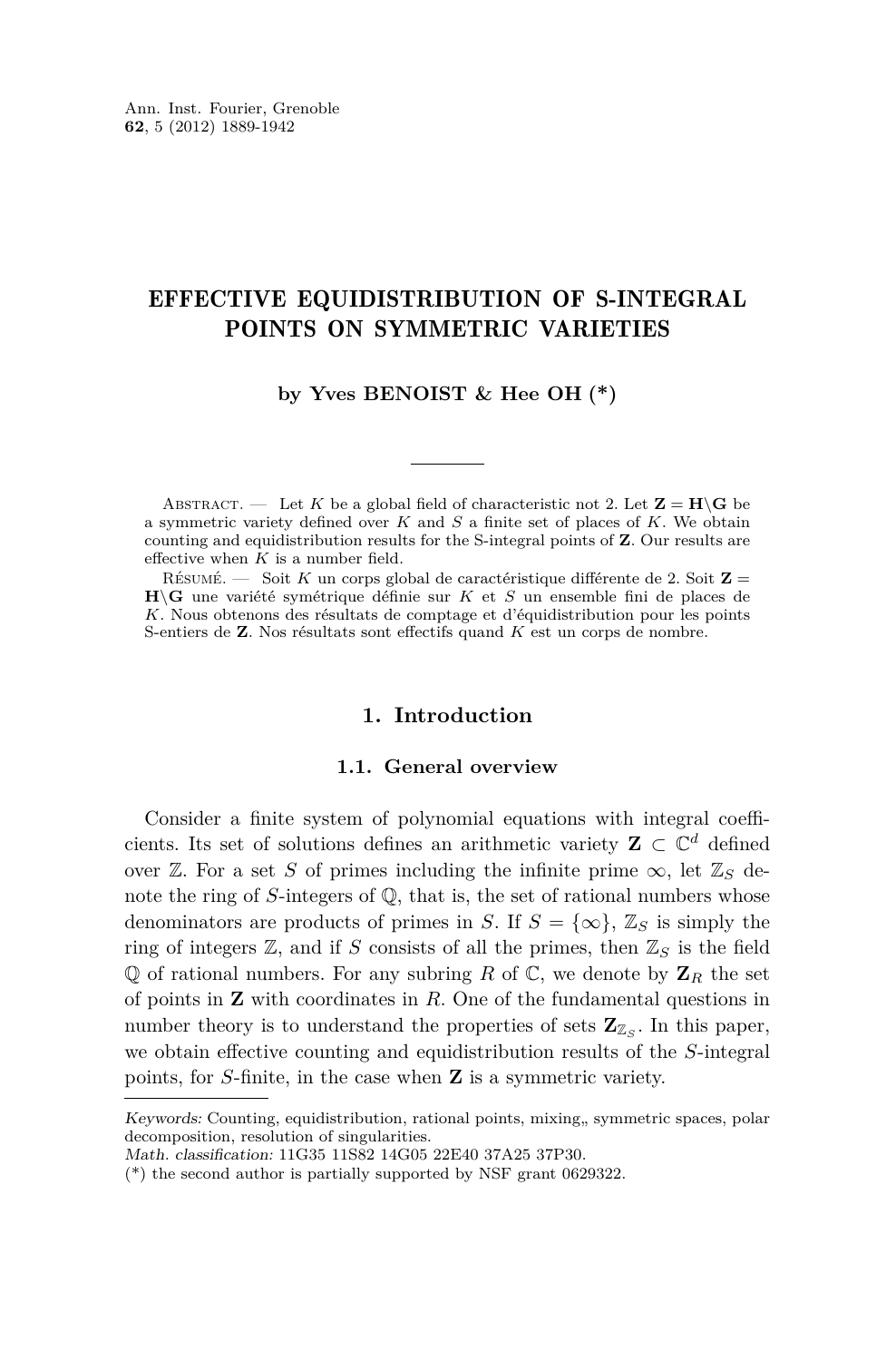The counting question in this set-up has been intensively studied for the *integral* points via several different methods. The first method is due to Duke, Rudnick and Sarnak in 1993 [\[17\]](#page-52-0), utilizing the theory of automorphic forms. Almost at the same time, Eskin and McMullen developed a different approach, making a more direct use of the mixing properties of semisimple real algebraic groups [\[21\]](#page-53-0). The third method , due to Eskin, Mozes and Shah [\[22\]](#page-53-0), is based on the ergodic theory on homogeneous spaces, in particular, the work of Ratner [\[47\]](#page-54-0) on ergodic invariant measures for unipotent flows, as well as the works of Dani and Margulis ([\[11\]](#page-52-0), [\[12\]](#page-52-0)) on the linearization methods and the non-divergence of unipotent flows.

The approach of [\[21\]](#page-53-0) using mixing properties has several advantages over the others in our viewpoint. First it does not require the deep theory of automorphic forms, avoiding technical difficulties in dealing with the Eisenstein series as in [\[17\]](#page-52-0). Secondly, although this was never addressed in [\[21\]](#page-53-0), in principle it also gives a rate of convergence which the ergodic method of [\[22\]](#page-53-0) does not give. Thirdly the method can be extended to other global fields of positive characteristic, which is again hard to be achieved via the ergodic method.

For these reasons, we develop the approach of Eskin and McMullen [\[21\]](#page-53-0) in this paper in order to obtain *effective* results for the general *S*-integral points on symmetric varieties.

Let **G** be a connected semisimple simply connected Q-group and **H** a symmetric Q-subgroup of **G**. Set

$$
X_S := \Gamma \backslash \mathbf{G}_S \quad \text{and} \quad Y_S := \Gamma \backslash \Gamma \mathbf{H}_S
$$

where  $\mathbf{G}_S := \prod_{p \in S} \mathbf{G}(\mathbb{Q}_p)$ ,  $\mathbf{H}_S := \prod_{p \in S} \mathbf{H}(\mathbb{Q}_p)$  and  $\Gamma$  is an *S*-arithmetic subgroup of **G***S*.

Two main ingredients of our proofs are

- (1) the effective equidistribution of the translates  $Y_S g$  in  $X_S$  for any  $g \in \mathbf{G}_S$ ;
- (2) the effective well-roundedness of the height balls  $B_T := \{x \in Z_S : S \}$  $H_S(x) < T$  where  $Z_S \simeq H_S \backslash G_S$  is a Zariski closed subvariety of a  $K$ -vector space  $V$ , and  $H_S$  is the height function on  $V_S$  given by  $H_S((x_p)) := \prod_{p \in S} ||x_p||_p$  for  $(x_p)_{p \in S} \in V_S$ .

For (1), we use the mixing properties of *S*-algebraic semisimple groups, with a rate of convergence. To relate the mixing property of  $\mathbf{G}_S$  with the equidistribution problem (even in non-effective form) for the translates of  $\mathbf{H}_S$ , we need to verify certain geometric property, which was named the wavefront property by [\[21\]](#page-53-0), for an *S*-algebraic symmetric variety. We prove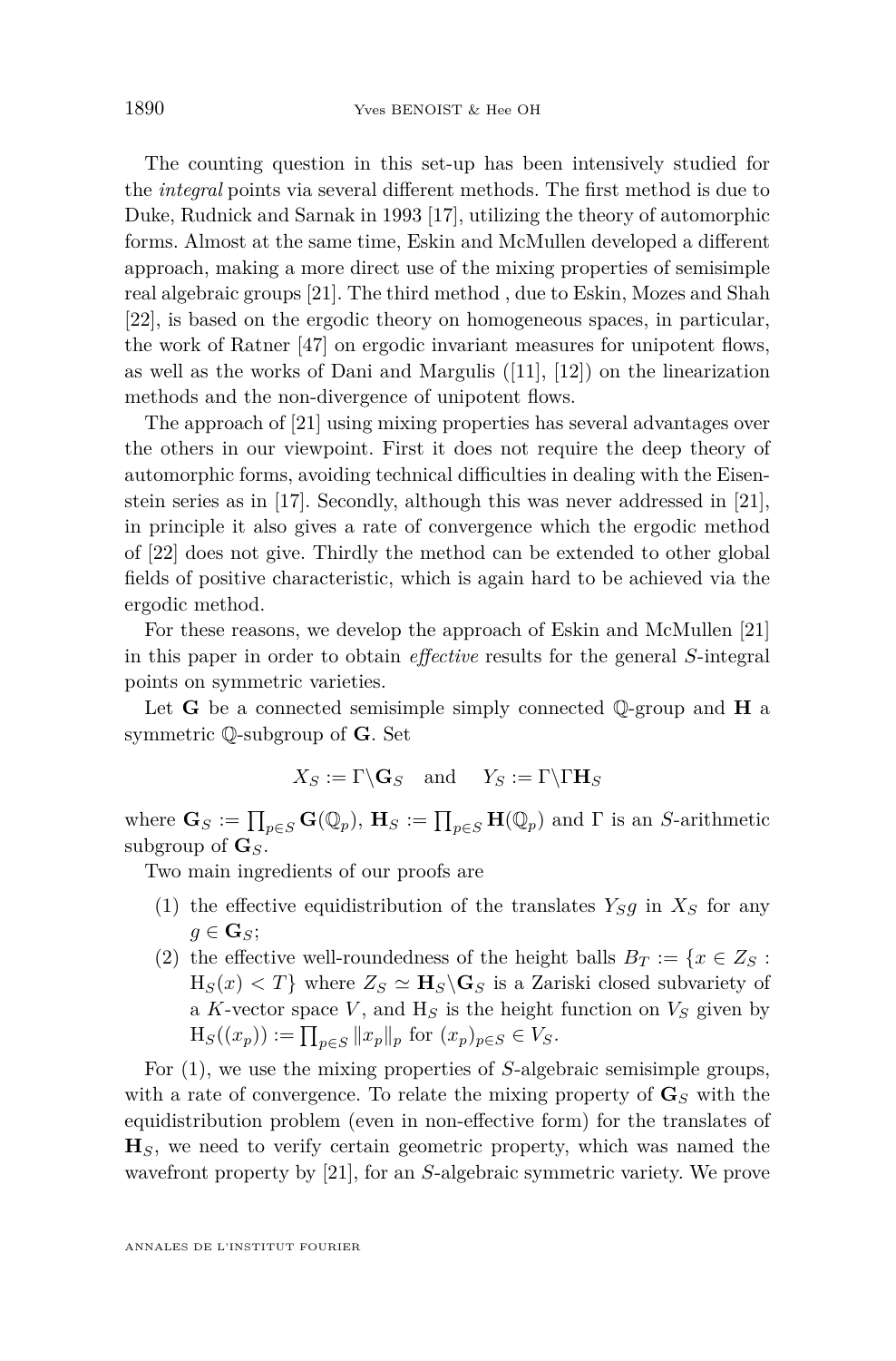this using the polar decompositions for non-archimedean symmetric spaces obtained in [\[4\]](#page-52-0) specifically for this purpose. We emphasize that the wave front property is precisely the reason that our proofs work in the setting of an *S*-algebraic symmetric variety for *S* finite. This property does not hold for a general homogeneous variety even over the reals. In the case when *Y<sup>S</sup>* is compact, and hence a uniform approximation of *Y<sup>S</sup>* by neighborhoods in *G<sup>S</sup>* is possible, the arguments in [\[21\]](#page-53-0) can be more or less easily adapted to a proof of (1), based on the effective mixing and the wave-front property. Most of the technical difficulties in proving (1) arises in the case of a noncompact *Y*<sub>*S*</sub>. Even in the case when  $K = \mathbb{Q}$  and  $S = \{\infty\}$ , our paper seems to be the first place where a complete proof of (1) is given. Although (1) has been announced in [\[17\]](#page-52-0) in this case, proofs have been given only for *Y<sup>S</sup>* compact.

Now turning our attention to (2), recall first that the well-roundness of family  ${B_T}$  of compact subsets in  $Z_S$  means that for all small  $\varepsilon > 0$ , the boundaries of  $B_T$  can be approximated by neighborhoods whose volume is of  $\varepsilon$ -order compared to the volume of  $B_T$  uniformly for all large *T*. For the norm-balls in a real symmetric variety (i.e.,  $S = \{\infty\}$ ), this property was verified in [\[17\]](#page-52-0). In effectivising this property, one needs to control how large *T* has to be taken for a given  $\varepsilon > 0$ , for instance, obtaining an estimate on the *derivative of the volume of*  $B_T$ , among other things. In the case of a group variety, a similar estimate was made in [\[40\]](#page-53-0) by the brute force computation using the decomposition of a Haar measure of the group, and was used to obtain an effective counting of lattice orbits in a group variety. We achieve this in a complete generality of a homogeneous variety of an algebraic group, using a theorem of Jeanquartier on fiber integrations [\[34\]](#page-53-0), Hironaka's resolution of singularities [\[32\]](#page-53-0), Denef's theorems on *p*-adic local zeta functions  $([14], [15])$  $([14], [15])$  $([14], [15])$  $([14], [15])$  $([14], [15])$ . We remark that this is one of crucial ingredients of [\[27\]](#page-53-0).

We state and prove all of our effective results for any number field *K* and the non-effective versions for any global field of characteristic not 2.

We remark that the approach for counting via mixing was first used by Margulis in his thesis [\[39\]](#page-53-0) which was written in 1970 but was published only thirty years later. Recently similar mixing properties in an adelic setting have been used in the study of rational points of *group* varieties (see [\[9\]](#page-52-0), [\[25\]](#page-53-0), and [\[30\]](#page-53-0)). We also mention that for the case of group varieties, the effective counting result was obtained for integral points in [\[40\]](#page-53-0), under some additional assumptions. We refer to [\[35\]](#page-53-0), [\[29\]](#page-53-0), [\[23\]](#page-53-0), [\[20\]](#page-52-0), [\[28\]](#page-53-0), [\[18\]](#page-52-0), [\[41\]](#page-53-0) etc., for other types of counting and equidistribution results.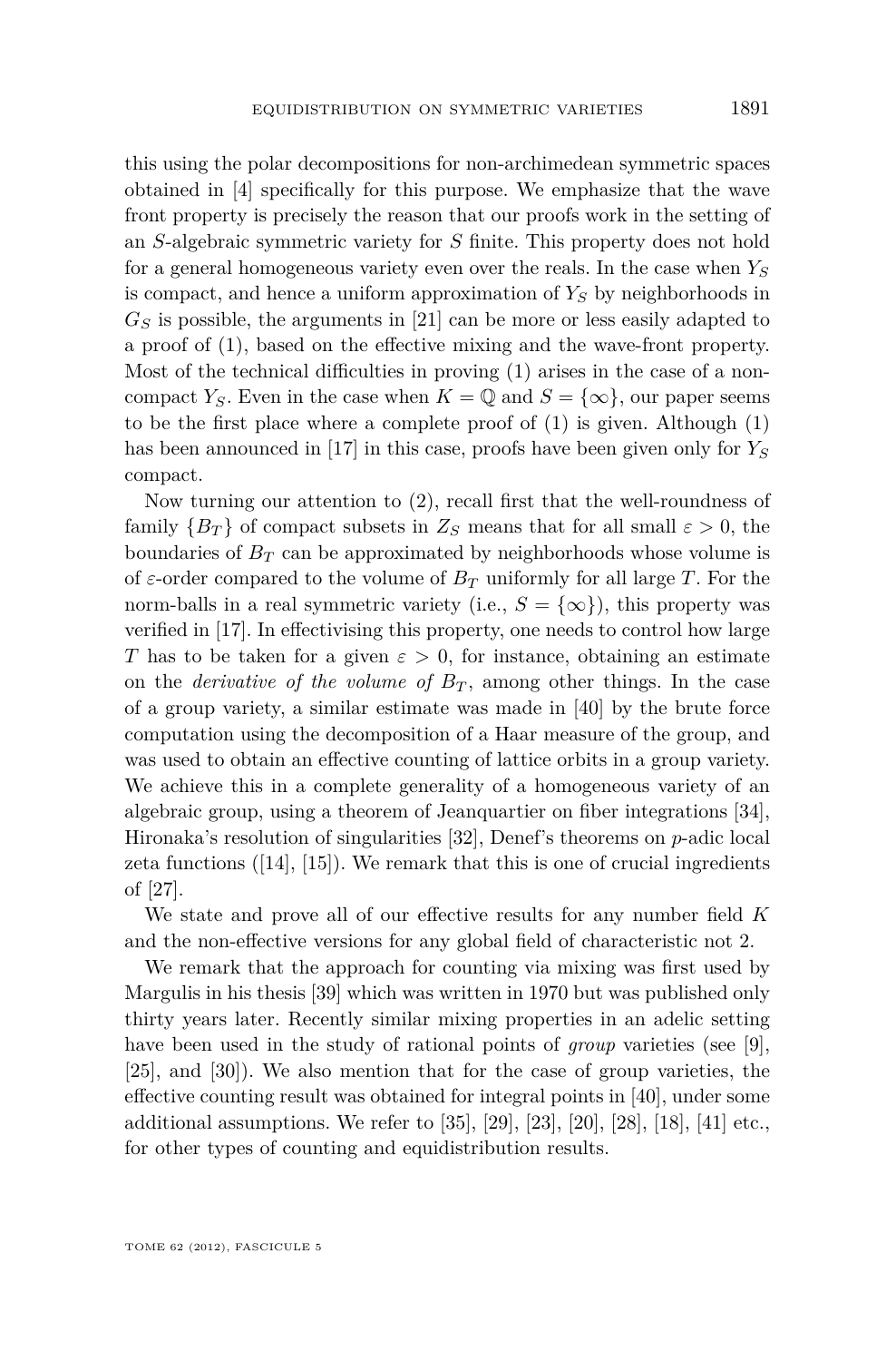#### **1.2. Main results**

We now give a precise description of the main results of this paper.

Let  $K$  be a global field of characteristic not 2, i.e. a finite extension of  $\mathbb Q$ or of  $\mathbb{F}_q(t)$  where *q* is an odd prime. Let **Z** be a symmetric variety in a vector space  $V$  defined over  $K$ . That is, there exist a connected algebraic almost *K*-simple group **G** defined over *K*, a *K*-representation  $\rho : \mathbf{G} \to \mathbf{GL}(\mathbf{V})$ with finite kernel and a non-zero point  $z_0 \in V_K$  whose stabilizer **H** in **G** is a symmetric *K*-subgroup of **G** such that  $\mathbf{Z} = z_0 \mathbf{G}$ . By a symmetric *K*-subgroup of **G**, we mean a *K*-subgroup whose identity component coincides with the identity component of the group of fixed points  $G^{\sigma}$  for an involution  $\sigma$  of **G** defined over *K*. We assume that the identity component  $H^0$  has no non-trivial *K*-character.

We fix a basis of the *K*-vector space  $V_K$  so that one can define, for any subring  $\mathcal{O}$  of K, the subsets  $\mathbf{V}_{\mathcal{O}} \subset \mathbf{V}$ ,  $\mathbf{Z}_{\mathcal{O}} \subset \mathbf{Z}$  and  $\mathbf{G}_{\mathcal{O}} \subset \mathbf{G}$  of points with coefficients in  $\mathcal{O}$ . For each place *v* of *K*, denote by  $K_v$  be the completion of *K* with respect to the absolute value  $|\cdot|_v$ . We write  $\mathbf{V}_v$ ,  $\mathbf{Z}_v$  and  $\mathbf{G}_v$  for  $\mathbf{V}_{K_v}$ ,  $\mathbf{Z}_{K_v}$  and  $\mathbf{G}_{K_v}$ , respectively.

Let *S* be a finite set of places of *K* containing all archimedean (sometimes called infinite) places with  $\mathbf{G}_v$  non-compact. Note that if char K is positive, *K* does not have any archimedean place. We denote by  $\mathcal{O}_S$  the ring of *S*integers of *K*, that is,

$$
\mathcal{O}_S := \{ k \in K \mid |k|_v \leq 1 \text{ for each finite } v \notin S \}.
$$

For instance, if  $K = \mathbb{Q}$ , we have  $\mathcal{O}_S = \mathbb{Z}_S$ . We set  $\mathbf{Z}_S = \prod_{v \in S} \mathbf{Z}_v$  and similarly  $\mathbf{G}_S$  and  $\mathbf{H}_S$ .

Note that the sets  $\mathbf{Z}_{\mathcal{O}_S}$ ,  $\mathbf{G}_{\mathcal{O}_S}$  and  $\mathbf{H}_{\mathcal{O}_S}$  are discrete subsets of  $\mathbf{Z}_S$ ,  $\mathbf{G}_S$ , and  $H<sub>S</sub>$  respectively, via the diagonal embeddings.

By a theorem of Borel and Harish-Chandra in characteristic 0 and of Behr and Harder in positive characteristic (see Theorem I.3.2.4 in [\[38\]](#page-53-0)), the subgroups  $\mathbf{G}_{\mathcal{O}_S}$  and  $\mathbf{H}_{\mathcal{O}_S}$  are lattices in  $\mathbf{G}_S$  and  $\mathbf{H}_S$  respectively. Again, by a theorem of Borel, Harish-Chandra, Behr and Harder, the group  $\mathbf{G}_{\mathcal{O}_{\mathcal{S}}}$ has only finitely many orbits in  $\mathbb{Z}_{\mathcal{O}_S}$  (see Theorem 10 in [\[24\]](#page-53-0)).

Hence our counting and equidistribution question of *S*-integral points of **Z** reduces to counting and equidistribution of points in a single  $\mathbf{G}_{\mathcal{O}_S}$ -orbit, say, for instance, in  $z_0 \mathbf{G}_{\mathcal{O}_S}$ . Set

$$
Z_S:=z_0\mathbf{G}_S=\prod_{v\in S}z_0\mathbf{G}_v
$$

and let  $\Gamma_S$  be a congruence subgroup of  $\mathbf{G}_{\mathcal{O}_S}$ . Let  $\mu_{X_S}$  be a  $\mathbf{G}_S$ -invariant measure on  $X_S := \Gamma_S \backslash \mathbf{G}_S$  and  $\mu_{Y_S}$  an  $\mathbf{H}_S$ -invariant measure on  $Y_S :=$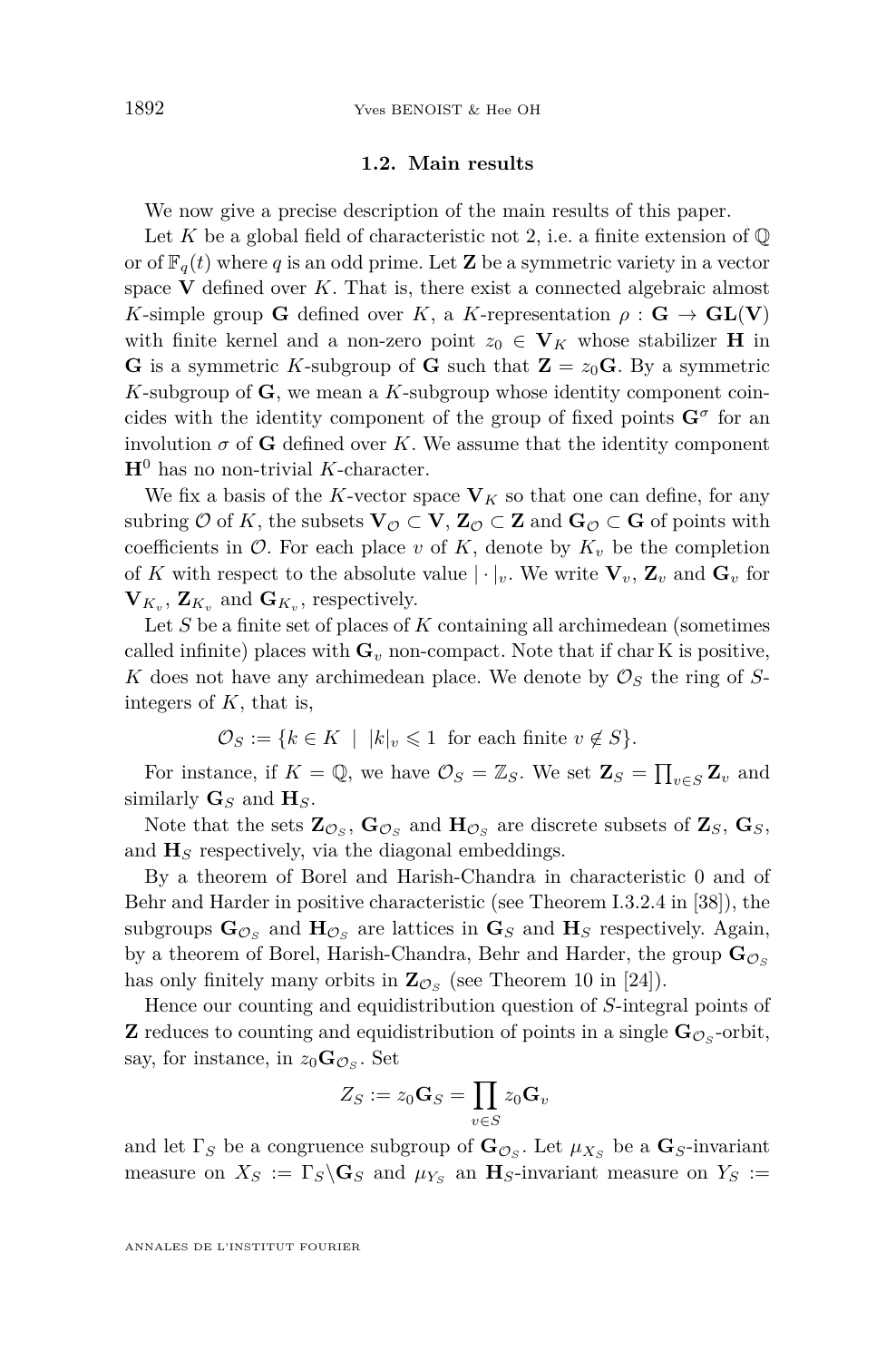<span id="page-5-0"></span> $(\Gamma_S \cap \mathbf{H}_S) \setminus \mathbf{H}_S$ . For each  $v \in S$ , we choose an invariant measure  $\mu_{Z_v}$  on  $Z_v := z_0 \mathbf{G}_v$  so that for  $\mu_{Z_S} := \prod_{v \in S} \mu_{Z_v}$ , we have  $\mu_{X_S} = \mu_{Z_S} \mu_{Y_S}$  locally. For a subset  $S_0 \subset S$ , we set  $\mu_{Z_{S_0}} = \prod_{v \in S_0} \mu_{Z_v}$ .

For a Borel subset *B* of *ZS*, we set

$$
\text{vol}(B) := \frac{\mu_{Y_S}(Y_S)}{\mu_{X_S}(X_S)} \mu_{Z_S}(B).
$$

We assume that  $\mathbf{G}_S$  is non-compact; otherwise  $\mathbf{Z}_{\mathcal{O}_S}$  is finite. By considering a finite covering of **G** by its simply connected cover, we may also assume that **G** is simply connected without loss of generality.

Before stating our main result, we summarize our set-up:

*K* is a global field such that  $char(K) \neq 2$ ,  $\mathbb{Z} \simeq \mathbb{H}\backslash\mathbb{G}$  is a symmetric variety in a vector space **V** defined over *K* where **G** is an almost *K*-simple simply-connected *K*-group acting on **V** such that the identity component  $\mathbf{H}^0$  has no non-trivial *K*-character, and *S* is a finite set of places of *K* containing all the infinite places  $v$  with  $\mathbf{G}_v$  non-compact and satisfying that **G***<sup>S</sup>* is non-compact.

#### **Counting** *S***-integral points**

We first state our counting results. We refer to Definition [6.1](#page-18-0) for the notion of a well-rounded sequence of subsets  $B_n$  in  $Z_s$ .

THEOREM 1.1. — For any well-rounded sequence of subsets  $B_n$  of  $Z_S$ with volume tending to infinity, we have

$$
\#(z_0\Gamma_S\cap B_n)\sim \text{vol}(B_n)\quad \text{as }n\to\infty.
$$

As a corollary, we obtain that the number of *S*-integral points of size less than *T* is given by the volume of the corresponding ball in *ZS*. A most natural way to measure the size of an *S*-integral point is given by a height function H<sub>S</sub>. For  $z \in \mathbf{Z}(\mathcal{O}_S)$ , it is simply

$$
\mathcal{H}_S(z) := \prod_{v \in S} ||z||_v
$$

where the  $\|\cdot\|_v$  are norms on  $\mathbf{V}_{K_v}$  which are euclidean when v is infinite and which are max norms when  $v$  is finite. This height function  $H<sub>S</sub>$  naturally extends to *ZS*.

COROLLARY 1.2. — As  $T \to \infty$ , #{*z* ∈ *z*0Γ*<sup>S</sup>* : H*S*(*z*) *< T*} ∼ vol(*BS*(*T*))

$$
\#\{z \in z_0 \Gamma_S : \text{H}_S(z) < T\} \sim \text{vol}(B_S(T))
$$

where  $B_S(T) := \{ z \in Z_S : H_S(z) < T \}.$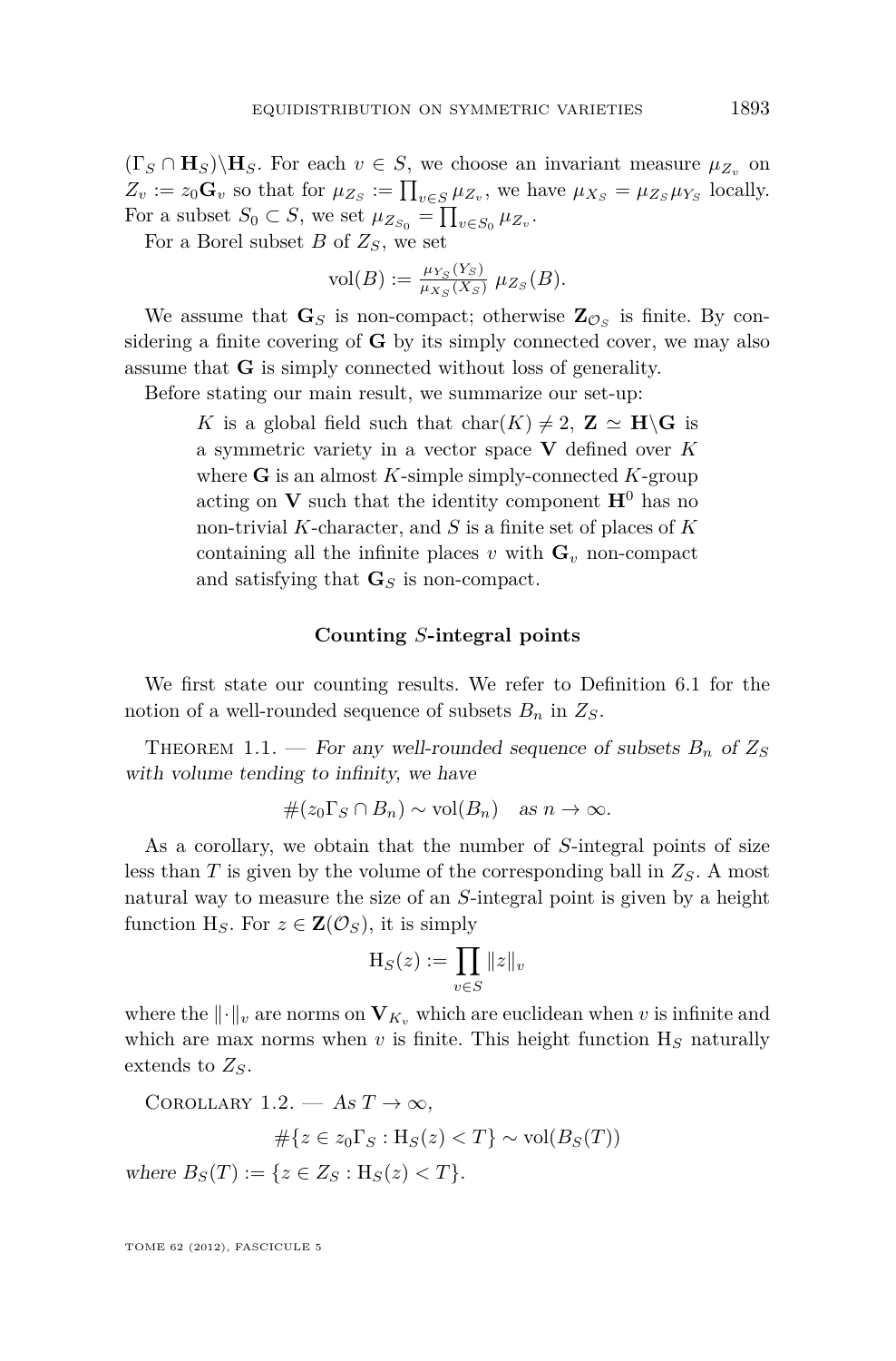<span id="page-6-0"></span>When *K* is a number field, a version of Theorem [1.1](#page-5-0) with a rate of convergence is given in Theorem [13.2.](#page-43-0) For instance, we get:

THEOREM 1.3. — Let *K* be a number field. There exists  $\delta > 0$  such that as  $T \to \infty$ 

$$
#\{z \in z_0 \Gamma_S : \text{H}_S(z) < T\} = \text{vol}(B_S(T))(1 + O(T^{-\delta})).
$$

Our proof of Theorem 1.3 uses Denef's result on local zeta functions which is not available in positive characteristic. This explains our hypothesis on the characteristic of *K*.

The rate of convergence in Theorem 1.3 is new even for the integral points in the generality of symmetric varieties. In this case, as  $T \to \infty$ ,  $vol(B_S(T)) \sim cT^a \log(T)^b$ , for some  $c > 0$  as obtained in [\[28\]](#page-53-0).

Note for a general *S* that one cannot expect  $vol(B_S(T)) \sim cT^a log(T)^b$ , for some  $c > 0$ ; simply because any *v*-adic valuation is discrete for a nonarchimedean *v*. We prove:

THEOREM 1.4. — There exist  $a \in \mathbb{Q}_{>0}$ ,  $b \in \mathbb{Z}_{\geq 0}$  and  $c_1, c_2 > 0$  such that for any  $T \gg 1$ ,

$$
c_1T^a \log(T)^b \leq \text{vol}(B_S(T)) \leqslant c_2T^a \log(T)^b
$$
.

#### **Equidistribution of** *S***-integral points**

To motivate, consider the case when the set  $\mathbb{Z}_{\mathbb{Z}[p^{-1}]}$  of rational points in **Z** with denominators only power of p is a dense subset in  $\mathbf{Z}_{\mathbb{R}}$ . A natural question is when the sequence of subsets in  $\mathbb{Z}_{\mathbb{Z}[p^{-1}]}$  consisting of elements of denominator precisely  $p^n$  is equidistributed as  $n \to \infty$ . That is, for two compact subsets  $\Omega_1, \Omega_2$  of  $\mathbb{Z}_\mathbb{R}$ , as  $n \to \infty$ ,

$$
\frac{\{x \in \mathbf{Z}_{\mathbb{Q}} \cap \Omega_1 : p^n x \in \mathbf{V}_{\mathbb{Z}}, \ p \nmid p^n x\}}{\{x \in \mathbf{Z}_{\mathbb{Q}} \cap \Omega_2 : p^n x \in \mathbf{V}_{\mathbb{Z}}, \ p \nmid p^n x\}} \sim \frac{\mathrm{vol}(\Omega_1)}{\mathrm{vol}(\Omega_2)}?
$$

Since  $p^n x \in V_{\mathbb{Z}}$  is equivalent to the condition that the *p*-adic maximum norm of  $x$  is at most  $p<sup>n</sup>$ , the above question can be rephrased as the question of equidistribution on  $\mathbf{Z}_{\mathbb{R}}$  of the sets  $\{z \in \mathbf{Z}_{\mathbb{Z}[p^{-1}]} : ||z||_p = p^n\}.$ 

We answer this question in greater generalities:

THEOREM 1.5. — Let  $S = S_0 \sqcup S_1$  be a partition of *S*. For any wellrounded sequence  $B_n$  of subsets of  $Z_{S_1}$  with volume tending to infinity, and for any compact subset  $\Omega \subset Z_{S_0}$  of positive measure and of boundary measure 0, we have

$$
\# z_0 \Gamma_S \cap (\Omega \times B_n) \sim \frac{\mu_{Y_S}(Y_S)}{\mu_{X_S}(X_S)} \mu_{Z_{S_0}}(\Omega) \mu_{Z_{S_1}}(B_n) \quad \text{as } n \to \infty.
$$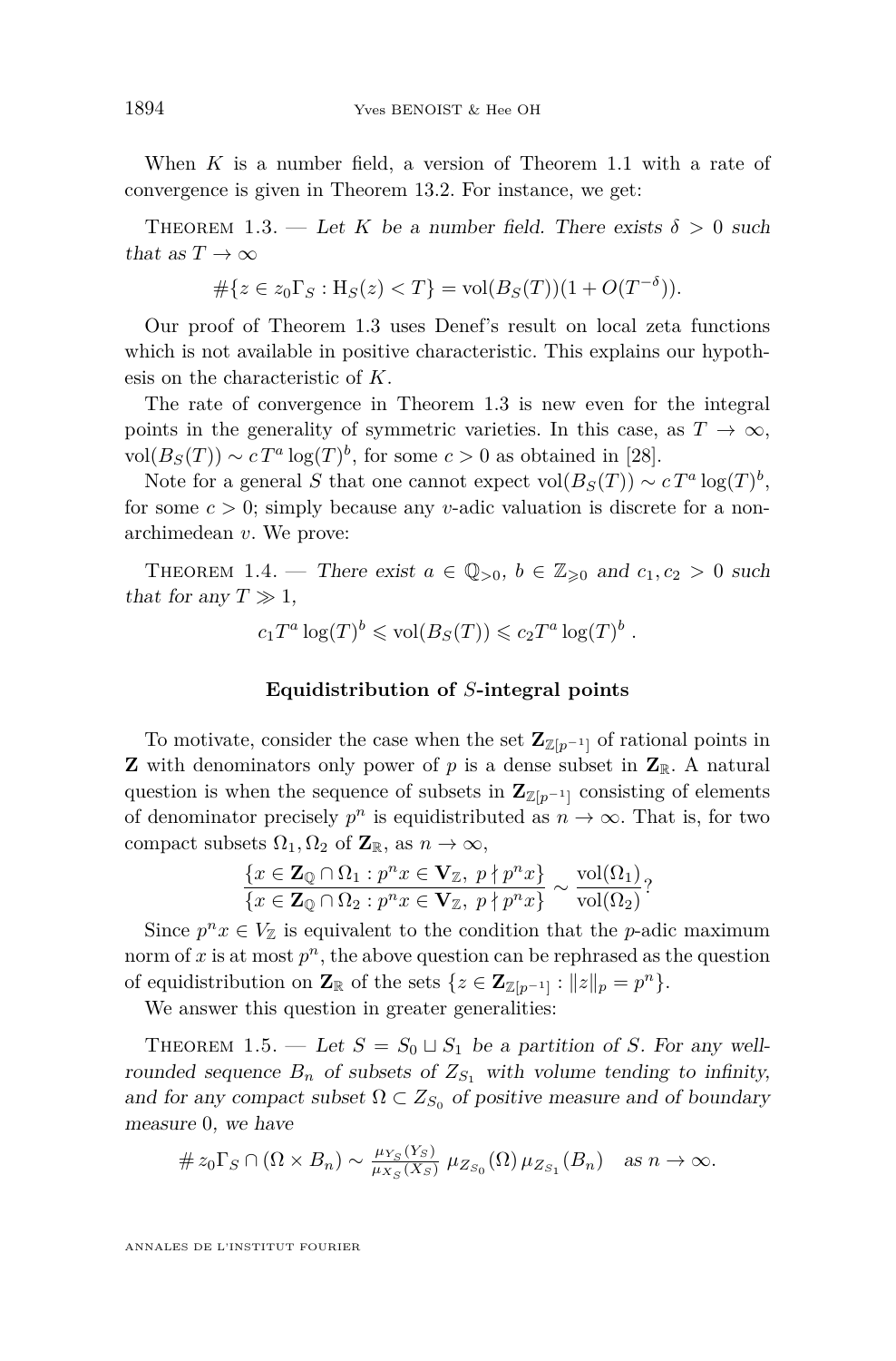<span id="page-7-0"></span>Note that the special case discussed prior to Theorem [1.5](#page-6-0) corresponds to  $K = \mathbb{Q}, S_0 = \{\infty\}, S_1 = \{p\}, \text{ and } B_n = \{z \in \mathbb{Z}_{\mathbb{Q}_p} : ||z||_p = p^n\}.$ 

Note that in all the above theorems, we may replace  $z_0 \Gamma_S$  by  $Z_{\mathcal{O}_S} :=$  $Z_S \cap \mathbb{Z}_{\mathcal{O}_S}$  as long as we renormalize the volume form so that the volume of a subset  $E \subset Z_S$  is given by

(1.6) 
$$
\widetilde{\text{vol}}(E) = \sum \frac{\mu_{Y_S}(Y_S)}{\mu_{X_S}(X_S)} \mu_{Z_S}(E)
$$

where we sum the contributions from each  $\Gamma_S$ -orbit in  $Z_{\mathcal{O}_S}$ . Hence we obtain:

Corollary 1.7. — Assume *S* has at least two places.

- (1) For any finite  $v \in S$ , the sets  $Z(T) := \{z \in Z_{\mathcal{O}_S} : ||z||_v = T\}$  become equidistributed in  $Z_{S-\{v\}}$  as  $T\to\infty$ , subject to the condition  $Z(T) \neq \emptyset$ .
- (2) For an infinite  $v \in S$ , the sets  $Z_T := \{z \in Z_{\mathcal{O}_S} : ||z||_v \leq T\}$  become equidistributed in  $Z_{S-\lbrace v \rbrace}$  as  $T \to \infty$ , provided  $Z_v$  is non-compact.

Again, when *K* is a number field, Theorem [1.5](#page-6-0) and Corollary 1.7 are proved with a rate of convergence (see Corollary [13.3](#page-44-0) and Proposition [14.2\)](#page-0-0). For instance, we obtain:

THEOREM 1.8. — Let *K* be a number field and  $S = S_{\infty} \sqcup S_f$  be the partition of *S* into infinite and finite places. We assume that  $\mathbf{G}_{S_f}$  is non compact. Set  $\beta_T := \{z \in Z_{S_f} : H_{S_f}(z) < T\}$ . Then there exist  $\delta > 0$  such that for any compact subset  $\Omega$  of  $Z_{S_{\infty}}$  with piecewise smooth boundary,

$$
\#(z_0 \Gamma_S \cap (\Omega \times \beta_T)) = \frac{\mu_{Y_S}(Y_S)}{\mu_{X_S}(X_S)} \ w_T \ \mu_{Z_{\infty}}(\Omega) (1 + O(T^{-\delta})) \quad \text{as } T \to \infty
$$
  
where  $w_T := \mu_{Z_{S_f}}(\beta_T)$ .

#### **Equidistribution of translates of H***S***-orbits**

Set  $X_S = \mathbf{G}_{\mathcal{O}_S} \backslash \mathbf{G}_S$  and  $Y_S = \mathbf{H}_{\mathcal{O}_S} \backslash \mathbf{H}_S$ . Let  $\mu_{X_S}$  and  $\mu_{Y_S}$  be invariant probability measures on *X<sup>S</sup>* and *Y<sup>S</sup>* respectively. The following theorem is a crucial tool in proving Theorem [1.1.](#page-5-0) It states that the translates  $Y_{\mathcal{S}}g$  is equidistributed in  $X_S$  as g leaves compact subsets of  $\mathbf{H}_S \backslash \mathbf{G}_S$ .

THEOREM 1.9. — For any  $\psi \in C_c(X_S)$ ,

$$
\int_{Y_S} \psi(yg) d\mu_{Y_S}(y) \to \int_{X_S} \psi \ d\mu_{X_S} \quad \text{as } g \text{ tends to infinity in } \mathbf{H}_S \backslash \mathbf{G}_S.
$$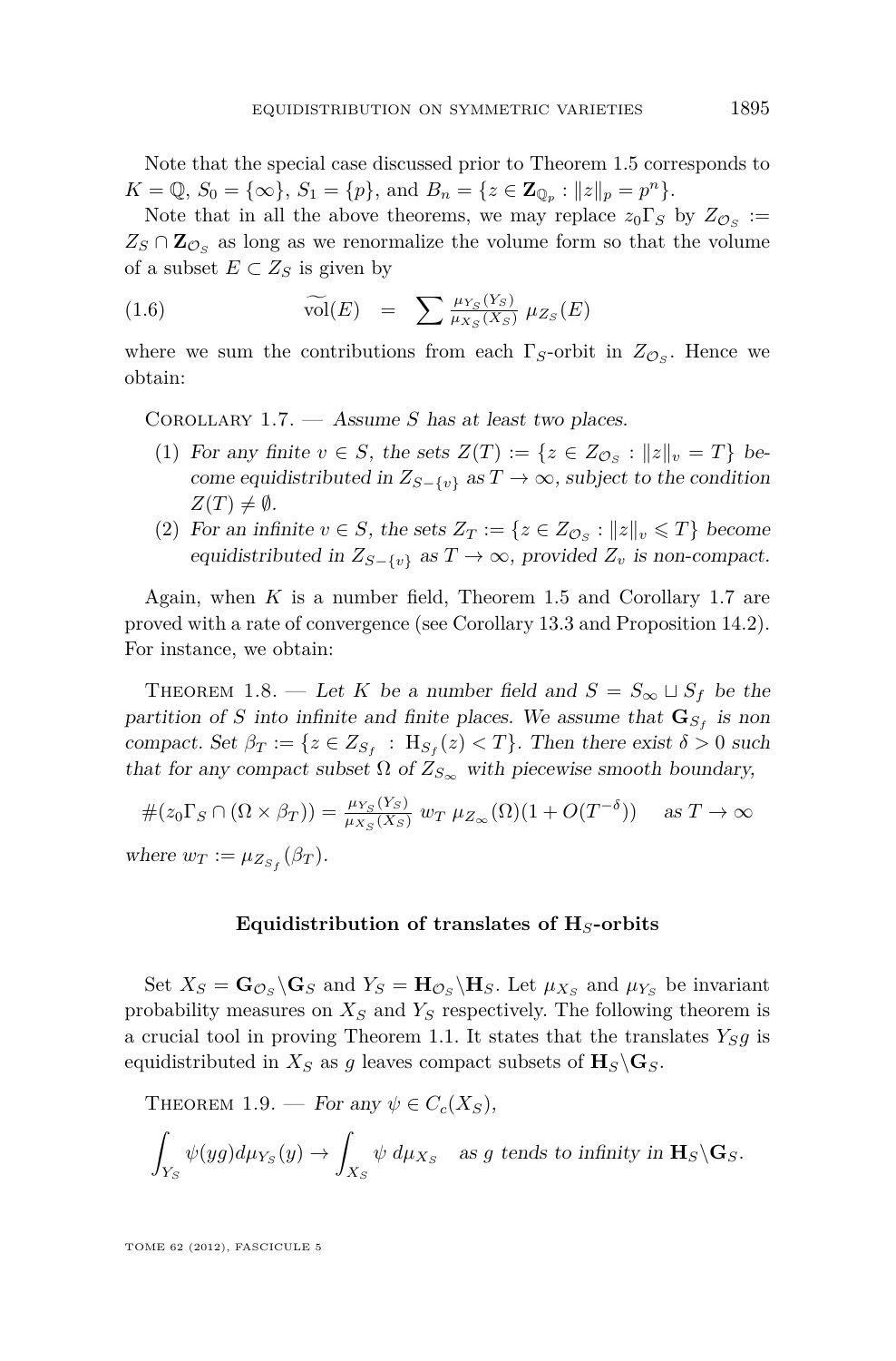<span id="page-8-0"></span>In the case when  $K = \mathbb{Q}$  and  $S = \{\infty\}$ , Theorem [1.9](#page-7-0) was proved in [\[21\]](#page-53-0), [\[17\]](#page-52-0), [\[22\]](#page-53-0) and [\[49\]](#page-54-0). In the case when  $\mathbf{H}_S$  is semisimple and non-compact, it is recently proved in [\[27\]](#page-53-0), by extending theorems of Mozes-Shah [\[42\]](#page-53-0) and Dani-Margulis [\[12\]](#page-52-0) in *S*-algebraic settings. None of the above papers address the rate issues, while our proof gives effective version in the case when  $char(K) = 0$ : a smooth function on  $X<sub>S</sub>$  is a function which is smooth for each infinite place in *S* and invariant under a compact open subgroup of  $\mathbf{G}_v$  for each finite place  $v \in S$ . The following effective version of theorem [1.9](#page-7-0) is a crucial tool in proving Theorem [1.3](#page-6-0) as well as other effective results in this paper.

THEOREM 1.10. — For *K* number field, there exists  $\kappa > 0$  such that, for any smooth function  $\psi$  on  $X<sub>S</sub>$  with compact support, there exists  $c =$  $c_{\psi} > 0$  such that

$$
\left| \int_{Y_S} \psi(yg) \, d\mu_{Y_S}(y) - \int_{X_S} \psi \, d\mu_{X_S} \right| \leqslant c \, \mathcal{H}_S(z_0 g)^{-\kappa} \quad \text{ for all } g \in G_S.
$$

#### **Examples**

Let  $K = \mathbb{Q}$  and consider the following pairs  $(V, f)$ :

- (A) **V**: the affine *n*-space with  $n \geq 3$  and *f*: an integral quadratic form of *n*-variables. If  $n = 3$ , we assume that  $f$  does not represent 0 over Q.
- (B) **V**: the space of symmetric  $n \times n$  matrices with  $n \geq 3$  and  $f = \pm \det$ .
- (C) **V**: the space of skew-symmetric  $2n \times 2n$ -matrices with  $n \geq 2$  and  $f = \pm \text{pfaff} = \pm \sqrt{\text{det}}.$

For a positive integer *m*, define

$$
\mathbf{V}_m := \{ x \in \mathbf{V} : f(x) = m \}.
$$

Consider the radial projection  $\pi : \mathbf{V}_m \to \mathbf{V}_1$  given by  $x \mapsto m^{-1/d}x$  where *d* is the degree of *f*. Let  $\mathbf{V}(\mathbb{Z})^{\text{prim}}$  be the set of primitive integral vectors in **V**. For a finite set *S* of primes of  $\mathbb{Q}$  containing the infinite prime  $\infty$ , we denote by  $\langle S \rangle \subset \mathbb{Q}^*$  the multiplicative semigroup generated by the finite primes in *S*.

We give a partial answer to the following Linnik problem (see [\[36\]](#page-53-0), [\[48\]](#page-54-0),  $[23], [44], [41]$  $[23], [44], [41]$  $[23], [44], [41]$  $[23], [44], [41]$  $[23], [44], [41]$ :

COROLLARY 1.11. — Fix S and  $(V, f)$  as above. Then there exist constants  $\delta > 0$  and  $\omega_m$ , such that for any non-empty compact subset  $\Omega \subset$  $\mathbf{V}_1(\mathbb{R})$  with piecewise smooth boundary, we have

$$
\#\Omega \cap \pi(\mathbf{V}_m(\mathbb{Z})^{\text{prim}}) = \omega_m \text{ vol}(\Omega)(1 + O(m^{-\delta}))
$$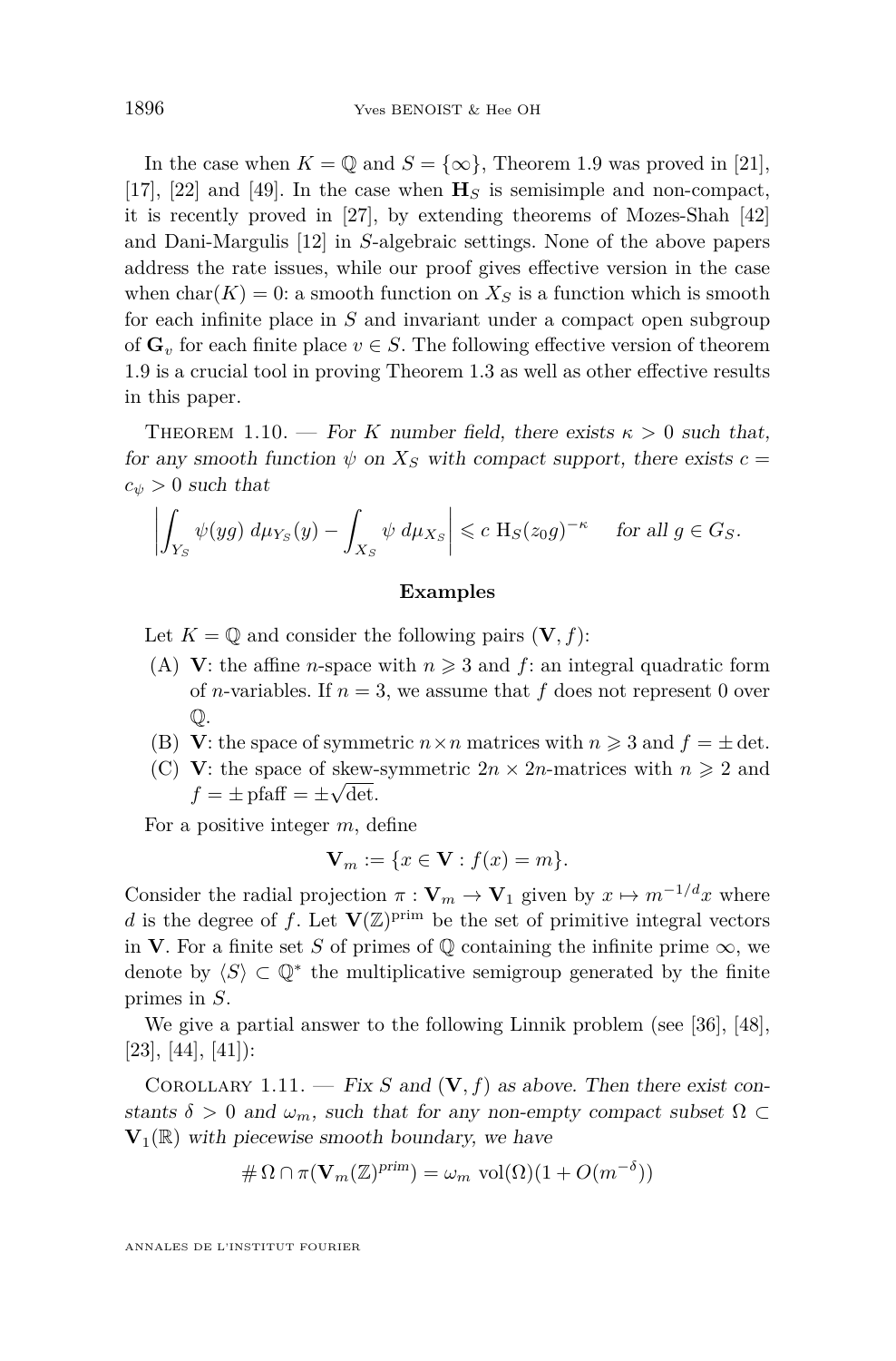<span id="page-9-0"></span>as  $m \to \infty$  in  $\langle S \rangle$ , subject to  $\mathbf{V}_m(\mathbb{Z})^{\text{prim}} \neq \emptyset$ .

A special case of (A) gives an effective equidistribution for  $\{x \in \mathbb{Z}^3 :$  $f(x) = m$ } with  $f = x^2 + y^2 + z^2$  or  $f = x^2 + y^2 - 3z^2$ , hence giving a different proof of partial cases (because of the restriction on *m*) of theorems of Iwaniec [\[33\]](#page-53-0) and Duke [\[16\]](#page-52-0). Note that a special case of (B) gives an effective equidistribution for the *positive definite* integral matrices of given determinant. These cases are of special interest since the corresponding symmetric group **H** is either compact over the reals or a torus. When **H** is semisimple without compact factors over the reals, Corollary [1.11](#page-8-0) with no restriction on *m* was obtained in [\[23\]](#page-53-0) in its non effective form and recently in [\[19\]](#page-52-0) in its effective form, using the works of Ratner [\[47\]](#page-54-0) as well as of Dani and Margulis [\[11\]](#page-52-0) on unipotent flows.

COROLLARY  $1.12.$  - Keep the same assumption as in Corollary [1.11](#page-8-0) and set  $m<sub>S</sub>$  to be the product of the finite  $p \in S$ . For the case (A), we further suppose that *f* represents 0 over  $\mathbb{Q}_p$  for at least one  $p \in S$ . Then there exists  $\delta > 0$  such that

$$
\#\{x \in \mathbf{V}(\mathbb{Z})^{\text{prim}} : \|x\|_{\infty} < T, \ f(x) \in \langle S \rangle\} = v_T(1 + O(T^{-\delta}))
$$

where the asymptotic  $v_T$  is given by the following sum over the divisors m of  $m_S^{d-1}$ :

$$
v_T = \sum_{m|m_S^{d-1}} \widetilde{\text{vol}}(\{x \in (\mathbf{V}_m)_S : \mathbf{H}_S(x) < T\})
$$

To prove corollaries [1.11](#page-8-0) and 1.12, we will apply the effective versions of Theorems [1.1](#page-5-0) and [1.5](#page-6-0) to  $\mathbf{V}_1(\mathbb{Z}_S)$ . We list more examples in section [16.](#page-49-0)

#### **1.3. Guideline**

We tried to help the reader in writing "twice" the proofs: In the first half of this paper we concentrate on the main term in the counting and equidistribution statements. In the second half, we follow the same strategy but develop more technical tools to obtain the effective versions of these statements, i.e. to control the error terms.

In section [2,](#page-10-0) we recall the decay of matrix coefficients for semisimple groups *G* and its application on a homogeneous space  $\Gamma \backslash G$  of finite volume. In section [3,](#page-11-0) we show the wavefront property for symmetric spaces  $H\backslash G$ over local fields and their products. In section [4,](#page-14-0) we explain how mixing and wavefront properties imply the equidistribution properties of translates of *H*-orbits in  $\Gamma \backslash G$  given in Theorem [1.9.](#page-7-0) In sections [5](#page-17-0) and [6,](#page-18-0) we explain how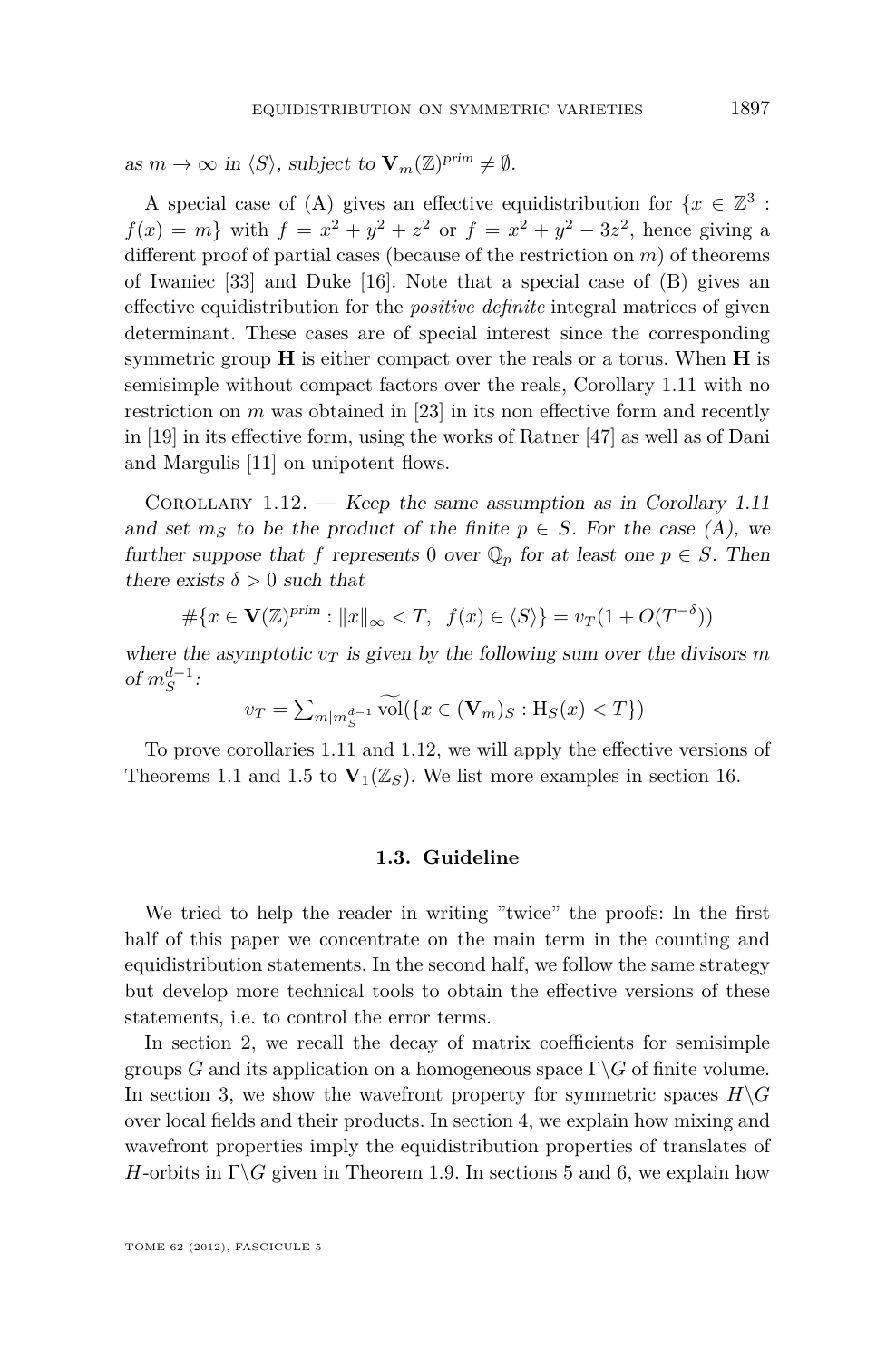these equidistribution properties for translates of  $H$ -orbits in  $\Gamma \backslash G$  allow us to compare for *well-rounded* sequences of functions on  $H\ G$  each sum over a Γ-orbit with the integral on  $H\backslash G$ .

In the section [7,](#page-20-0) we give some general estimates for the volume of balls (and its derivative) in the orbits of algebraic groups both over the real and p-adic numbers. In sections [8](#page-26-0) and [9,](#page-32-0) we give examples of well-rounded sequences and give proofs of Theorem [1.1,](#page-5-0) Corollary [1.2,](#page-5-0) Theorem [1.5](#page-6-0) and Corollary [1.7.](#page-7-0)

Starting from section [10,](#page-34-0) we prove the effective results listed in the introduction. Theorem [1.10](#page-8-0) is proved in section [12,](#page-40-0) and Theorems [1.3,](#page-6-0) [1.8,](#page-7-0) Corollaries [1.11](#page-8-0) and [1.12,](#page-9-0) among other effective applications, are proved in section [15.](#page-46-0) We list more concrete examples in section [16.](#page-49-0)

We remark that in the whole paper the assumption of **H** symmetric is used only to obtain the (effective) wave front property for  $\mathbf{H}_S\backslash\mathbf{G}_S$ . The methods and the arguments in this paper work equally well for any *K*subgroup **H** with no non-trivial characters satisfying the wave front property.

With the exception of section [3,](#page-11-0) the arguments in sections 2[-6](#page-18-0) are not new, as already known by the work of [\[17\]](#page-52-0) and [\[21\]](#page-53-0) (although some clarification of the proof of Theorem [4.1](#page-14-0) had to be made). Hence most of new contents of this paper appear in sections [7](#page-20-0) to [16.](#page-49-0)

This paper was first posted in the arXiv in June 07 (math/07061621).

**Acknowledgment** We thank Alex Gorodnik for helpful conversations.

#### **2. The mixing property**

We first recall the Howe-Moore property also called *decay of matrix coefficients*.

DEFINITION 2.1.  $- A$  locally compact group *G* is said to have the Howe-Moore property if, for every unitary representation  $(\mathcal{H}, \pi)$  of *G* containing no non-zero vectors invariant by a normal non-compact subgroup, we have for all  $v, w \in \mathcal{H}$ ,

$$
\lim_{g\to\infty}\langle\!\pi(g)v,w\rangle=0\;.
$$

This Howe-Moore property is related to the following mixing property.

Let *G* be a (unimodular) locally compact group and  $\Gamma$  a lattice in *G*, i.e. a discrete subgroup of finite covolume. Let  $\mu_X$  be a *G*-invariant measure on  $X := \Gamma \backslash G$ . The group *G* acts on *X* by right-translations.

<span id="page-10-0"></span>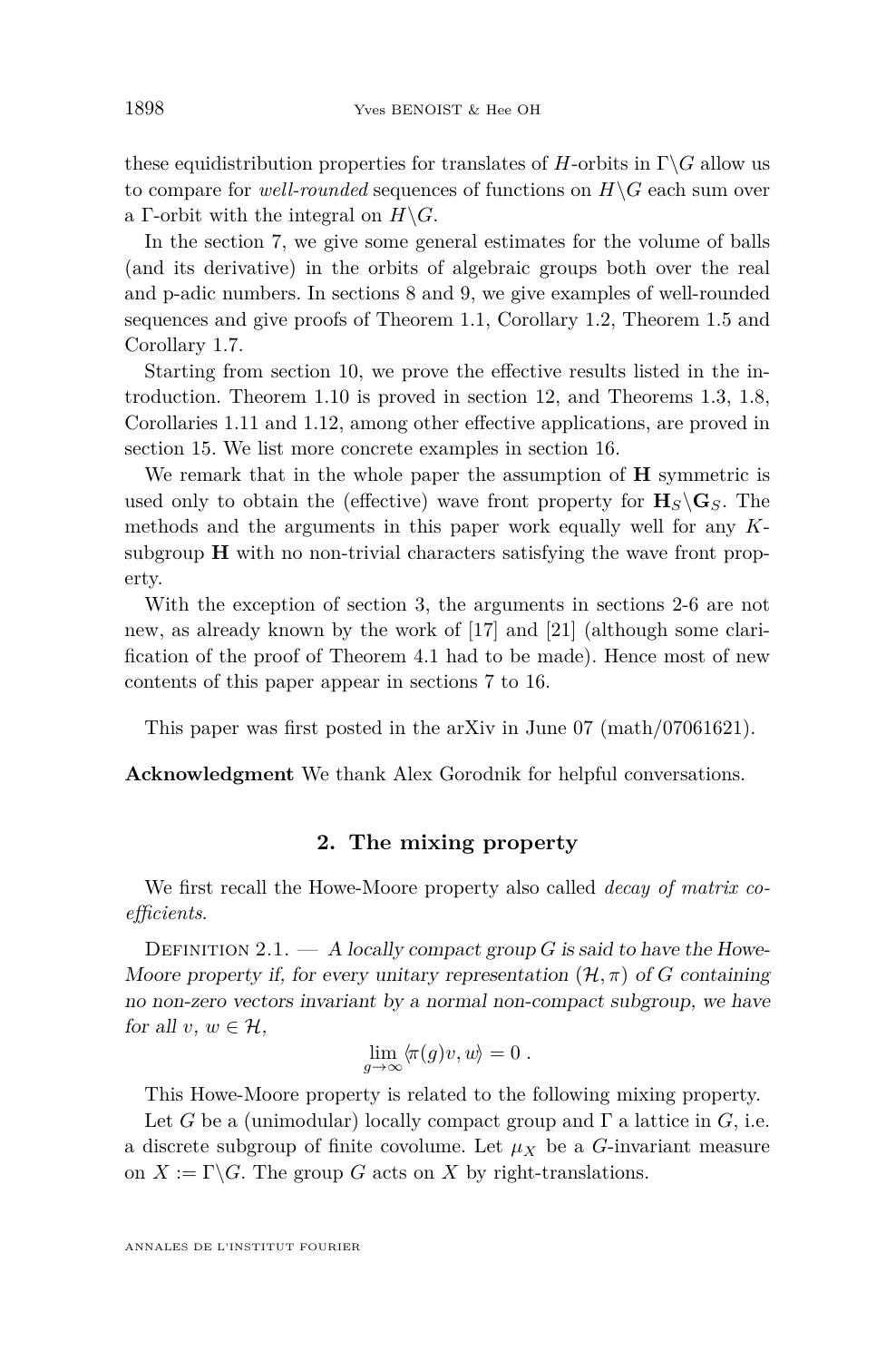<span id="page-11-0"></span>DEFINITION 2.2. — The action of *G* on *X* is said to be *mixing* if for all *α* and  $β ∈ L<sup>2</sup>(X)$ 

$$
\lim_{g \to \infty} \int_X \alpha(xg)\beta(x)d\mu_X(x) = \mu_X(X)\int_X \alpha d\mu_X \int_X \beta d\mu_X.
$$

The relation between these two definitions is given by the following straightforward proposition.

DEFINITION 2.3. — A lattice  $\Gamma$  in a locally compact group *G* is called *irreducible* if for any non-compact normal subgroup  $G'$  of  $G$ , the subgroup Γ*G*<sup>0</sup> is dense in *G*.

Note that this definition is slightly stronger than the usual definition since it excludes lattices contained in a proper subgroup of *G*.

PROPOSITION 2.4.  $\qquad$  Let *G* be a locally compact group satisfying the Howe-Moore property and  $\Gamma$  an irreducible lattice in *G*. Then the action of *G* on  $\Gamma \backslash G$  is mixing.

Proof. — This is well-known. We first assume that  $\alpha$  and  $\beta$  belong to  $\mathcal{H} := L_0^2(X)$  of square-integrable functions with zero integral. The *G*-action by right-translations on H via  $(\pi(g)f)(x) = f(xg)$  is a unitary representation of *G*. The irreducibility hypothesis on  $\Gamma$  implies precisely that  $\mathcal H$ does not contain any non-zero vector invariant by a normal non-compact subgroup of *G*. Hence, by Definition [2.1,](#page-10-0) the matrix coefficients  $\langle \pi(q)\alpha, \beta \rangle$ converge to 0 as *g* tends to infinity.

For general  $\alpha$ ,  $\beta$  in  $L^2(X)$ , we write  $\alpha = \alpha_0 + \int_X \alpha \, d\mu_X$ ,  $\beta = \beta_0 + \int_X \alpha \, d\mu_X$  $\int_X \beta \, d\mu_X$  where  $\alpha_0$  and  $\beta_0$  have zero integral, and we conclude by a direct calculation.  $\Box$ 

The main example is due to Howe-Moore.

THEOREM 2.5. — For  $i = 1, ..., m$ , let  $k_i$  be a local field and  $G_i$  the group of  $k_i$ -points of a connected semisimple  $k_i$ -group. Then the product  $G := \prod_{i=1}^{m} G_i$  has the Howe-Moore property.

In this paper, "local field" means "locally compact field", i.e. a completion of a global field, or, equivalently, a finite extension of  $\mathbb{R}, \mathbb{Q}_p$  or  $\mathbb{F}_p((t))$ .

Proof. — See, for instance, Proposition II.2.3 of [\[38\]](#page-53-0) or [\[3\]](#page-52-0).  $\Box$ 

#### **3. The wavefront property**

The wavefront property was introduced by Eskin and McMullen for real symmetric spaces [\[21\]](#page-53-0). Let  $G$  be a locally compact group and  $H$  a closed subgroup of *G*.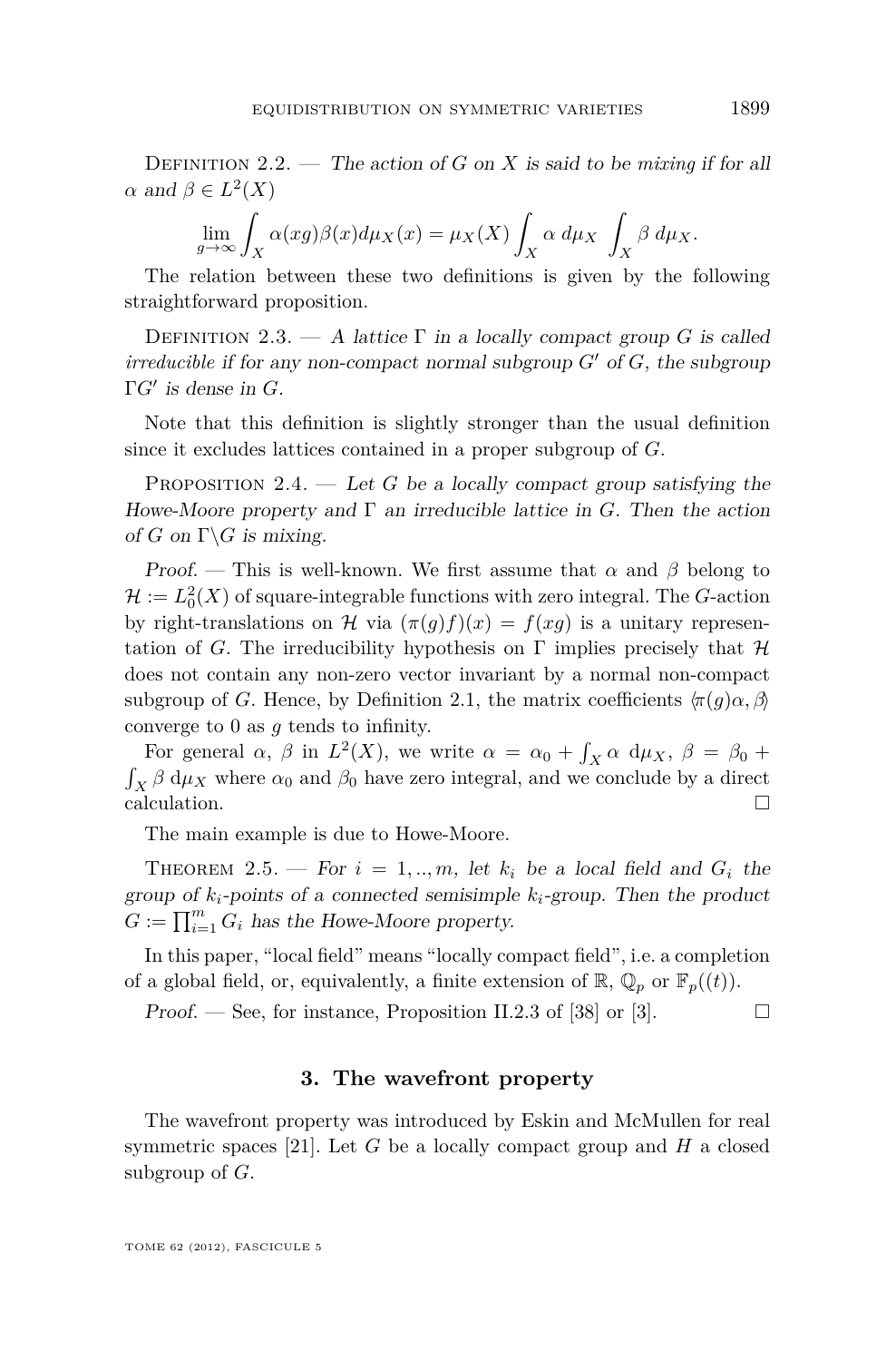<span id="page-12-0"></span>DEFINITION 3.1. — The group *G* has the wavefront property in  $H\ G$ if there exists a Borel subset  $F \subset G$  such that  $G = HF$  and, for every neighborhood *U* of *e* in *G*, there exists a neighborhood *V* of *e* in *G* such that

$$
HVg\subset HgU \quad \text{for all } g\in F.
$$

This property means roughly that the *g*-translate of a small neighborhood of the base point  $z_0 := [H]$  in  $H \backslash G$  remains near  $z_0 g$  uniformly over  $q \in F$ .

This section is devoted to proving the following:

PROPOSITION 3.2. — Let *k* be a local field of characteristic not 2, **G** a connected semisimple *k*-group,  $\sigma$  a *k*-involution of **G**,  $G = G_k$  and *H* a closed subgroup of finite index in the group  $G^{\sigma}$  of  $\sigma$ -fixed points.

Then the group *G* has the wavefront property on  $H\backslash G$ .

To prove the above proposition, we need the following two lemmas. A *k*-torus **S** of **G** is said to be  $(k, \sigma)$ -split if it is *k*-split and if  $\sigma(g) = g^{-1}$  for all  $g \in S$ . By a theorem of Helminck and Wang [\[31\]](#page-53-0), there are only finitely many *H*-conjugacy classes of maximal  $(k, \sigma)$ -split tori of **G**. Choose a set  ${A_i : 1 \leq i \leq m}$  of representatives of *H*-conjugacy class of maximal  $(k, \sigma)$ -split tori of **G** and set  $A = \bigcup_{i=1}^{m} \mathbf{A}_i(k)$ .

The following lemma was proved in [\[21\]](#page-53-0) for  $k = \mathbb{R}$ , in [\[4\]](#page-52-0) for all local fields of characteristic not 2 (and independently in [\[13\]](#page-52-0) when the residual characteristic is not 2).

Lemma 3.3 (**Polar decomposition of symmetric spaces)**. — There exists a compact subset *K* of *G* such that

$$
G=HAK.
$$

The second lemma we need is based on the work of Helminck and Wang.

Let **A** be a maximal  $(k, \sigma)$ -split torus of **G** and **L** the centralizer of **A** in **G**. The set of roots  $\Phi = \Phi(\mathbf{G}, \mathbf{A})$  for the action of **A** on the Lie algebra of **G** is a root system. For every positive root system  $\Phi^+ \subset \Phi$ , let **N** (resp.  $N^-$ ) be the unipotent subgroup of **G** generated by the root groups  $U_\alpha$ (resp.  $\mathbf{U}_{-\alpha}$ ), for  $\alpha \in \Phi^+$ , let  $\mathbf{P} := \mathbf{LN}$  (resp.  $\mathbf{P}^- := \mathbf{LN}^-$ ) and  $\mathbf{A}_k^+$  the Weyl Chamber :

$$
\mathbf{A}_k^+ := \{ a \in \mathbf{A}_k \mid |\alpha(a)| \leq 1 , \text{ for all } \alpha \in \Phi^+ \} .
$$

When  $\Phi^+$  vary, the Weyl chambers form a finite covering of  $\mathbf{A}_k$ . Since  $\mathbf{P}^- = \sigma(\mathbf{P})$ , the parabolic *k*-subgroups **P** are *σ*-split, i.e., the product **HP** is open in **G** [\[31,](#page-53-0) Prop. 4.6 and 13.4]. Conversely, any minimal  $\sigma$ -split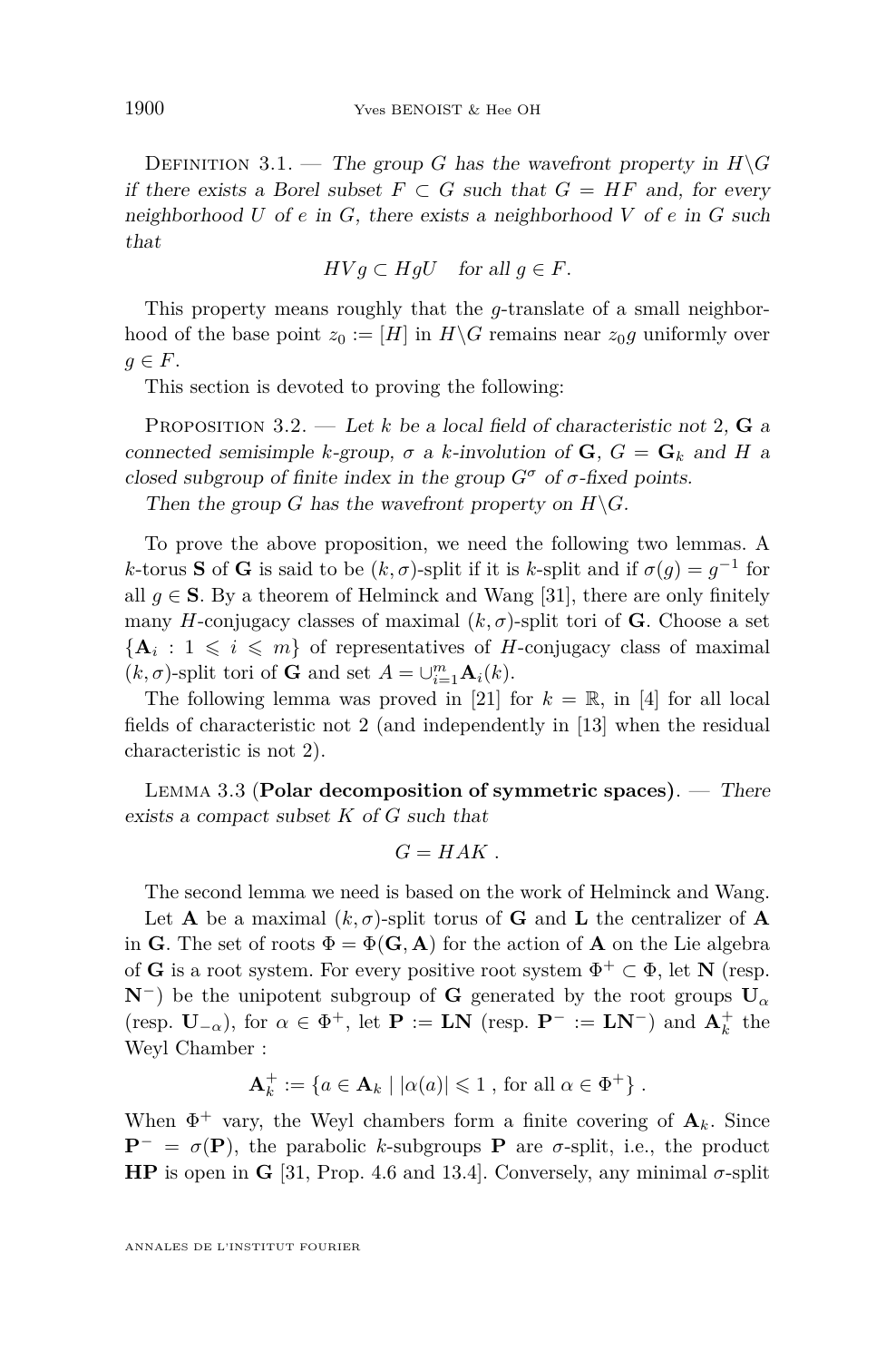parabolic *k*-subgroups of **G** containing **A** can be constructed in this way for a suitable choice of  $\Phi^+$ .

- LEMMA 3.4. (1) The multiplication map  $m : \mathbf{H}_k \times \mathbf{P}_k \to \mathbf{G}_k$  is an open map.
	- (2) There exists a basis of compact neighborhoods *W* of *e* in  $\mathbf{P}_k$  such that

$$
a^{-1}Wa \subset W \quad \text{for all } a \in \mathbf{A}_k^+.
$$

(3) For every neighborhood *U* of *e* in *G*, there exists a neighborhood *V* of *e* in *G* such that

$$
HVa\subset HalU \quad \text{for all } a\in \mathbf{A}_k^+.
$$

 $Proof. - (1)$  When  $char(k) = 0$ , it follows from the fact that Lie algebras of  $P_k$  and  $H_k$  generate the Lie algebra of  $G_k$  as a vector space. For a characteristic free argument, see [\[31\]](#page-53-0) or Proposition I.2.5.4 in [\[38\]](#page-53-0).

(2) When  $char(k) = 0$ , note that the action of  $A_k^+$  on the Lie algebra Lie( $\mathbf{P}_k$ ) gives a family of commuting semisimple linear maps Ad  $(a)$  whose eigenvalues have bounded above by 1 in their absolute values. It follows that there exists a basis of compact neighborhoods  $W_0$  of 0 in Lie( $\mathbf{P}_k$ ) which are invariant by all  $\text{Ad}(a)$ ,  $a \in \mathbf{A}_k^+$ . It suffices to set  $W = \exp(W_0)$ .

It is easy to adapt this argument in positive characteristic case; write  $P_k = L_k N_k$ , and note that  $L_k$  contains a  $A_k$ -invariant compact open subgroup. Now considering the linear group  $N_k$  as a group of upper triangular matrices in a suitable basis where elements of  $A_k^+$  are diagonals with increasing coefficients in absolute value, we can find a basis of compact neighborhoods *W* as desired.

(3) Choose *W* as in (2) small enough so that  $W \subset U$  and choose any neighborhood *V* of *e* in *G* contained in *HW*. We then have  $HVa \subset HWa$ *HaU*, as required. □

Proof of Proposition [3.2.](#page-12-0) — We will prove that *G* has the wavefront property on  $H\backslash G$  with the subset  $F = AK$  defined in Lemma [3.3.](#page-12-0) By Lemma [3.3,](#page-12-0) it suffices to show that *for every neighborhood U of e in G, there exists a neighborhood V of e in G such that*  $HVg \subset HgU$  *for all g* ∈ *AK*

Recall  $A = \bigcup_{i=1}^{m} \mathbf{A}_i(k)$  where  $\mathbf{A}_i$  is a maximal  $(k, \sigma)$ -split torus of *G*. Fix *i* and a positive Weyl chamber *C* of  $A_i(k)$ .

Since *K* is a compact set, there exists a neighborhood  $U_0$  of  $e$  in  $G$  such that  $k^{-1}U_0k$  is contained in *U* for all *k* in *K*. By Lemma [3.4.](#page-0-0)(3), there exists a neighborhood  $V_C$  of *e* in *G* such that  $V_C a \subset H a U_0$  for all  $a \in C$ .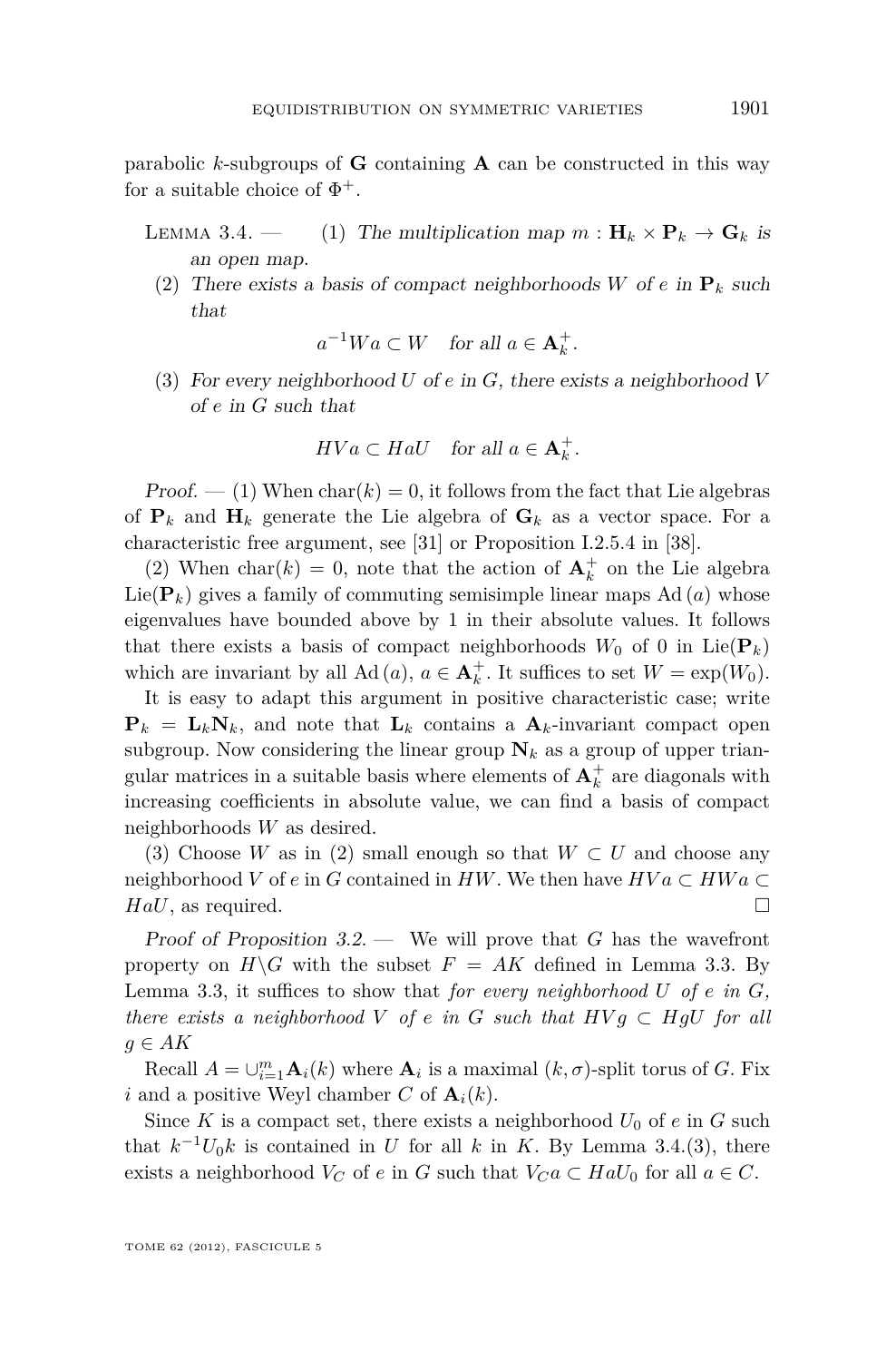<span id="page-14-0"></span>Now set  $V := \bigcap_{C} V_C$  where the intersection is taken over all (finitely many) positive Weyl chambers of  $\mathbf{A}_i(k)$ ,  $1 \leqslant i \leqslant m$ . Then for  $g = ak \in$  $(∪<sub>C</sub>C)K = AK$  with  $k \in K$  and  $a \in C$ , we have

$$
HVg\subset HV_Cak\subset HalU_0k\subset HakU=HgU.
$$

This finishes the proof.  $\hfill \square$ 

In section [9,](#page-32-0) we will use this wavefront property in the product situation, owing to the following straightforward proposition.

PROPOSITION 3.5. — For  $i = 1, \ldots, m$ , let  $G_i$  be a locally compact group,  $H_i \subset G_i$  a closed subgroup,  $G := \prod_{i=1}^m G_i$  and  $H := \prod_{i=1}^m H_i$ . If  $G_i$ has the wavefront property on  $H_i\backslash G_i$  for each  $1 \leq i \leq m$ , then *G* has the wavefront property on  $H \backslash G$ .

The following theorem is an immediate consequence of Propositions [2.4,](#page-11-0) [2.5,](#page-11-0) [3.2](#page-12-0) and 3.5.

THEOREM 3.6. — For  $i = 1, ..., m$ , let  $k_i$  be a local field,  $G_i$  the group of  $k_i$ -points of a semisimple  $k_i$ -group,  $\sigma_i$  an involution of  $G_i$  defined over  $k_i$ ,  $G_i^{\sigma_i}$  its group of fixed points and  $H_i$  a closed subgroup of finite index of  $G_i^{\sigma_i}$ . Let  $G = \prod_{i=1}^m G_i$  and  $H := \prod_{i=1}^m H_i$ .

Then the group *G* has the wavefront property on  $H\backslash G$ .

Moreover, for any irreducible lattice  $\Gamma$  in *G*, the action of *G* on  $\Gamma \backslash G$  is mixing.

Note that this theorem provides many natural examples of triples  $(G, H, \Gamma)$  which satisfy the hypothesis of Theorem and Propositions 4.1, [5.3](#page-17-0) and [6.2.](#page-19-0)

#### **4. Equidistribution of translates of** *H***-orbits**

In this section, let *G* be a locally compact group,  $H \subset G$  a closed subgroup,  $\Gamma \subset G$  a lattice such that  $\Gamma_H := \Gamma \cap H$  is a lattice in *H*. Set  $X = \Gamma \backslash G$  and  $Y = \Gamma_H \backslash H$ . Let  $\mu_X$  and  $\mu_Y$  be invariant measures on X and *Y* respectively. As in [\[21,](#page-53-0) Theorem 2.1], we have

THEOREM  $4.1.$  — Suppose that the action of *G* on *X* is mixing and that *G* has the wavefront property on  $H\backslash G$ . Then the translates  $Yg$  become equidistributed in *X*, as  $g \to \infty$  in  $H \backslash G$ .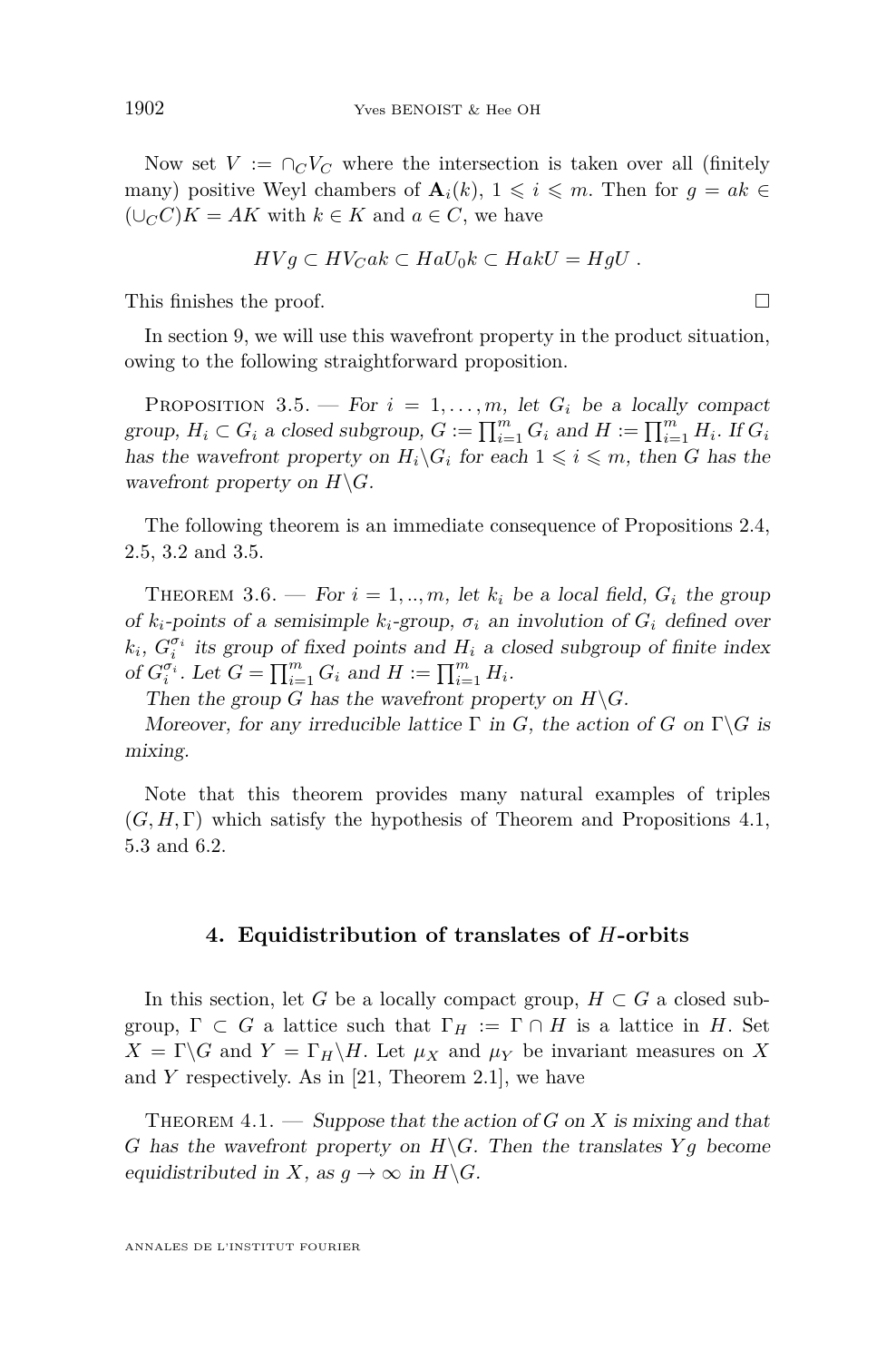<span id="page-15-0"></span>This means that as the image of *g* in  $H\ G$  leaves every compact subsets, the sequence of probability measures  $\frac{1}{\mu_Y(Y)} g_* \mu_Y$  weakly converges to  $\frac{1}{\mu_X(X)}\mu_X$ , i.e., for any  $\psi \in C_c(X)$ , we have

(4.2) 
$$
\frac{1}{\mu_Y(Y)} \int_Y \psi(yg) d\mu_Y(y) \to \frac{1}{\mu_X(X)} \int_X \psi d\mu_X.
$$

Proof. — The following proof is adapted from [\[21\]](#page-53-0); we point out that the case when *Y* is non-compact requires a bit more care, which was not addressed in [\[21\]](#page-53-0). Since  $G = HF$ , we may assume that *g* belongs to the subset  $F$  in Definition [3.1.](#page-12-0) We assume, without loss of generalities, that  $\mu_X$  and  $\mu_Y$  are probability measures. Let  $\psi \in C_c(X)$ . Fix  $\varepsilon > 0$ . By the uniform continuity of  $\psi$  there exists a neighborhood U of e in G such that

(4.3) 
$$
|\psi(xu) - \psi(x)| < \varepsilon \quad \text{for all } u \in U \text{ and } x \in X.
$$

By the wavefront property of *G* on  $H\backslash G$ , there exists a compact neighborhood  $V \subset U$  of  $e$  in  $G$  such that

(4.4) 
$$
Vg \subset HgU \quad \text{for all } g \in F
$$

Choose a compact subset  $Y_{\epsilon} \subset Y$  of measure at least  $\mu_Y(Y_{\epsilon}) \geq 1 - \varepsilon$ . Choose a Borel subset  $W \subset V$  in *G* transversal to *H*, i.e., a subset *W* of *G* such that the multiplication  $m : H \times W \to G$  is injective with the image *HW* being an open neighborhood of *e* in *G*. Using the compactness of  $Y_{\epsilon}$ and the discreteness of  $\Gamma$ , we may assume that the image of *W* in  $H\backslash G$  is small enough so that the multiplication  $m: Y_{\epsilon} \times W \to Y_{\epsilon}W$  is a bijection<sup>(1)</sup> onto its image  $Y_{\varepsilon}W \subset X$ .

Let  $\mu_W$  be the measure on *W* such that  $\mu_X = \mu_Y \mu_W$  locally. Setting

$$
I_g:=\int_Y \psi(yg)d\mu_Y(y),
$$

we need to show that

(4.5) 
$$
I_g \to \int_X \psi \, d\mu_X \quad \text{as } g \in F \text{ goes to infinity in } G.
$$

To check (a), take 
$$
\gamma = \begin{pmatrix} 1 & 0 & 2 & 2 \\ 0 & 1 & 0 & 0 \\ 2 & 0 & 1 & 2 \\ 2 & 0 & 2 & 3 \end{pmatrix}
$$
. For (b), take  $h_n = \begin{pmatrix} 1 & 0 & 0 & 0 \\ 0 & 1 & 0 & 0 \\ 0 & 0 & \cosh n & -\sinh n \\ 0 & 0 & -\sinh n & \cosh n \end{pmatrix}$ .

<sup>&</sup>lt;sup>(1)</sup>When *Y* is compact, one can choose the transversal *W* such that the map  $Y \times W \rightarrow$ *Y W* is bijective onto an open subset of *X*. When *Y* is not compact, such a transversal does not always exist. Here is an example: let *G* be the orthogonal group of the quadratic form  $x^2 + y^2 + z^2 - t^2$  on  $\mathbb{R}^4$ ,  $v_0 = (1, 0, 0, 0), v_1 = (1, 0, 2, 2), \overline{\Gamma} = \overline{G_{\mathbb{Z}}}$  and *H* the stabilizer of the point *v*<sub>0</sub>. One checks easily that (a)  $v_1 = \gamma v_0$  for some  $\gamma \in \Gamma$  and that (b) *v*<sub>0</sub> is a limit of elements  $v_1h_n$  of the *H*-orbit of  $v_1$ . Hence there exists a sequence  $g_n$  converging to *e* in *G* such that  $Hg_n \cap \gamma H \neq \emptyset$ .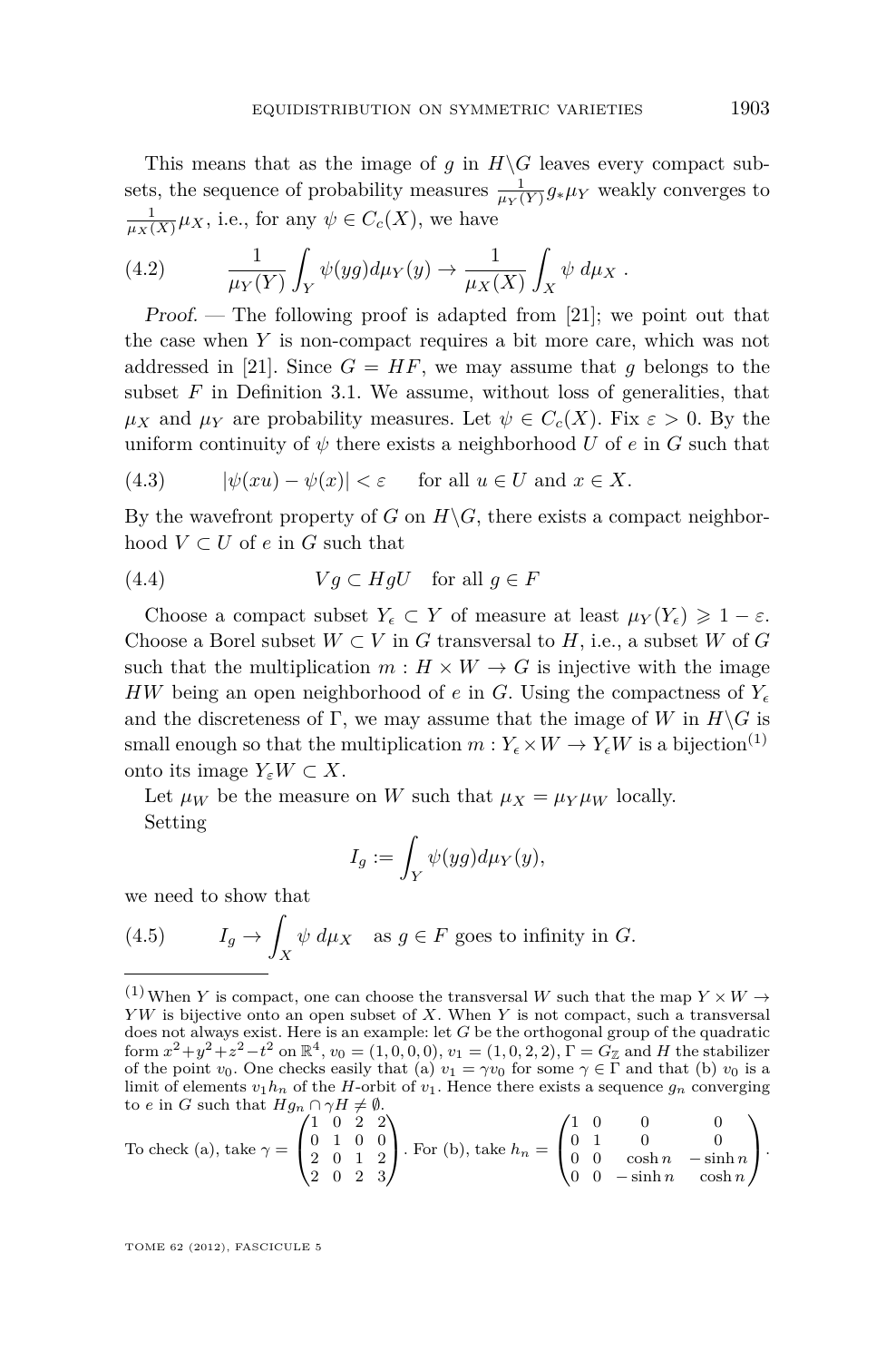For simplicity, set

$$
J_g = \frac{1}{\mu_W(W)} \int_{Y \times W} \psi(ywg) \, d\mu_Y(y) \, d\mu_W(w)
$$

and

$$
K_g = \frac{1}{\mu_W(W)} \int_{Y_{\varepsilon}W} \psi(xg) \, d\mu_X(x).
$$

Roughly speaking, we will argue that  $I_g$  is close to  $J_g$  as a consequence of the wavefront property,  $J_g$  is close to  $K_g$  since the volume of  $Y - Y_\varepsilon$  is small, and finally  $K_g$  is close to the average of  $\psi$  for large g because of the mixing property.

By [\(4.4\)](#page-15-0), for each  $w \in W$  and  $g \in F$ , we have  $wg = h_{q,w}gu$  for some  $h_{g,w} \in H$ . Hence

$$
\begin{aligned} |I_g - \int_Y \psi(ywg) \, d\mu_Y(y)| &= |\int_Y \psi(yg) \, d\mu_Y(y) - \int_Y \psi(yh_{g,w}gu) \, d\mu_Y(y)| \\ &= |\int_Y (\psi(yg) - \psi(ygu)) \, d\mu_Y(y)| \leq \varepsilon \quad \text{by (4.3)}. \end{aligned}
$$

Therefore we have

$$
|I_g-J_g|\leqslant \varepsilon.
$$

By the choice of *W*, we have

$$
K_g = \frac{1}{\mu_W(W)} \int_W \int_{Y_\varepsilon} \psi(ywg) \, d\mu_Y(y) \, d\mu_W(w)
$$

and hence

$$
|J_g - K_g| \leq 2\mu_Y(Y - Y_\varepsilon) \|\psi\|_\infty \leq 2\|\psi\|_\infty \varepsilon.
$$

Since  $K_g = \frac{1}{\mu_W(W)} \int_X \psi(xg) \mathbf{1}_{Y_\varepsilon W}(x) d\mu_X(x)$  where  $\mathbf{1}_{Y_\varepsilon W}$  is the characteristic function of  $WY_{\varepsilon}$ , the mixing property of *G* on  $\Gamma \backslash G$  says that  $K_g$ converges to  $\mu_Y(Y_\varepsilon)\int_X \psi d\mu_X$  as  $g \to \infty$  in *F*. Hence for  $g \in F$  large enough we have,

$$
|K_g - \int_X \psi \, d\mu_X| \leq \varepsilon + \mu_Y(Y - Y_\varepsilon) \int_X \psi \, d\mu_X \leq (1 + \|\psi\|_\infty) \, \varepsilon.
$$

Putting this together, we get

$$
|I_g - \int_X \psi \, d\mu_X| \leq |I_g - J_g| + |J_g - K_g| + |K_g - \int_X \psi \, d\mu_X|
$$
  

$$
\leq (2 + 3||\psi||_{\infty}) \, \varepsilon.
$$

Since  $\varepsilon > 0$  is arbitrary, this shows the claim.

Using Theorem [3.6,](#page-14-0) we obtain: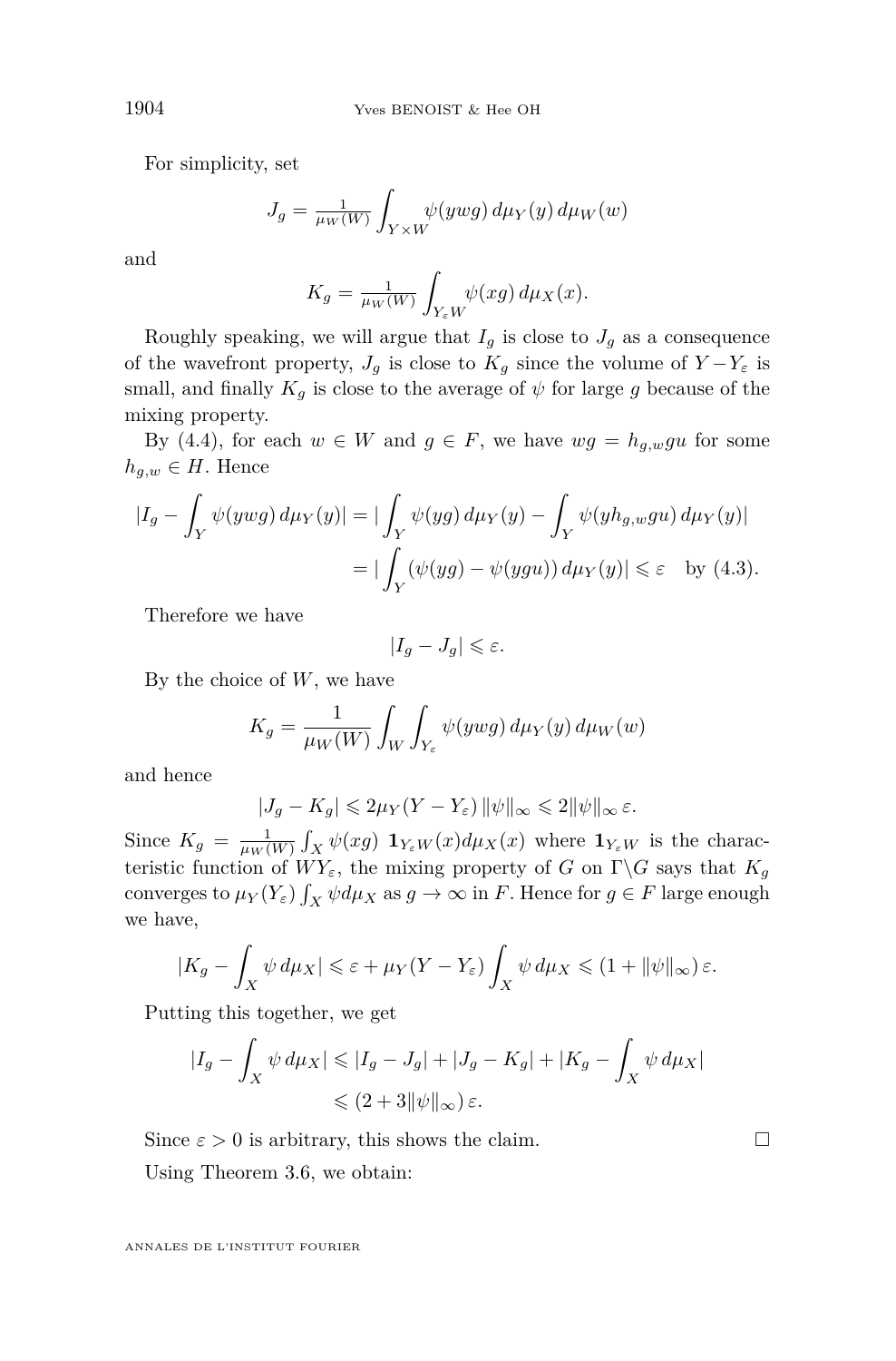<span id="page-17-0"></span>COROLLARY 4.6. — Let *G*, *H*,  $\Gamma$  be as in Theorem [3.6.](#page-14-0) Then the translates  $Yg := \Gamma_H \backslash Hg$  become equidistributed in  $X := \Gamma \backslash G$  as  $g \to \infty$  in  $H\backslash G$ .

#### **5. Sums and integrals**

As in Section [4,](#page-14-0) let *G* be a locally compact group,  $H \subset G$  a closed subgroup,  $\Gamma \subset G$  a lattice such that  $\Gamma_H := \Gamma \cap H$  is a lattice in *H*. Let  $x_0 := [\Gamma]$  be the base point in  $X := \Gamma \backslash G$ ,  $Y = x_0 H$  and  $z_0 := [H]$  be the base point in  $Z := H \backslash G$ . We note that  $z_0 \Gamma$  is a discrete subset of *Z*. There exist *G*-invariant measures  $\mu_X$ ,  $\mu_Y$  and  $\mu_Z$  on X, Y and Z. We normalize them so that  $\mu_X = \mu_Z \mu_Y$  locally.

For a given sequence of non-negative functions  $\varphi_n$  on *Z* with compact support, we define a function  $F_n$  on X so that, for  $x = x_0g$ ,  $F_n(x)$  is the sum of  $\varphi_n$  over the discrete orbit  $z_0 \Gamma g$ :

(5.1) 
$$
F_n(x) := \sum_{\gamma \in \Gamma_H \backslash \Gamma} \varphi_n(z_0 \gamma g) \text{ for } x = \Gamma g.
$$

We would like to compare the values of  $F_n$  with the space average over  $Z$ :

(5.2) 
$$
I_n := \frac{\mu_Y(Y)}{\mu_X(X)} \int_Z \varphi_n(z) \, d\mu_Z(z)
$$

We remark that this normalized integral  $I_n$  does not depend on the choices of measures.

The following proposition 5.3 says that the sum  $F_n$  is asymptotic to the normalized integral *In*, at least weakly.

PROPOSITION 5.3. — Suppose that the translates *Y<sub>9</sub>* become equidistributed in *X* as  $g \to \infty$  in *Z*. Then for any sequence of non-negative functions  $\varphi_n$  on *Z* with compact support such that  $\max_n ||\varphi_n||_{\infty} < \infty$  and  $\lim_{n\to\infty} \int_Z \varphi_n d\mu_Z = \infty$ , the ratios  $F_n(x)/I_n$  converge weakly to 1 as  $n \to \infty$ .

This means that, for all  $\alpha \in C_c(X)$ ,

(5.4) 
$$
\lim_{n \to \infty} \frac{1}{I_n} \int_X F_n(x) \alpha(x) d\mu_X(x) = \int_X \alpha(x) d\mu_X(x) .
$$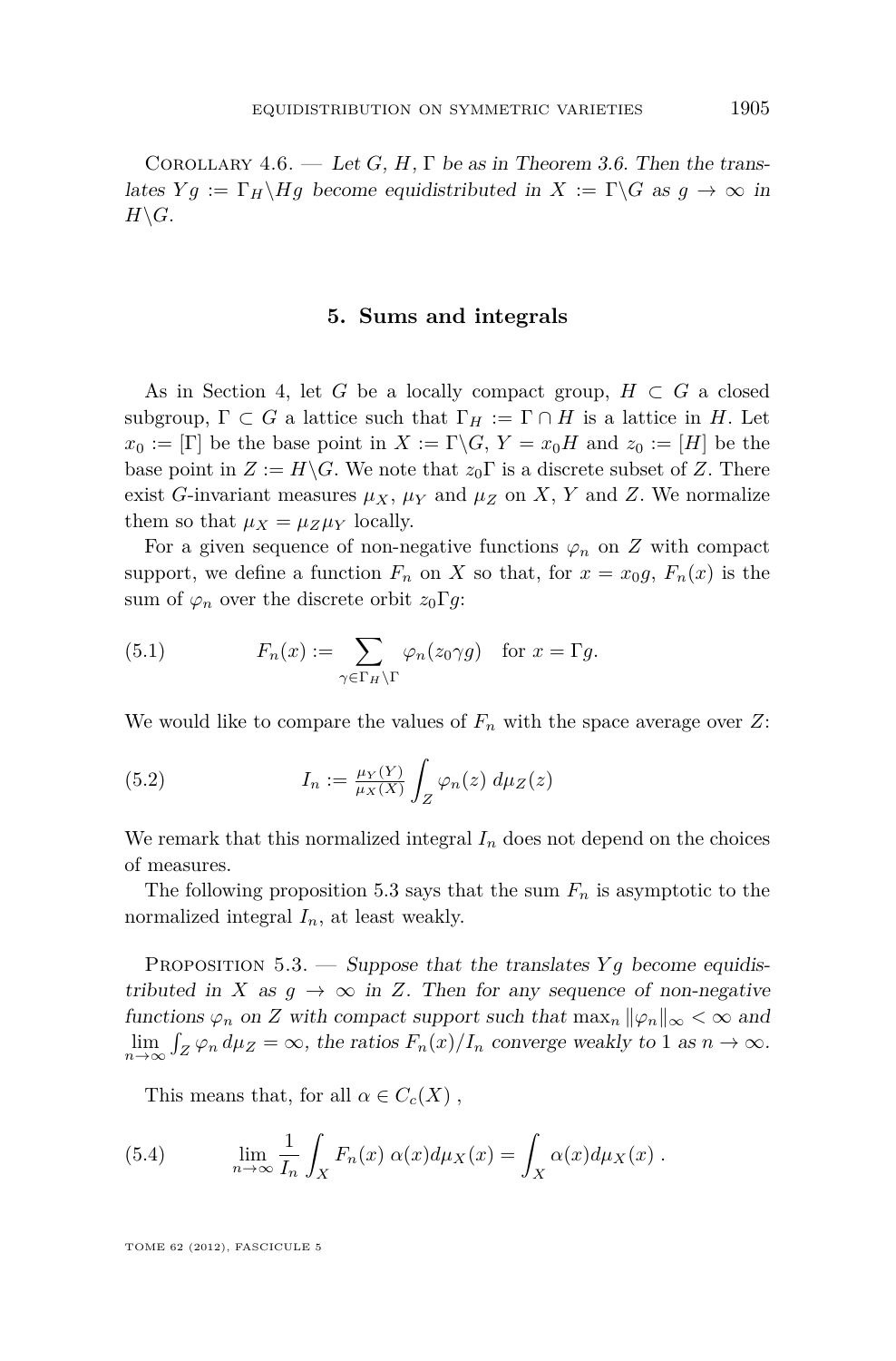<span id="page-18-0"></span>Proof. — Using transitivity properties for invariant integration on homogeneous spaces, we obtain that for all  $\alpha \in C_c(X)$ ,

$$
\int_{\Gamma\backslash G} F_n \alpha d\mu_{\Gamma\backslash G} = \int_{\Gamma\backslash G} \sum_{\gamma \in \Gamma_H \backslash \Gamma} \varphi_n(H\gamma g) \alpha(\Gamma g) d\mu_{\Gamma\backslash G}(\Gamma g)
$$
\n
$$
= \int_{\Gamma_H \backslash G} \varphi_n(Hg) \alpha(\Gamma g) d\mu_{\Gamma_H \backslash G}(\Gamma_H g)
$$
\n
$$
= \int_{H \backslash G} \int_{\Gamma_H \backslash H} \varphi_n(Hg) \alpha(\Gamma_H hg) d\mu_{\Gamma_H \backslash H}(\Gamma_H h) d\mu_{H \backslash G}(Hg)
$$
\n
$$
= \int_{H \backslash G} \varphi_n(z) \beta(z) d\mu_{H \backslash G}(z)
$$

where  $\beta$  is the function on  $Z$  given by,

$$
\beta(Hg) = \int_{\Gamma_H \backslash H} \alpha(\Gamma_H hg) d\mu_{\Gamma_H \backslash H}(\Gamma_H h)
$$
  
= 
$$
\int_Y \alpha(gg) d\mu_Y(g) .
$$

By assumption, we have

$$
\lim_{z \to \infty} \beta(z) = \frac{\mu_Y(Y)}{\mu_X(X)} \int_X \alpha(x) d\mu_X(x) .
$$

Since  $\int_Z \varphi_n \to \infty$  and since the functions  $\varphi_n$  are uniformly bounded, by the dominated convergence theorem, we deduce

$$
\lim_{n \to \infty} \frac{1}{I_n} \int_Z \varphi_n(z) \beta(z) d\mu_Z(z) = \int_X \alpha \, d\mu_X.
$$

Hence we obtain the equality  $(5.4)$ .

**6. Counting and equidistribution**

We will now improve the weak convergence in Proposition [5.3](#page-17-0) to the pointwise convergence of the functions  $F_n$ . This requires some hypothesis on the sequence of functions  $\varphi_n$  which will be called *well-roundedness*. We keep the notations of section [5.](#page-17-0)

DEFINITION  $6.1. - A$  sequence or a family of non-negative integrable functions  $\varphi_n$  of *Z* with compact support is said to be well-rounded if for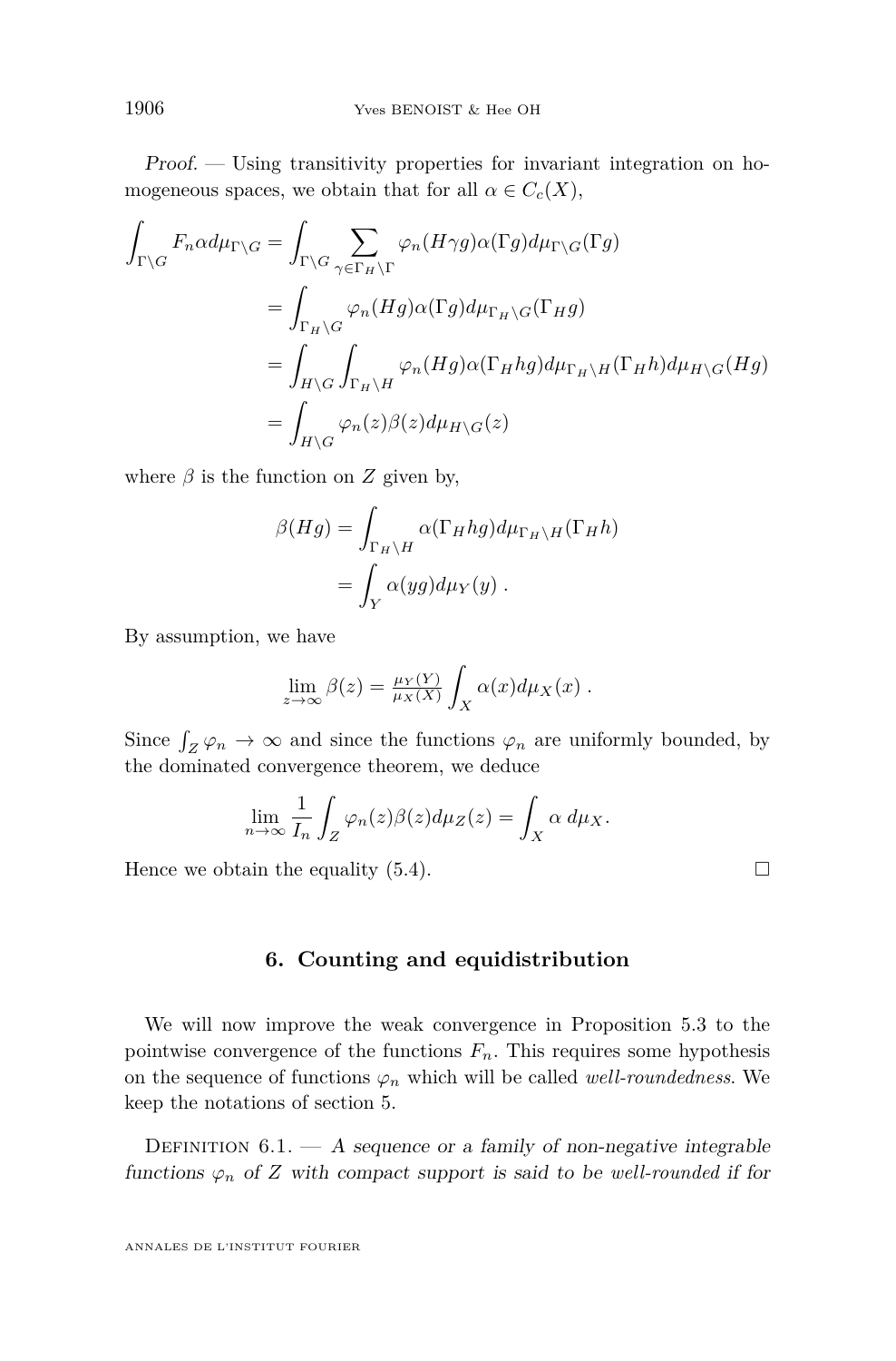<span id="page-19-0"></span>any  $\varepsilon > 0$ , there exists a neighborhood *U* of *e* in *G*, such that the following holds for all *n*.

$$
(1-\varepsilon)\int_Z \left(\sup_{u\in U} \varphi_n(zu)\right) d\mu_Z(z) \leq \int_Z \varphi_n d\mu_Z
$$
  
\$\leqslant (1+\varepsilon)\int\_Z \left(\inf\_{u\in U} \varphi\_n(zu)\right) d\mu\_Z(z)\$.

A sequence of compact subsets  $B_n$  of  $Z$  is said to be well-rounded if the sequence  $\mathbf{1}_{B_n}$  is well-rounded.

Sometimes we will apply the above definition to a continuous family  $\{\varphi_T\}$  of functions or subsets, whose meaning should be clear.

Recall that we want to compare the orbital sum  $F_n(x_0) = \sum$ *γ*∈Γ*/*Γ*<sup>H</sup>*  $\varphi_n(\gamma z_0)$ with the average  $I_n = \frac{\mu_Y(Y)}{\mu_Y(X)}$  $\frac{\mu_Y(Y)}{\mu_X(X)}$   $\int_Z \varphi_n(z) d\mu_Z(z)$ .

PROPOSITION  $6.2.$  - Keep the notations and hypothesis of Proposition [5.3,](#page-17-0) and assume that the sequence  $\varphi_n$  is well-rounded. Then,

$$
F_n(x_0) \sim I_n
$$
 as  $n \to \infty$ .

The notation  $a_n \sim b_n$  means that the ratio of  $a_n$  and  $b_n$  tends to 1 as  $n \to \infty$ .

Proof. — Once again, we may normalize the measures so that  $\mu_X(X)$  =  $\mu_Y(Y) = 1$ . Fix  $\varepsilon > 0$  and let *U* be a neighborhood of *e* in *G* given by Definition [6.1.](#page-18-0) We introduce the functions  $\varphi_n^{\pm}$  on *Z* defined by

$$
\varphi_n^+(z) := \sup_{u \in U} \varphi_n(zu^{-1})
$$
 and  $\varphi_n^-(z) := \inf_{u \in U} \varphi_n(zu^{-1})$ 

and their integrals  $I_n^{\pm} := \int_Z \varphi_n^{\pm} d\mu_Z$ . Note that for each *n*,

(6.3) 
$$
(1 - \varepsilon)I_n^+ \leq I_n \leq (1 + \varepsilon)I_n^-.
$$

We also introduce the functions  $F_n^{\pm}$  on X:

$$
F_n^{\pm}(x) = \sum_{\gamma \in \Gamma_H \backslash \Gamma} \varphi_n^{\pm}(z_0 \gamma g) \quad \text{ for } x = \Gamma g.
$$

It is easy to check that, for all  $u \in U$  and  $x \in X$ 

$$
F_n^-(xu) \leqslant F_n(x) \leqslant F_n^+(xu) .
$$

Choose a non-negative continuous function  $\alpha$  on *X* with  $\int_X \alpha = 1$  and with support included in  $x_0U$  so that the following holds for all *n*:

$$
\int_X \alpha F_n^- d\mu_X \leqslant F_n(x_0) \leqslant \int_X \alpha F_n^+ d\mu_X.
$$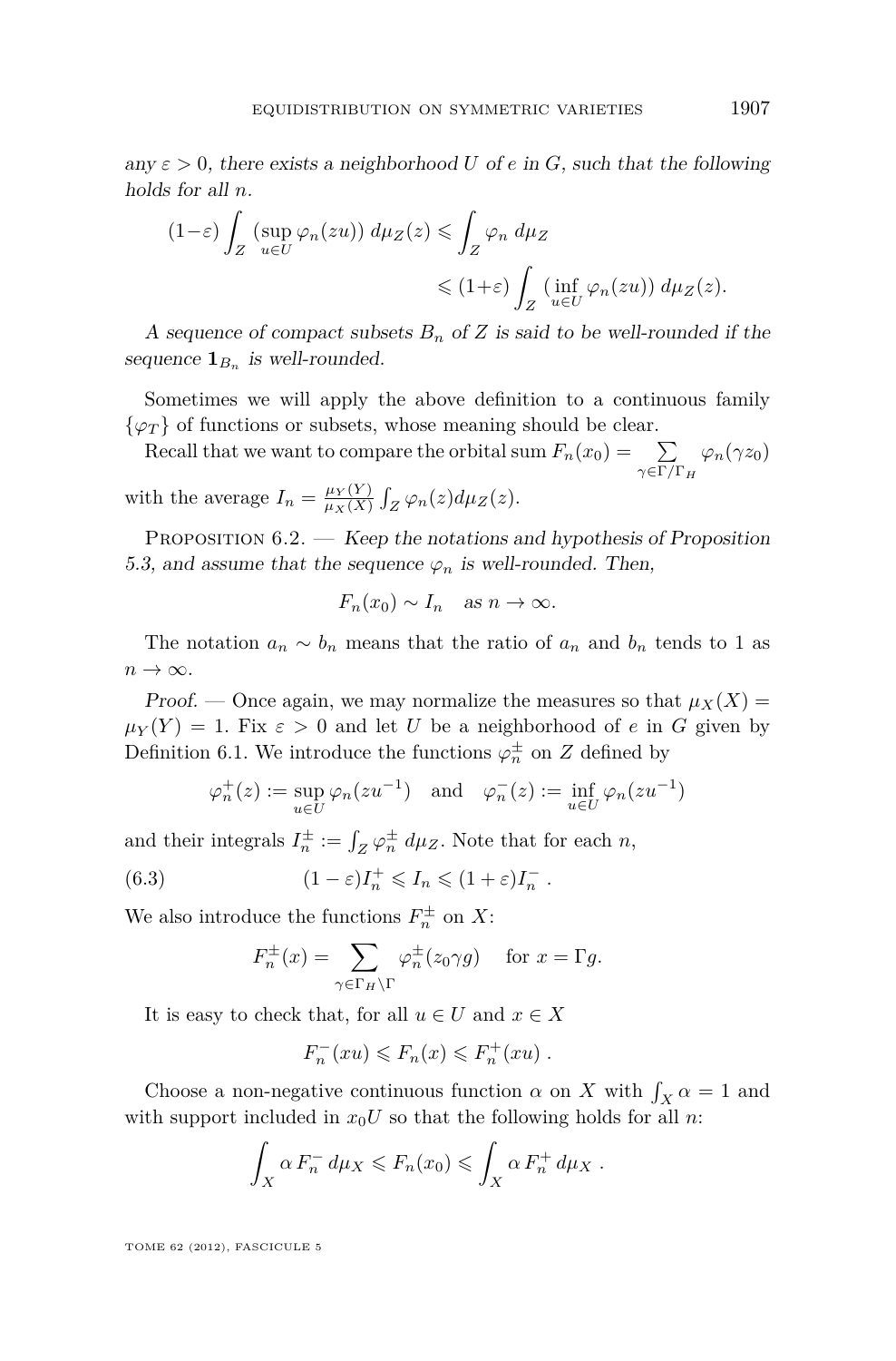<span id="page-20-0"></span>Applying Proposition [5.3](#page-17-0) to the sequences of functions  $\varphi_n^{\pm}$ , we obtain, for all *n* large,

(6.4) 
$$
(1 - \varepsilon)I_n^- \leqslant F_n(x_0) \leqslant (1 + \varepsilon)I_n^+.
$$

Using the estimations  $(6.3)$  and  $(6.4)$ , every cluster value of the sequence of ratios  $F_n(x_0)/I_n$  is within the interval  $\left[\frac{1-\varepsilon}{1+\varepsilon}, \frac{1+\varepsilon}{1-\varepsilon}\right]$ . Hence this sequence converges to 1.

#### **7. Volume of balls**

In this section we study the property of the volume of balls which are needed in sections [8](#page-26-0) and [14.](#page-45-0) These estimates will be consequences of the following two general theorems 7.1 and [7.6.](#page-24-0)

#### **Volume of balls over the reals**

We will first need a variation of a theorem on fiber integration. This theorem says that the volume of the fibers of an analytic function has a, term-by-term differentiable asymptotic expansion in the scale of functions  $t^{j}(\log t)^{k}$  with *j* rational and *k* non-negative integer. More precisely,

THEOREM 7.1. — [\[34\]](#page-53-0) Let  $X \subset \mathbb{R}^m$  be a smooth real analytic variety,  $f: X \to \mathbb{R}$  a real analytic function and  $\nu$  a  $C^{\infty}$  measure on *X*. Then, for any compact *K* of *X*, there exist  $d \in \mathbb{N}$  and a set  $\{A_{j,k} : j \in \frac{1}{d}\mathbb{N}, k \in \mathbb{Z}, 0 \leq$  $k < m$ } of distributions on *X* supported by  $f^{-1}(0)$  such that, for every  $C^{\infty}$ function  $\varphi: X \to \mathbb{R}$  with support in *K*, the integral

$$
v_{\varphi}(t) := \int_{0 \leqslant f(x) \leqslant t} \varphi(x) \, d\nu(x)
$$

has a term-by-term differentiable asymptotic expansion when  $t > 0$  goes to 0

$$
\sum_{j\in\frac{1}{d}\mathbb{N}}\ \sum_{0\leqslant k
$$

This means that, for every  $j_0 \geq 0$ , defining  $v_{\varphi, j_0}$  by truncating the above sum:

$$
v_{\varphi,j_0}(t) := \sum_{\substack{0 < j \leq j_0 \\ j \in \frac{1}{d} \mathbb{N}}} \sum_{\substack{0 \leq k < m \\ k < m}} A_{j,k}(\varphi) t^j (\log t)^k,
$$
\n
$$
\left(\frac{d}{dt}\right)^{\ell} (v - v + 1) = o(t^{j_0 - \ell}) \text{ for every } \ell > 0.
$$

one has  $\left(\frac{d}{dt}\right)^{\ell} (v_{\varphi} - v_{\varphi, j_0}) = o(t^{j_0 - \ell})$  for every  $\ell \geqslant 0$ .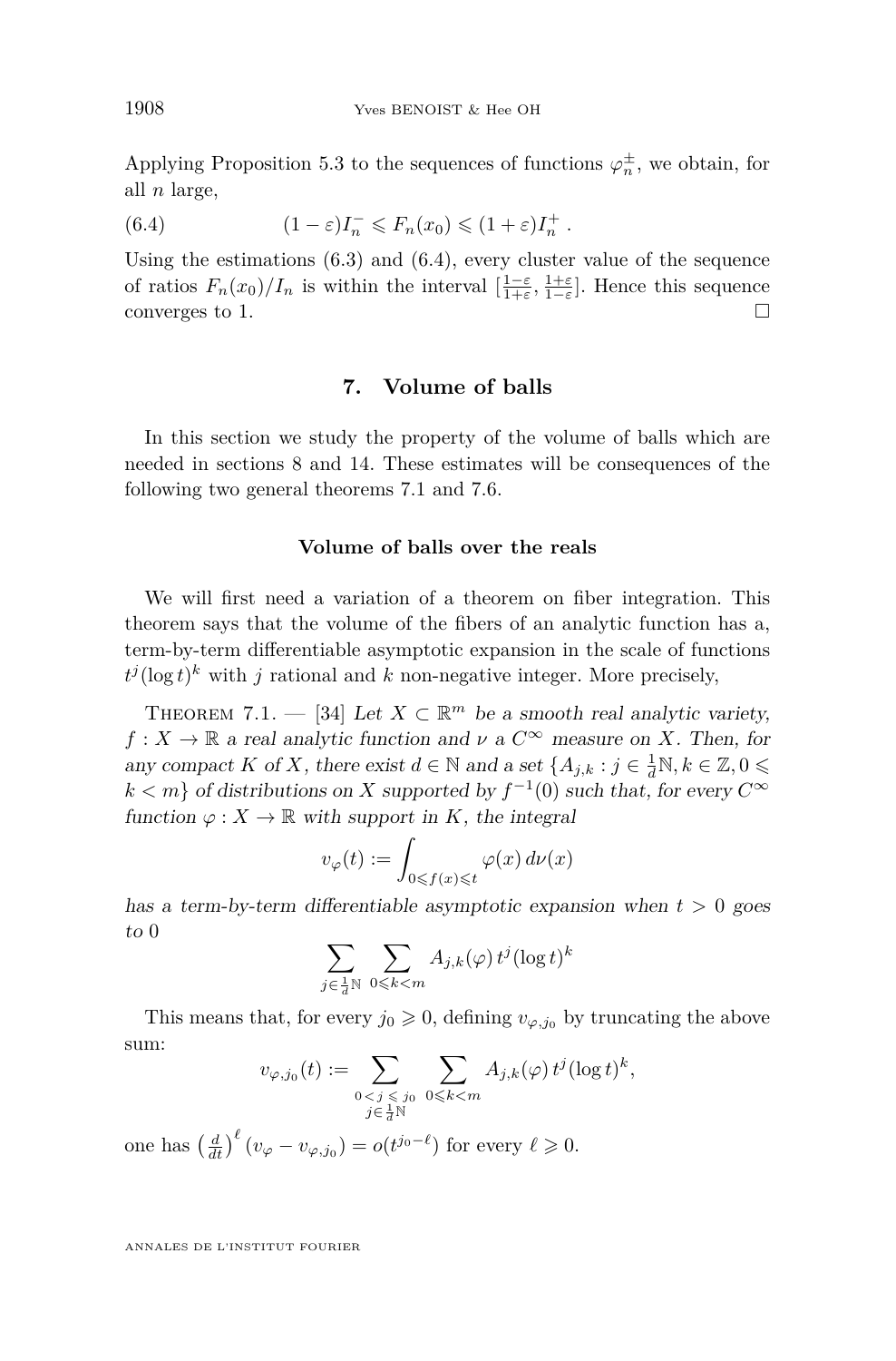<span id="page-21-0"></span>Remark. — This theorem is stated for a smooth analytic variety *Z* and a smooth measure  $\mu$ . Its proof is based on the real version of Hironaka's resolution of singularity as in [\[1\]](#page-52-0). Using once more Hironaka's theorem it can be applied to a singular analytic variety  $X$  with a measure  $\mu$  associated to a meromorphic differential form. Here is one example of such an application:

PROPOSITION 7.2. — Let *Z* be a connected component of the real points of a smooth real affine algebraic variety **Z** and  $\mu$  a measure on *Z* which is defined by a regular differential form of **Z**. Let  $F: Z \to \mathbb{R}$  be a positive proper regular function and set  $v_T := \mu({z \in Z : F(z) \leq T})$ . Then, there exist positive integers  $\ell_0$ , *d* and constants  $a_{i,k}$  such that  $v_T$  has a term-by-term differentiable asymptotic expansion when  $T \to \infty$ 

$$
\sum_{\substack{j \leq \ell_0 \\ j \in \frac{1}{d}\mathbb{Z}}} \sum_{0 \leqslant k < m} a_{j,k} T^j (\log T)^k.
$$

The condition *F regular* means that *F* is the restriction to *Z* of a regular function on the algebraic variety **Z**.

Proof. — Using the resolution of singularities we can view **Z** as an open real algebraic subvariety of a smooth projective variety **X** such that the boundary  $Y := X - Z$  is a divisor with normal crossing. Hence, in a neighborhood  $U_{y_0}$  of each real point  $y_0$  of **Y**, there is a real local coordinate system  $(x_1, \ldots, x_m)$  such that **Y** is given by  $x_1 \cdots x_r = 0$ , for some  $r \leq m$ . We are only interested in those points  $y_0$  in the closure of  $Z$ . Near these points, the meromorphic function  $f := 1/F$  is zero on **Y**. Using a partition of unity associated to such a cover, we are reduced to a local problem. Namely proving, for every  $C^{\infty}$  function  $\varphi$  with compact support in  $U_{y_0}$ , the existence of a term-by-term differentiable asymptotic expansion for

$$
v_{\varphi,\mu}(t) := \int_{f(x)\leqslant t} \varphi(x) \, d\mu(x)
$$

when  $t := 1/T$  goes to 0. It is equivalent to prove the existence of such an asymptotic expansion for the derivative  $v'_{\varphi,\mu}(t)$  which is called the *integral of*  $\mu$  *on the fiber*  $f^{-1}(t)$ .

Using once more the resolution of singularities for the numerator and denominator of *f* and a new partition of unity, we can assume that *f* is monomial in these coordinate systems. Using the fact that *f* is positive on *Z* and zero on its boundary, we deduce that *f* is given by  $f = sx_1^{p_1} \cdots x_r^{p_r}$ with  $p_1, \ldots, p_r$  positive integers and  $s = \pm 1$ . Hence f is an analytic function near *y*0.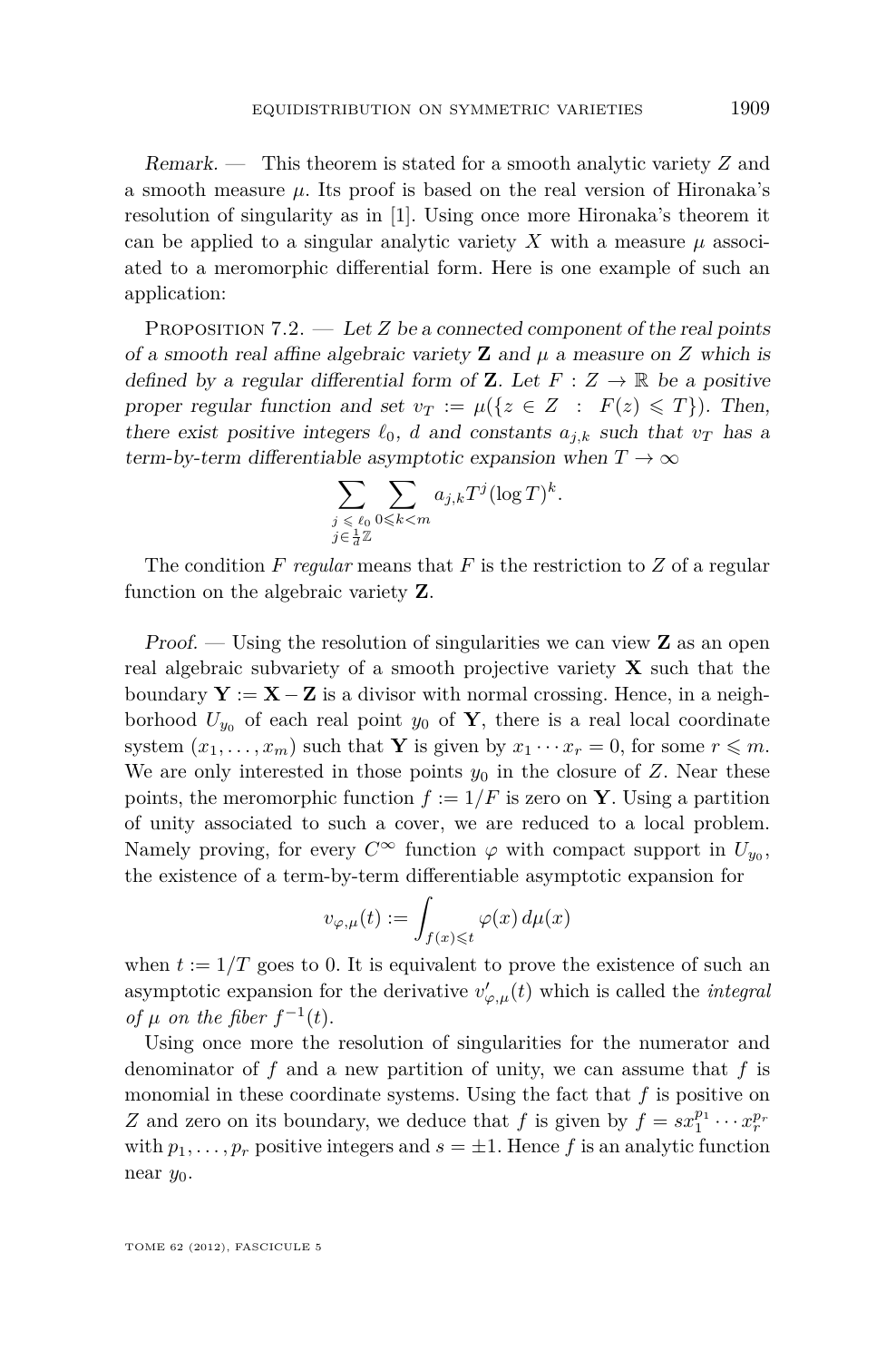<span id="page-22-0"></span>The integral  $v_{\varphi,\mu}$  is now very similar to the integral  $v_{\varphi}$  of Theorem [7.1](#page-20-0) except that  $\mu$  may not be smooth. However  $\mu$  is defined by a regular differential form on **Z** hence there exists a positive integer  $\ell_0$  such that the measure  $\nu := f^{\ell_0} \mu$  is smooth. According to Theorem [7.1,](#page-20-0)  $v_{\varphi,\nu}$  has a term-by-term differentiable asymptotic expansion. The following equality between the *fiber integrals*

$$
v'_{\varphi,\mu}(t) = t^{-\ell_0} v'_{\varphi,\nu}(t)
$$

implies that  $v_{\varphi,\mu}$  has also a term-by-term differentiable asymptotic expansion.  $\Box$ 

For us, the main example to which we will apply Proposition [7.2](#page-21-0) is a closed orbit *Z* under the group of R-points of a R-algebraic group, an invariant measure  $\mu$  on this orbit and the restriction  $F$  to  $Z$  of the square of an euclidean norm on R *<sup>m</sup>*. Hence we get,

COROLLARY 7.3. — Let *Z* be a closed orbit of the group *G* of  $\mathbb{R}$ -points of an R-algebraic group acting algebraically on a R-vector space  $V$ ,  $\mu$  an invariant measure on *Z* and  $\|\cdot\|$  an euclidean norm on *V*. Set  $B_T := \{z \in$  $Z: ||z|| \leq T$  and  $v_T := \mu(B_T)$ .

a) Then  $v_T \sim c T^a (\log T)^b$ , as  $T \to \infty$ , where  $a \in \mathbb{Q}_{\geqslant 0}$ ,  $b \in \mathbb{Z}_{\geqslant 0}$  and  $c > 0$ . b) Moreover  $\frac{d}{dT} v_T \sim c \frac{d}{dT} (T^a (\log T)^b)$ , as  $T \to \infty$ .

c) For any  $k_0 > 0$ , there exists  $\delta_0 > 0$  such that one has, as  $T \to \infty$ ,

$$
\int_{B_T} ||z||^{-k_0} d\mu(z) = O(v_T^{1-\delta_0}).
$$

d) If *G* is semisimple and *Z* is non compact then one has  $a \neq 0$ .

Alex Gorodnik informed us that he also had similar ideas with Nevo for a proof of Corol. 7.3 based on Hironaka's resolution of singularities. Their arguments appeared in Section 7.5 of [\[26\]](#page-53-0).

Remarks. — When *Z* is a symmetric variety, the point a) is proven in [\[28,](#page-53-0) Corollary 6.10] for any norm on *V* and the parameters *a* and *b* are explicitly given.

- When *G* is a group of diagonal matrices, the constant *a* is zero.

 $Proof. - a)$  and b) This is a special case of Proposition [7.2.](#page-21-0) Note that since  $v_T$  is an increasing function of *T*, one has  $a \geq 0$ . Moreover, note that, when  $a = b = 0$ , the orbit is of finite volume hence compact.

c) Set  $u_T := \int_{B_T} ||z||^{-k_0} d\mu(z)$ . By a), one has  $v_T = O(T^{m_0})$  for some  $m_0 > 0$ . Hence the derivative  $u'_T = T^{-k_0} v'_T$  satisfies  $u'_T = O(v_T^{-k_0/m_0} v'_T)$ and, integrating, one gets  $u_T = O(v_T^{1-k_0/m_0})$ .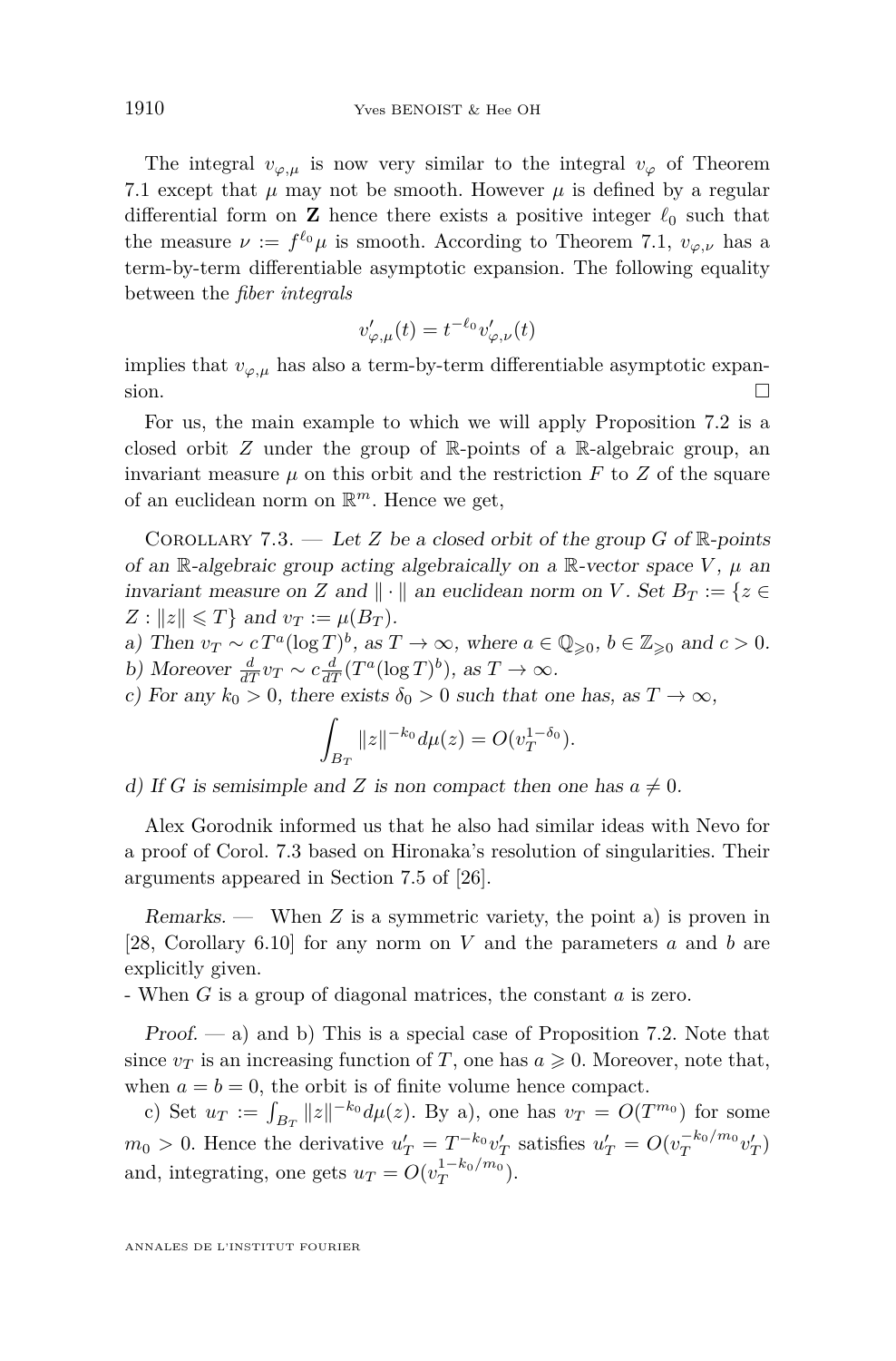<span id="page-23-0"></span>d) This is a special case of the following Proposition 7.4  $\Box$ 

PROPOSITION 7.4. — With the notations of Corollary [7.3,](#page-22-0) one has the equivalence:

All unipotent elements of *G* act trivially on  $Z \iff a = 0$ .

 $Proof. \longrightarrow$  By assumption the normal subgroup of *G* generated by the unipotent elements of *G* acts trivially on *Z*. Hence one can assume that *G* is a product of a compact group by a *r*-dimensional group of diagonal matrices. In this case one has  $\mu(B_T) = O((\log T)^r)$  as  $T \to \infty$ .

 $\Leftarrow$  This implication is a consequence of the following Lemma 7.5.  $\Box$ 

Lemma 7.5. — Let *U* be a one-parameter unipotent subgroup of  $GL_m(\mathbb{R})$ ,  $\mu$  a *U*-invariant measure on  $\mathbb{R}^m$  which is not supported by the *U*-fixed points and set  $B_T$  for the euclidean ball of radius *T* on  $\mathbb{R}^m$ . Then one has

$$
\liminf_{T \to \infty} \frac{\log(\mu(B_T))}{\log(T)} > 0.
$$

Proof. – First of all, note that all the orbits  $Uz$  of  $U$  in  $\mathbb{R}^m$  are images of R by polynomial maps  $t \mapsto u_t z$  of degree  $d_z \leq m$ . We may assume that this degree  $d_z$  is  $\mu$ -almost everywhere non-zero constant. Set  $d \geq 1$  for this degree, write  $u_t z = t^d v_z + O(t^{d-1})$  for some non-zero  $v_z \in \mathbb{R}^m$ , and note that the constant involved in this  $O(t^{d-1})$  is uniform on compact subsets of  $\mathbb{R}^m$ .

One can find a compact subset  $C \subset \mathbb{R}^m$  transversal to the *U*-action such that  $\mu(UC) > 0$ . The pull-back on  $\mathbb{R} \times C$  of the measure  $\mu$  by the action  $(t, z) \mapsto u_t z$  has the form  $dt \otimes \nu$  where  $dt$  is the Lebesgue measure on R and *ν* is a non-zero measure on *C*. Choose  $c > \sup_{z \in C} ||v_z||$ . Then, for *R* large, one has

$$
u_{[0,R]}(C) \subset B_{cR^d}
$$

and hence  $\mu(B_{cR}d) \ge R \nu(C)$ . This proves our claim.

#### **Volume of balls over the** *p***-adics**

We will also need Denef's theorem on *p*-adic integration. For that we need some notations. A subset of  $\mathbb{Q}_p^m$  is said *semialgebraic* if it is obtained by boolean operations from sets  $P_{f,r}$  := { $x \in \mathbb{Q}_p^m$  /  $\exists y \in \mathbb{Q}_p$  :  $f(x) = y^r$ } with *f* a polynomial in *m* variables with coefficients in  $\mathbb{Q}_p$  and  $r \geq 2$ . According to Macintyre's theorem, which is the *p*-adic analog of Tarski-Seidenberg theorem, those sets are exactly the definable sets of the field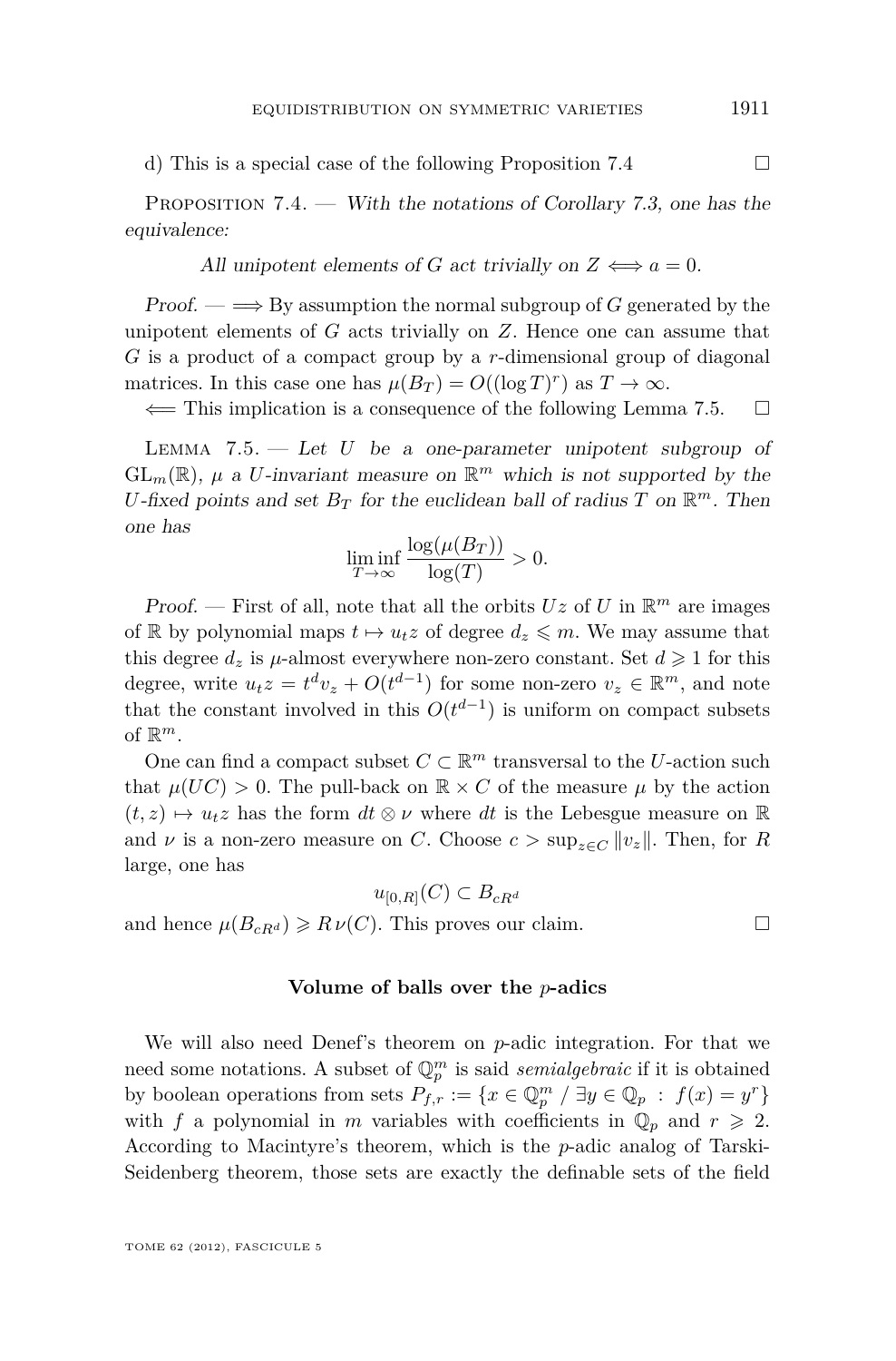<span id="page-24-0"></span> $\mathbb{Q}_p$  [\[37\]](#page-53-0). A function *f* between two  $\mathbb{Q}_p$ -vector spaces is said *semialgebraic* if its graph is semialgebraic. According to Denef's cell decomposition theorem  $([15]$  $([15]$  and  $[10]$ ), for every semialgebraic subset *S*, there exists a finite partition of *S* in semialgebraic sets  $S_1, \ldots, S_{j_{max}}$  (called cells) such that, for each  $j = 1, \ldots, j_{max}, S_j$  is in semialgebraic bijection with a semialgebraic open subset  $O_j$  of a vector space  $\mathbb{Q}_p^{d_j}$  (recently, R. Cluckers has shown the existence of a semialgebraic bijection between *S* itself and some  $\mathbb{Q}_p^d$ . A measure  $\mu$  on  $S$  is said *semialgebraic* if there exists a cell decomposition of *S* on each cell of which  $\mu$  is of the form  $|g_j(x)|dx$  where  $g_j$  is a semialgebraic function on  $\mathbb{Q}_p^{d_j}$  and  $dx$  is a Haar measure on  $\mathbb{Q}_p^{d_j}$ . A function  $a: \mathbb{Z} \to \mathbb{Z}$ is said *simple* if there are finite partition of N and −N by finite sets and arithmetic progressions on which *a* is affine, see [\[14,](#page-52-0) §2.13, 2.14 and 4.4].

THEOREM 7.6.  $-$  [\[14,](#page-52-0) Theorem 3.1] Let  $\mu$  be a semialgebraic measure on an *m*-dimensional semialgebraic subset *S* over  $\mathbb{Q}_p$  and *f* be a semialgebraic function on *S*. For  $n \in \mathbb{Z}$ , set

$$
I_n := \int_{|f(x)| = p^n} d\mu(x)
$$

when this integral is finite and  $I_n = 0$  otherwise. Then, for all  $n \in \mathbb{Z}$ , one has

$$
I_n = \sum_{1 \leqslant i \leqslant e} \gamma_i(n) p^{\beta_i(n)}
$$

where  $e \in \mathbb{N}$ ,  $\beta_i : \mathbb{Z} \to \mathbb{Z}$  is a simple function and  $\gamma_i : \mathbb{Z} \to \mathbb{Z}$  is a product of at most *m* simple functions for each  $1 \leq i \leq e$ .

For instance, an orbit under the group of  $\mathbb{Q}_p$ -points of a  $\mathbb{Q}_p$ -algebraic group acting algebraically is definable and hence semialgebraic, by Macintyre's theorem, and an invariant measure on this orbit is semialgebraic. Hence one gets:

COROLLARY 7.7. — Let *k* be a finite extension of  $\mathbb{Q}_p$ , *q* the absolute value of an uniformizer, *G* the group of *k*-points of an algebraic *k*-group,  $\rho: G \to GL(V)$  a representation of *G* defined over *k*, *Z* a closed *G*-orbit in *V*,  $\mu$  an invariant measure on *Z* and  $\|\cdot\|$  a max norm on *V*. Denote by  $S_T$ the sphere  $S_T = \{z \in Z : ||z|| = T\}$  and set  $v_T := \mu(S_T)$ .

a) There exists  $N_0 \in \mathbb{N}$  such that, for each  $0 \leq j_0 < N_0$ , one of the following holds:

- (1)  $S_{qj}$  is empty, for  $j \equiv j_0 \mod N_0$  large;
- (2) there exist  $a_{j_0} \in \mathbb{Q}_{\geqslant 0}, b_{j_0} \in \mathbb{Z}_{\geqslant 0}$ , and  $c_{j_0} > 0$  such that,

$$
v_{q^j} \sim c_{j_0} q^{a_{j_0}j} j^{b_{j_0}} \qquad \text{for } j \equiv j_0 \mod N_0 \quad large.
$$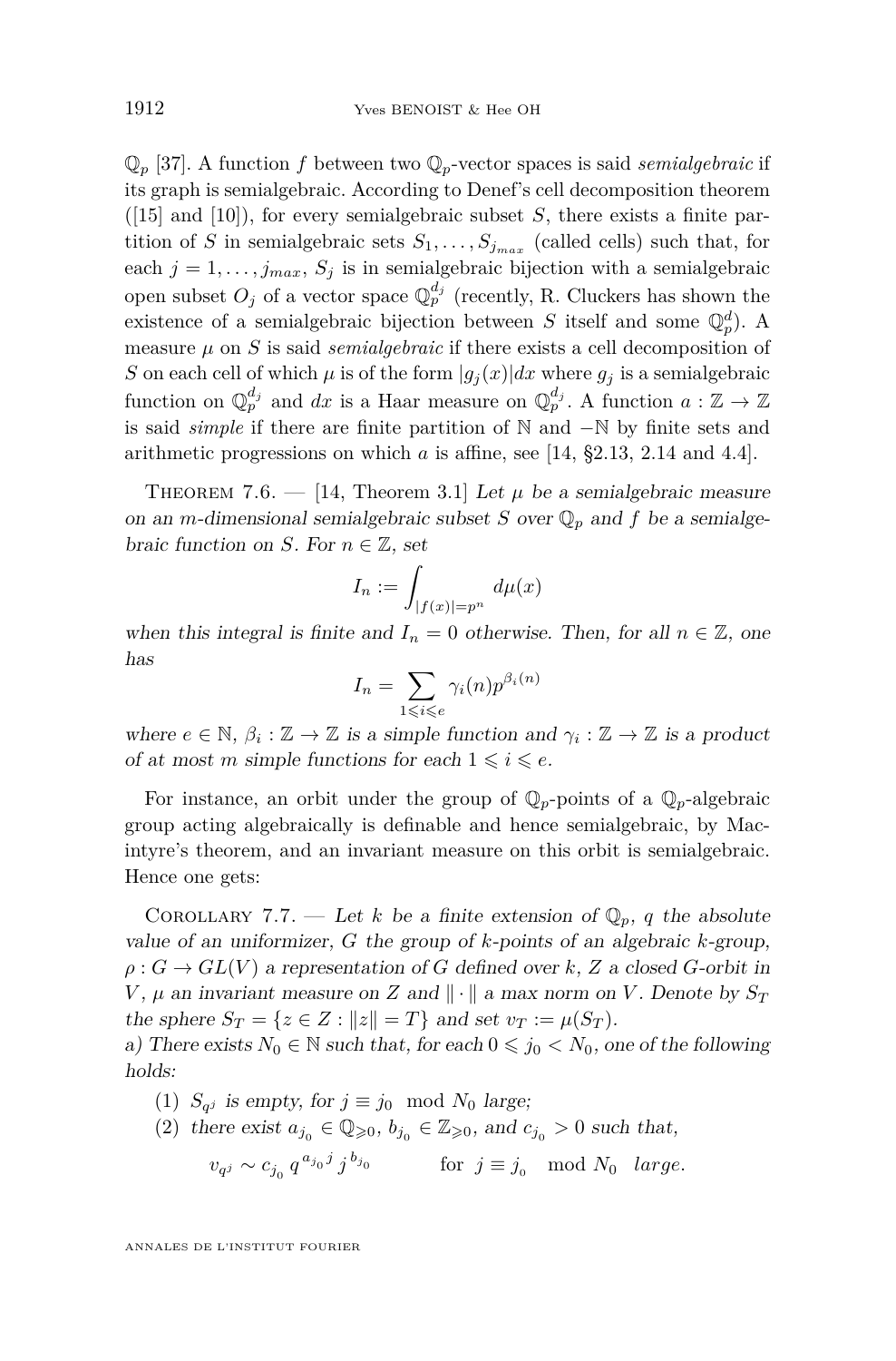b) For any  $k_0 > 0$ , there exists  $\delta_0 > 0$  such that one has, as  $T \to \infty$ ,

$$
\int_{S_T} ||z||^{-k_0} d\mu(z) = O(v_T^{1-\delta_0}).
$$

c) If *G* is semisimple and *Z* is non compact then, for all  $j_0$  in case (2), one has  $a_{j_0} \neq 0$ .

 $Remarks. \_\_$ . Let us recall that a max norm is a norm given in some basis  $e_1, \ldots, e_m$  by  $\|\sum x_i e_i\| = \max |x_i|$ .

- When  $G$  is a group of diagonal matrices, all the constants  $a_{j_0}$  are zero.

Proof. — Viewing *V* as a  $\mathbb{Q}_p$  vector space, we may assume that  $k = \mathbb{Q}_p$ . a) This is a special case of Theorem [7.6.](#page-24-0)

b) By a), there exists  $m_0 > 0$  such that  $v_T = O(T^{m_0})$ . Hence one has  $\int_{S_T} ||z||^{-k_0} d\mu(z) = T^{-k_0} v_T = O(v_T^{1-k_0/m_0}).$ 

c) This is a special case of the following Proposition 7.8 which is analogous to Proposition [7.4.](#page-23-0)

Proposition 7.8. — With the notations of Corollary [7.7,](#page-24-0) the following are equivalent:

(*i*) All unipotent elements of *G* act trivially on *Z*,

 $(ii)$  For all  $j_0$  in case (2), one has  $a_{j_0} = 0$ ,

(*iii*) Either *Z* is compact or, for some  $j_0$  in case (2), one has  $a_{j_0} = 0$ .

Proof. — The proof is as in Proposition [7.4.](#page-23-0)

 $(i) \Rightarrow (ii)$  By assumption the normal subgroup of *G* generated by the unipotent elements of *G* acts trivially on *Z*. Hence one can assume that *G* is a product of a compact group by an *r*-dimensional group of diagonal matrices. In this case, one has  $\mu(S_{p^j}) = O(j^r)$  as  $j \to \infty$ .

 $(ii) \Rightarrow (iii)$  If *Z* is non compact, at least one  $j_0$  is in case (2).

 $(iii) \Rightarrow (i)$  This implication is a consequence of the following Lemma  $7.9.$ 

LEMMA 7.9. — Let *k* be a finite extension of  $\mathbb{Q}_p$ , *U* a one-parameter unipotent subgroup of  $GL(m, k)$ ,  $\mu$  a *U*-invariant measure on  $k^m$  which is not supported by the *U*-fixed points and denote by  $S_T$  the sphere of radius *T* on  $k^m$  for the max norm. Then one has, as  $T \to \infty$  subject to the condition  $\mu(S_T) \neq 0$ ,

$$
\liminf \frac{\log(\mu(S_T))}{\log(T)} > 0.
$$

Proof. — The proof is as in Lemma [7.5.](#page-23-0) First of all, note that all the orbits *Uz* of *U* in  $k^m$  are images of *k* by polynomial maps  $t \mapsto u_t z$  of degree  $d_z \leq m$ . We may assume that this degree  $d_z$  is  $\mu$ -almost everywhere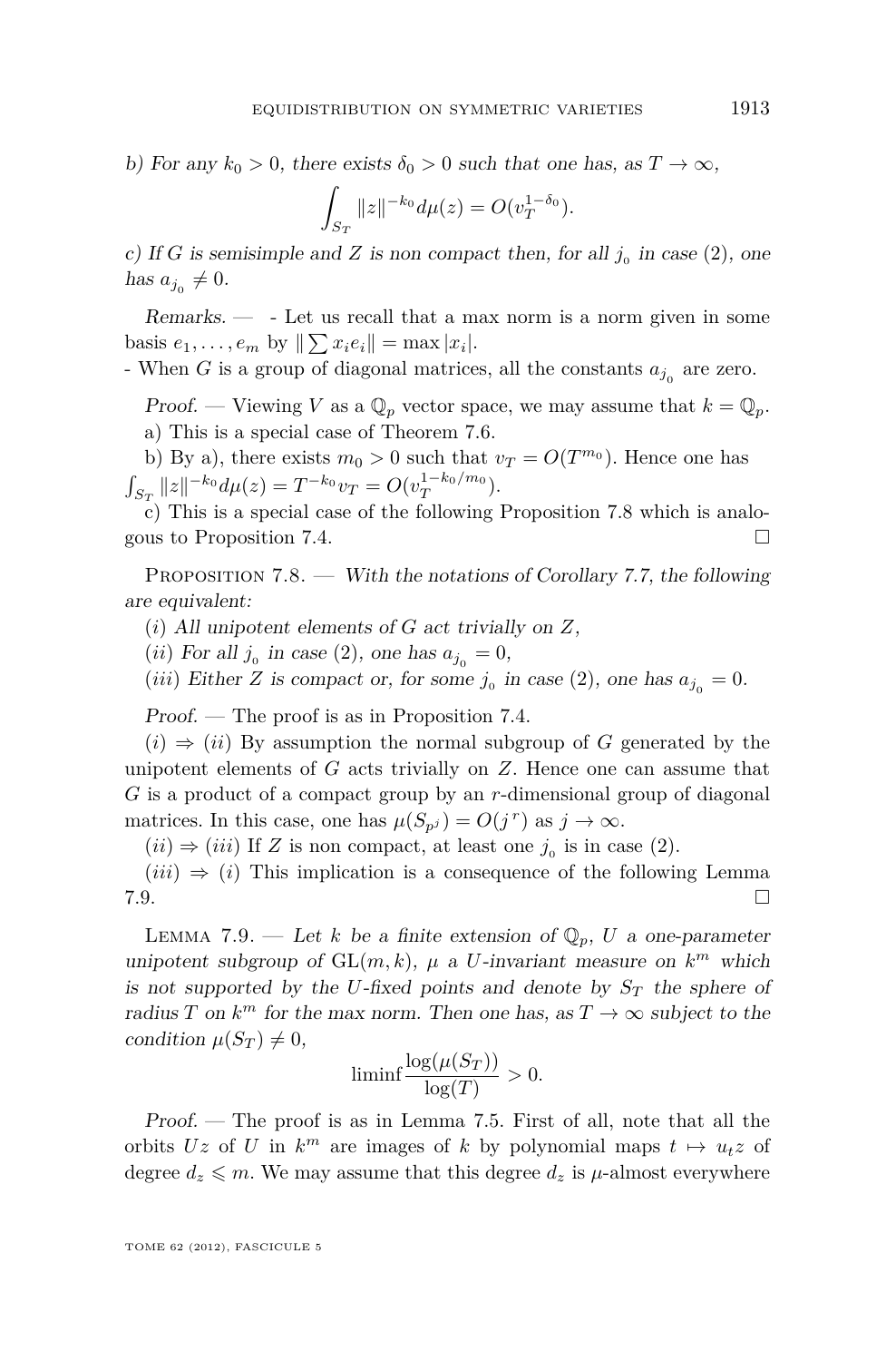<span id="page-26-0"></span>non-zero constant. Set  $d \ge 1$  for this degree and write  $u_t z = t^d v_z + O(t^{d-1})$ for some non-zero  $v_z \in k^m$ . Let *q* be the absolute value of an uniformizer. The set  $\{j \in \mathbb{N} : Uz \cap S_{q^j} \neq \emptyset\}$  is then equal, up to finite sets, to some arithmetic progression  $j_z + \mathbb{N}d$  with  $0 \leq j_z < d$ . We may assume that this integer  $j_z$  is  $\mu$ -almost everywhere constant. Set  $j_0$  for this integer.

One can find a compact subset  $C \subset k^m$  transversal to the *U*-action such that  $\mu(UC) > 0$  and on which  $||v_z||$  is constant equal to some power  $q^{j_0 + dm_0}$  with  $m_0 \in \mathbb{N}$ . The pull-back on  $k \times C$  of the measure  $\mu$  by the action  $(t, z) \mapsto u_t z$  has the form  $dt \otimes \nu$  where  $dt$  is a Haar measure on *k* and  $\nu$  is a non-zero measure on *C*. Then, for  $|t| = q^{\ell}$  large, one has

 $u_t(C) \subset S_{q^{j_0 + dm_0 + d\ell}}$ 

and hence  $\mu(S_{q^{j_0 + dm_0 + d\ell}}) \geq (q-1) q^{\ell-1} \nu(C)$ . This proves our claim.  $\square$ 

#### **8. Well-roundedness**

In this section, we provide explicit examples of well-rounded sequences  $\varphi_n$  in order to apply Proposition [6.2.](#page-19-0) We start with an observation that the product of well-rounded sequences is again well-rounded.

Example 8.1. – For each  $i = 1, \ldots, m$ , let  $G_i$  be a locally compact group,  $H_i \subset G_i$  a closed subgroup and  $\varphi_{i,n}$  be a well-rounded sequence of functions on  $Z_i := H_i \backslash G_i$ . Let  $G := \prod_{i=1}^m G_i$ ,  $H := \prod_{i=1}^m H_i$  and  $Z :=$  $\prod_{i=1}^{m} Z_i$ . Then the sequence  $\varphi_n$  defined by

$$
\varphi_n(z_1,\ldots,z_m)=\prod_{1\leqslant i\leqslant m}\varphi_{i,n}(z_i)
$$

is well-rounded.

Proof. — Fix  $\varepsilon > 0$ . Let  $U_i$  be a neighborhood of  $e$  in  $G_i$  such that the functions  $\varphi_{i,n}^{\pm}$  on  $Z_i$  defined by  $\varphi_{i,n}^+(z_i) = \sup_{u_i \in U_i} \varphi_{i,n}(z_i u_i)$  and  $\varphi_{i,n}^-(z_i) =$  $\inf_{u_i \in U_i} \varphi_{i,n}(z_i u_i)$  satisfy

 $(1 - \varepsilon) \int_{Z_i} \varphi_{i,n}^+ \leqslant \int_{Z_i} \varphi_{i,n} \leqslant (1 + \varepsilon) \int_{Z_i} \varphi_{i,n}^-$ 

Let  $U := \prod U_i$ , and  $\varphi_n^{\pm}$  be the functions on *Z* defined by

$$
\varphi_n^+(z) = \sup_{u \in U} \varphi_n(zu) \quad \text{and} \quad \varphi_n^-(z) = \inf_{u \in U} \varphi_n(zu)
$$

so that  $\varphi_n^{\pm} = \prod \varphi_{i,n}^{\pm}$  and

$$
(1-\varepsilon)^m \int_Z \varphi_n^+ \leqslant \int_Z \varphi_n \leqslant (1+\varepsilon)^m \int_Z \varphi_n^-.
$$

Hence the sequence  $\varphi_n$  is well-rounded.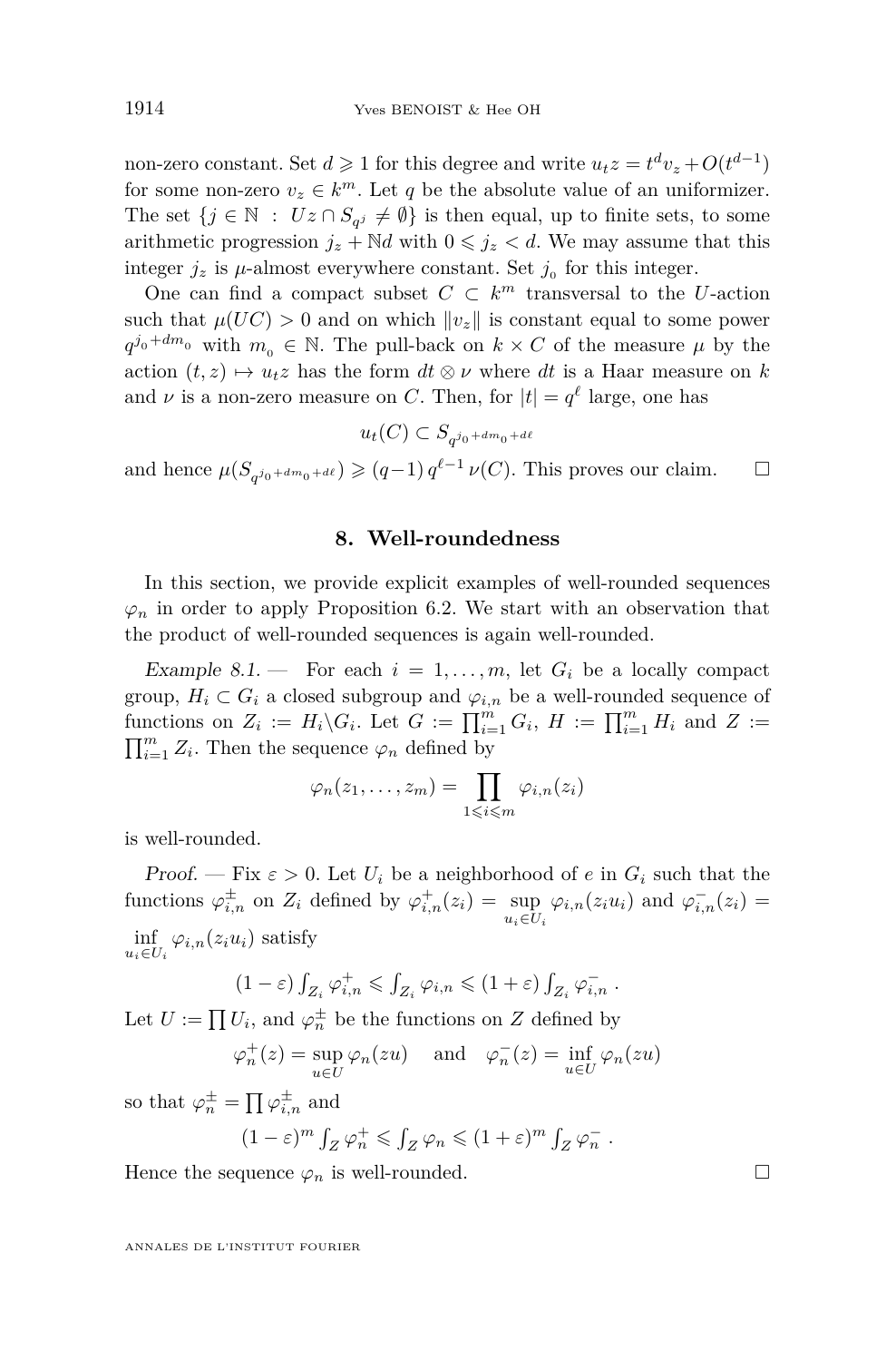<span id="page-27-0"></span>The next example deals with the constant sequences. It will be used both for the archimedean and the non-archimedean factors.

Example 8.2. — Let *G* be a locally compact group, *H* a closed subgroup of *G*,  $Z = H\backslash G$ , and  $\varphi \in C_c(Z)$  with  $\varphi \geq 0$  and  $\varphi \neq 0$ . Then the constant sequence  $\varphi_n = \varphi$  is well-rounded.

Proof. — Use the uniform continuity of  $\varphi$  and the compactness of its support.  $\Box$ 

The following example deals with the archimedean factors.

Example  $8.3.$  — Let *G* be a real semisimple Lie group with finitely many connected components, *V* a finite dimensional representation of *G*, *Z* a closed *G*-orbit in *V* with an invariant measure  $\mu$  and  $\|\cdot\|$  an euclidean norm on *V*. Then the family of balls  $B_T := \{z \in Z \mid ||z|| \leq T\}, T \gg 1$  is well-rounded.

Proof. — By Corollary [7.3.](#page-22-0)a of section [7,](#page-20-0) we have

$$
\mu(B_T) \sim_T c \, T^a (\log T)^b
$$

for some  $a \in \mathbb{Q}_{\geqslant 0}, b \in \mathbb{Z}_{\geqslant 0}$  and  $c > 0$ . It is easy to deduce the claim from the above asymptotic using the assumption that the action of *G* is linear on  $Z$ .

As for the non-archimedean factors, we have:

Example 8.4. — Let *k* be a non-archimedean local field, *G* the group of *k*-points of a connected semisimple *k*-group,  $\rho : G \to GL(V)$  a representation of *G* defined over *k*, *Z* a closed *G*-orbit in *V* with an invariant measure and  $\|\cdot\|$  a norm on *V*. Then, both the family of non empty balls  $B_T := \{z \in Z \mid ||z|| \leq T\}$ , and the family of non-empty spheres  $S_T := \{z \in Z \mid ||z|| = T\}$ , are well-rounded.

Proof. — Since the action of *G* on *V* is linear, the stabilizer in *G* of the norm is a compact open subgroup of *G*. Hence this example is a special case of the following easy assertion.

Example 8.5. — Let *G* be a locally compact (unimodular) group, *H* a closed (unimodular) subgroup of  $G$ ,  $Z = H\backslash G$  and  $U$  a compact open subgroup of *G*. Then any sequence  $\varphi_n$  of non-negative *U*-invariant  $L^1$ functions on *Z* is well-rounded.

As the last example, we will show that a sequence of the height balls is well rounded. We will need the following basic lemma.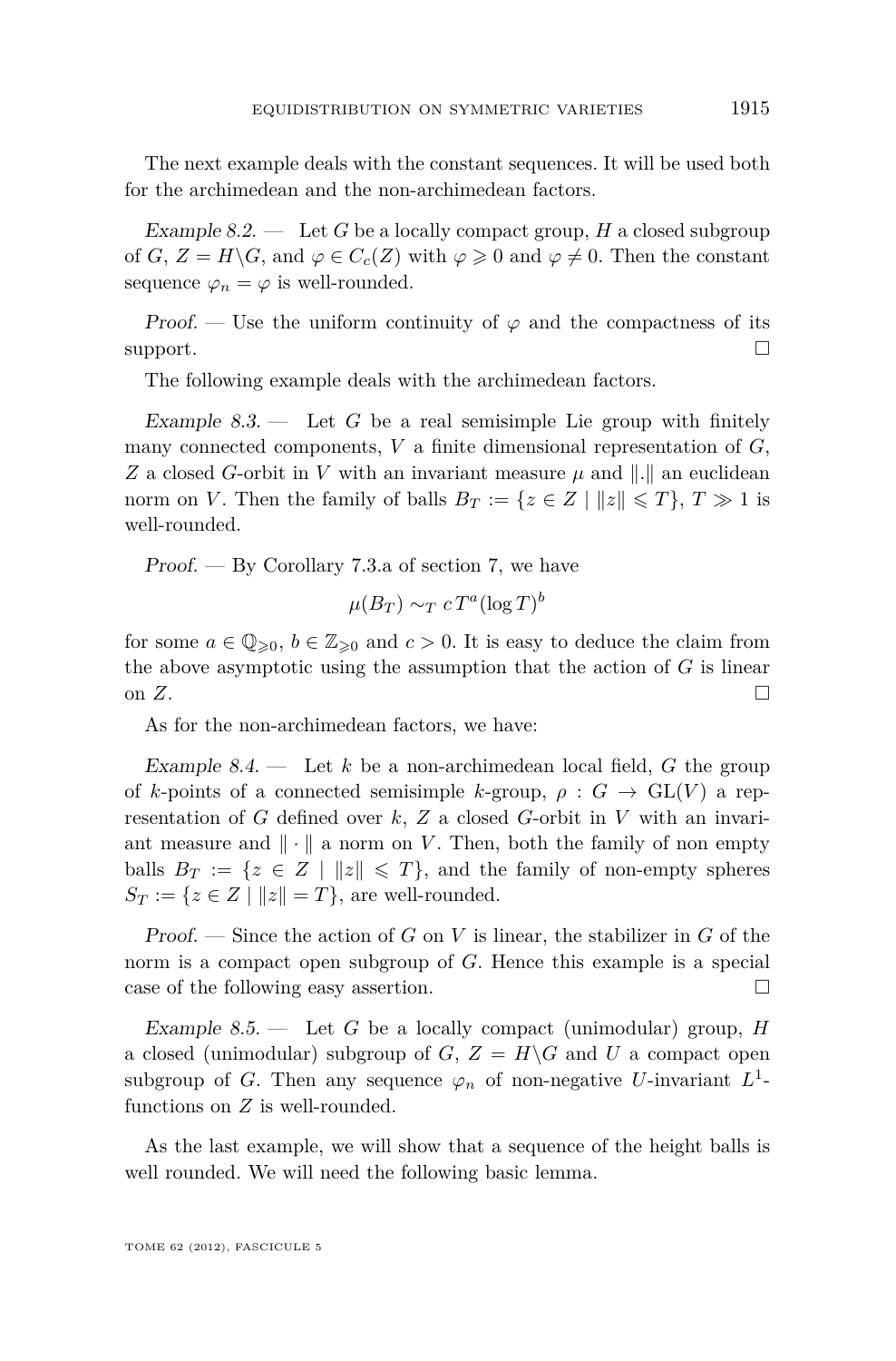<span id="page-28-0"></span>LEMMA 8.6. — Let *I* be a finite set. For each  $i \in I$ , let  $\tau_i > 1$  and  $\lambda_i > 0$ be given. Let  $\lambda : \mathbb{N}^I \to \mathbb{R}^+$  be given by  $\lambda(m) = \sum_{i \in I} \lambda_i m_i$  for  $m = (m_i)$ , and  $P : \mathbb{N}^I \to \mathbb{R}^+$  a function given by  $P(m) = \prod_{i \in I} P_i(m_i)$  where  $P_i$  is a real-valued function of a variable *x* given by a polynomial expression in  $(x, \tau_i^x)$  and which is positive on N. Then we have

$$
w_{t+1} = O(w_t) \quad \text{for } t \text{ large}
$$

where

$$
w_t := \sum_{\{m \in \mathbb{N}^I, \lambda(m) \leq t\}} P(m).
$$

*Proof.* — Since each  $P_i$  is positive on  $\mathbb{N}$ , there exists  $C > 0$  such that for  $i \in I$  and  $n \in \mathbb{N}$ , one has

$$
P_i(n+1) \leqslant C P_i(n).
$$

Hence for each  $m \in \mathbb{N}^I$  and each  $e$  in the basis  $E$  of  $\mathbb{N}^I$ , one has

$$
P(m+e) \leqslant C P(m).
$$

Setting  $t_0 := \min_i \lambda_i = \min_{e \in E} \lambda(e)$ , one gets

$$
w_{t+t_0} \leqslant \sum_{e \in E} \sum_{\lambda(m) \leqslant t} P(m+e) \leqslant rCw_t.
$$

for  $r = |I|$ . Hence we conclude that  $w_{t+1} \leqslant (rC)^k w_t$  with  $k = \frac{1}{t_0} + 1$ .  $\Box$ 

Remark 8.7. — One can improve the conclusion of Lemma 8.6: there exist  $a \ge 0$ ,  $b \in \mathbb{Z}_{\ge 0}$  and  $c_1, c_2 > 0$  such that, for *t* large,

$$
c_1e^{at}t^b\leqslant w_t\leqslant c_2e^{at}t^b.
$$

Moreover, setting  $C_i \tau_i^{d_i x} x^{b_i}$  for the dominant term of  $P_i(x)$ , the exponents *a* and *b* are given respectively by  $e^a = \max_{i \in I} \tau_i^{d_i/\lambda_i}$  and *b* is given by *b* =  $\sum_i (b_i + 1) - 1$  where the sum is taken over all *i* such that  $e^a = \tau_i^{d_i/\lambda_i}$ . The proof is a straightforward induction on |*I*|. Here is a sketch: one may assume that, for all *i*,  $P_i(x) = C_i e^{a_i x} x^{b_i}$  and  $\lambda_i = 1$ . One fixes  $i_0 \in I$ , set  $\check{I}$  :=  $I - \{i_0\}$  and writes  $w_t := \sum_{1 \leq n \leq t} P_{i_0}(n) \check{w}_{t-n}$  where, by induction hypothesis,  $\check{w}_t$  satisfies a similar estimation, as  $t \to \infty$ :  $\check{c}_1 e^{\check{a}t} t^{\check{b}} \leq \check{w}_t \leq$  $\check{c}_2 e^{at} t^{\check{b}}$  for some  $\check{a} \geqslant 0, \check{b} \in \mathbb{Z}_{\geqslant 0}$  and  $\check{c}_1, \check{c}_2 > 0$ . From that, one gets the required estimation for *wt*.

For the rest of this section, let *I* be a finite set. For each  $i \in I$ , let  $k_i$  be a local field of characteristic 0,  $G_i$  the group of  $k_i$ -points of an algebraic  $k_i$ group,  $V_i$  an algebraic representation of  $G_i$ , and  $Z_i \subset V_i$  a non-zero closed  $G_i$ -orbit with an invariant measure  $\mu_i$ .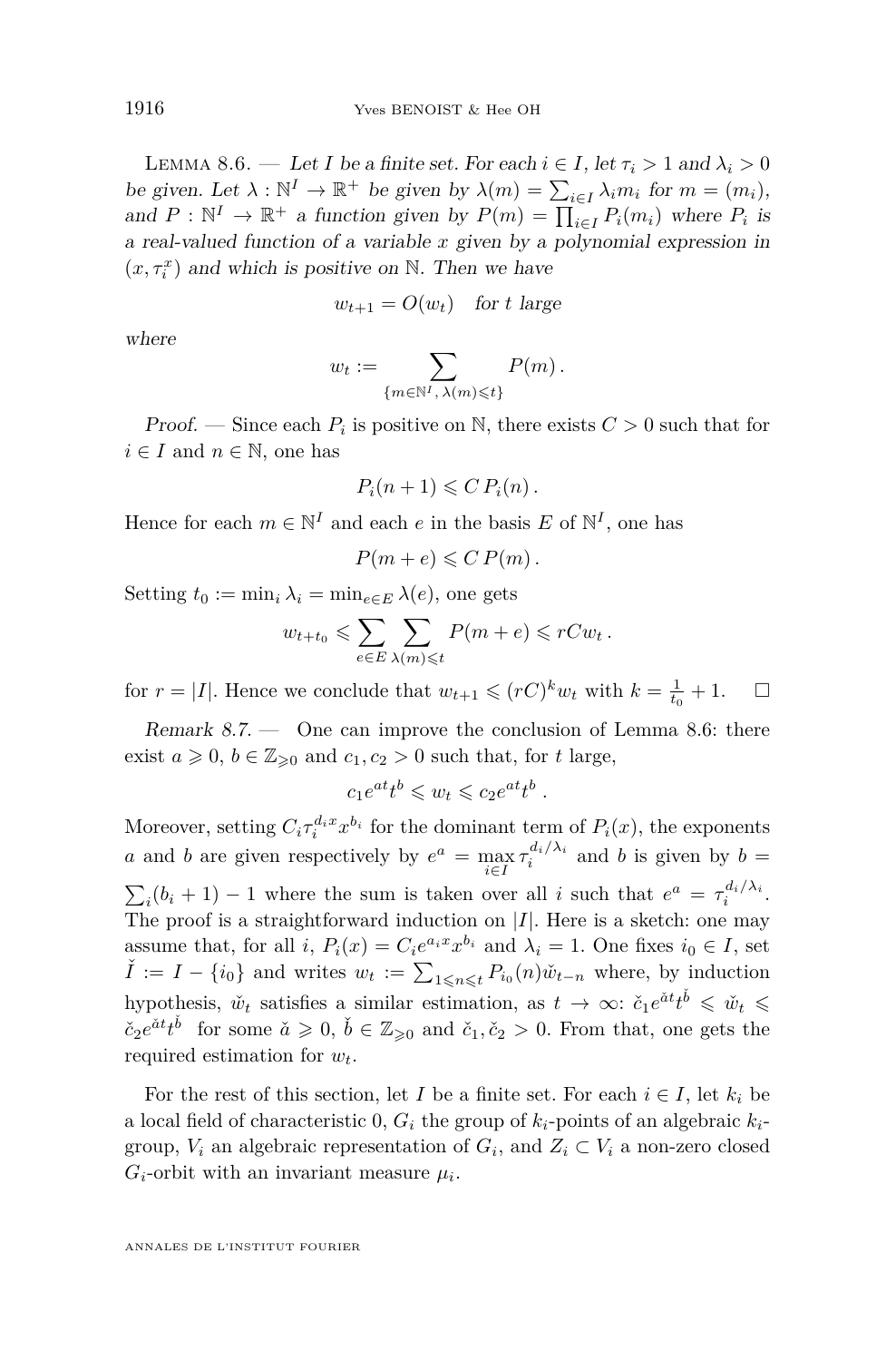<span id="page-29-0"></span>We set

$$
G:=\prod_{i\in I}G_i, \ Z:=\prod_{i\in I}Z_i, \ \mu:=\otimes_{i\in I}\mu_i.
$$

Let  $I_\infty \subset I$  be the set of indices with  $k_i$  archimedean, and  $I_f := I \setminus I_\infty$ . The partition  $I = I_{\infty} \sqcup I_f$  induces decompositions  $G = G_{\infty} \times G_f$  of the group,  $Z = Z_{\infty} \times Z_f$  of the orbit, and  $\mu = \mu_{\infty} \otimes \mu_f$  of the invariant measure.

Let  $\|\cdot\|_i$  be a norm on *V<sub>i</sub>*. We assume that  $\|\cdot\|_i$  is euclidean if  $i \in I_\infty$  and a max norm otherwise. These norms define a height function  $h: Z \to \mathbb{R}^+$ 

$$
h(z) = \prod_{i \in I} ||z_i||_i.
$$

Since each  $Z_i$  is a closed non-zero subset in  $V_i$ , we have  $\min_{z \in Z_i} ||z||_i > 0$ and hence *h* is a proper function on *Z*. We can also write  $h = h_{\infty} \otimes h_f$ where  $h_{\infty} := \prod_{i \in I_{\infty}} || \cdot ||_i$  and  $h_f := \prod_{i \in I_f} || \cdot ||_i$ . Se

$$
_{\rm Set}
$$

$$
b_T := \{ z \in Z_\infty \mid h_\infty(z) \leq T \}, \quad \beta_T := \{ z \in Z_f \mid h_f(z) \leq T \},
$$
  

$$
V_T := \mu(B_T) \quad , \quad v_T = \mu_\infty(b_T) \text{ and } w_T = \mu_f(\beta_T) \ .
$$

LEMMA 8.8. — Assume that  $h_{\infty}$  is not constant on  $Z_{\infty}$ .

(1) There exist  $a \in \mathbb{Q}_{\geqslant 0}$ ,  $b \in \mathbb{Z}_{\geqslant 0}$ , and  $c > 0$  such that as  $T \to \infty$ ,

$$
v_T \sim c T^a (\log T)^b
$$
 and  $\frac{d}{dT} v_T \sim c \frac{d}{dT} (T^a (\log T)^b)$ .

(2) There exist constants  $\kappa > 0$  and  $C_1 > 0$  such that for all  $\varepsilon \in ]0,1[$ and all  $T \geqslant 0$ 

$$
v_{(1+\varepsilon)T} - v_T \leqslant C_1 (v_T + 1)\varepsilon^{\kappa}.
$$

- (3) For *T* large, one has  $w_{2T} = O(w_T)$ .
- (4) There exist  $\kappa > 0$  such that uniformly for *T* large and  $\varepsilon \in ]0,1[$ ,

$$
V_{(1+\varepsilon)T} = (1+O(\varepsilon^{\kappa}))V_T.
$$

If  $I = I_{\infty}$  is a singleton, then  $\kappa$  can be taken to be 1.

Proof. — (1): Apply Proposition [7.2,](#page-21-0) to the regular function  $F := h_{\infty}^2$ on the orbit  $Z_{\infty}$ . Note that since  $v_T$  is an increasing function of *T*, one has  $a \geq 0$ . Moreover, note that, when  $a = b = 0$ , the orbit is of finite volume and hence compact.

(2): First note that, since  $h_{\infty}$  is not constant on  $Z_{\infty}$ , the function  $v_T$  is continuous.

When *T* is large, we use (1) to get the following bound  $v_{(1+\varepsilon)T} - v_T =$ *O*(*εv*<sub>*T*</sub>) which is uniform in  $ε ∈ [0, 1]$ .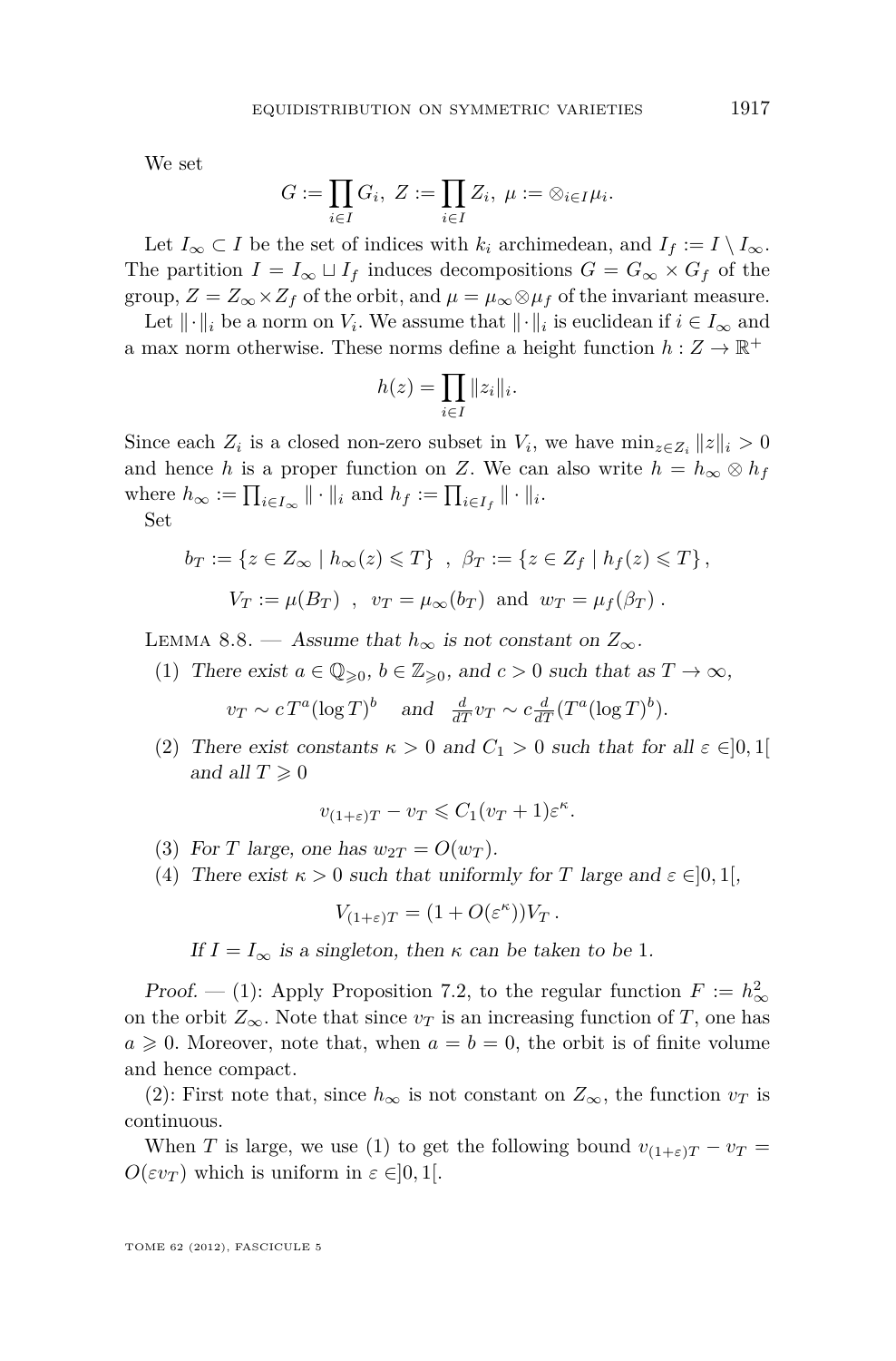When *T* is bounded, we use the fact that the function  $v_T$  is differentiable except at the critical values  $\tau$  of  $h_{\infty}$ . Since  $h_{\infty}^2$  is a regular function, there are only finitely many such critical values  $\tau$ . Around these points, there exists a constant  $\kappa$ ,  $0 < \kappa < 1$  such that, for  $\varepsilon > 0$  small, one has the following bound for the derivative:

(8.9) 
$$
v'_{\tau \pm \varepsilon} = O(\varepsilon^{\kappa - 1}).
$$

This assertion is a consequence of Theorem [7.1.](#page-20-0) More precisely, set *f* := ±(*h*∞−*τ* ). Since *Z*<sup>∞</sup> is smooth, one can choose *ε*<sup>0</sup> *>* 0 and an open covering  $U_j$  of  $f^{-1}$ ( $]-\varepsilon_0, \varepsilon_0$ ) by open sets bianalytically homeomorphic to balls. A partition of unity gives us  $C^{\infty}$  functions  $\varphi_j$  with compact support in  $U_j$ such that  $\sum_{j} \varphi_j = 1$  on  $f^{-1}(\frac{1}{\varepsilon_0/2}, \varepsilon_0/2)$ . We simply apply Theorem [7.1](#page-20-0) to these functions  $f$  and  $\varphi_i$  to get (8.9).

Integrating  $v'_t$  on the interval  $[T, (1+\varepsilon)T]$ , and using (8.9) near the critical values in this interval, one gets, uniformly for  $\varepsilon$  small and  $T$  bounded,

$$
v_{(1+\varepsilon)T} - v_T = O(\varepsilon^{\kappa}).
$$

Putting these together proves the claim.

(3): We will assume, as we may, that  $\inf_{z \in Z_i} ||z||_i \geq 1$  for each  $i \in I_f$ . For any  $|I_f|$ -tuple  $m = (m_i)_{i \in I_f} \in \mathbb{N}^{I_f}$ , we set

$$
S(m) = \prod_{i \in I_f} S_i(m_i) \quad \text{where} \quad S_i(m_i) := \{ z \in Z_i : ||z||_i = m_i \}.
$$

Letting  $\omega_m := \mu_f(S(m))$  and  $\pi_m := \prod_i m_i$ , one has

$$
w_T = \sum\nolimits_{\{m \in \mathcal{M}, \pi_m \leqslant T\}} \omega_m
$$

where  $\mathcal{M} \subset \mathbb{N}^{I_f}$  consists of  $m \in \mathbb{N}^{I_f}$  with non-empty  $S(m)$ . The main point of the proof is to use the formula for  $\omega_m$  given by Theorem [7.6.](#page-24-0) According to this formula, there is a finite partition of M in finitely many pieces  $\mathcal{M}_{\alpha}$ such that

– each piece  $\mathcal{M}_{\alpha}$  is a product of subsets  $\mathcal{M}_{\alpha,i}$  of N which are either points or of the form  $\{m_i = c_{\alpha,i} q_{\alpha,i}^{n_i} : n_i \in \mathbb{N}\}\)$  for some positive integers  $c_{\alpha,i}, q_{\alpha,i}$ , – on each piece  $\mathcal{M}_{\alpha}$ , the volume  $\omega_m$  is given by a formula

$$
\prod_{i \in I_f} P_{\alpha,i}(n_i, q_{\alpha,i}^{n_i/d})
$$

where  $P_{\alpha,i}$  is a polynomial and *d* a positive integer.

According to Lemma [8.6](#page-28-0) with  $T = 2^t$ , the volume

$$
w_{\alpha,T} := \sum\nolimits_{\{m \in \mathcal{M}_\alpha, \pi_m \leq T\}} \omega_m
$$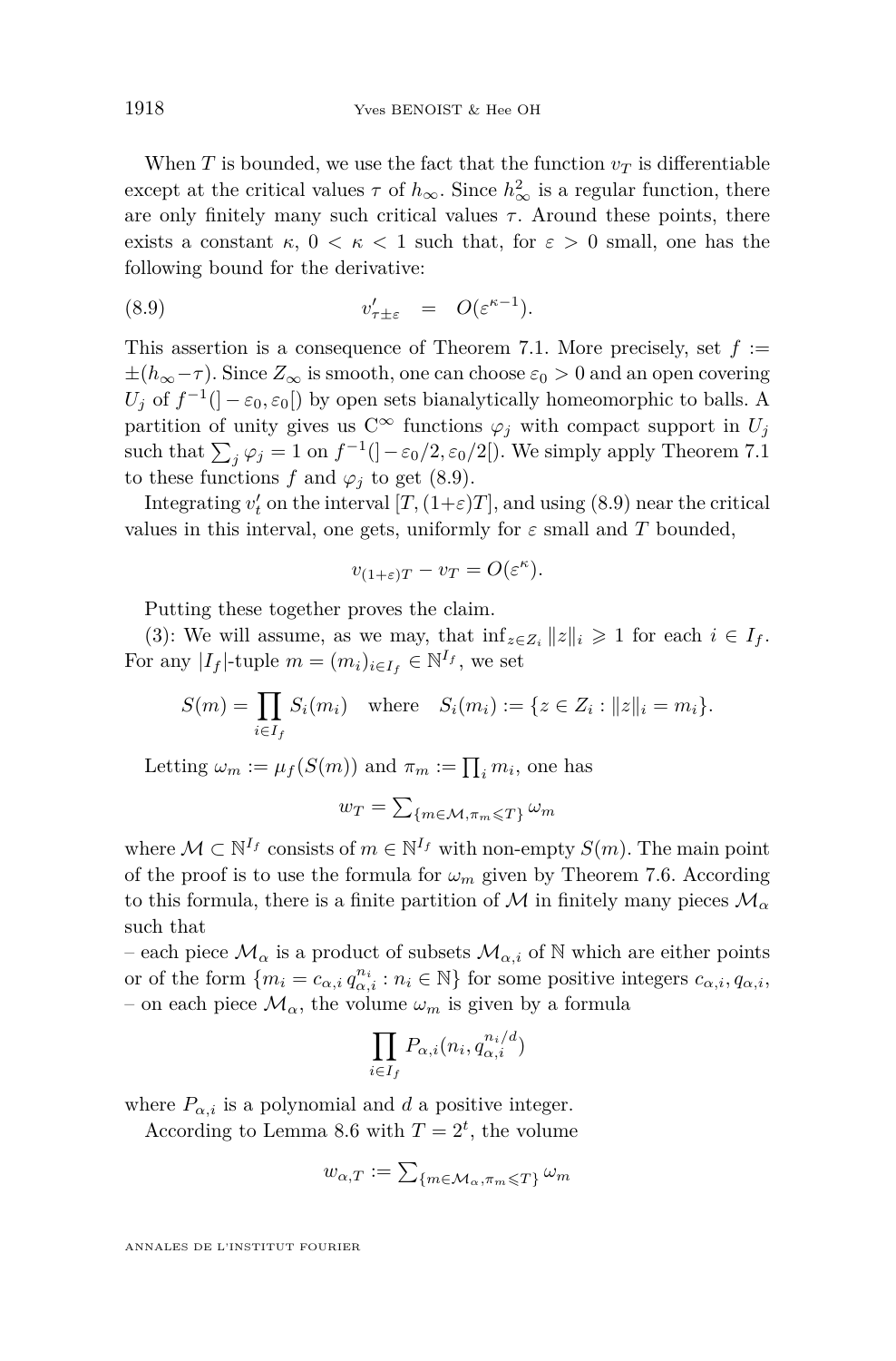<span id="page-31-0"></span>satisfy the bound  $w_{\alpha,2T} = O(w_{\alpha,T})$ . Hence one has  $w_{2T} = O(w_T)$  as required.

(4): Let  $T_0 := \inf_{z \in Z_\infty} h_\infty(z) > 0$ . According to (2), there exists  $C > 0$ such that for *T* large

$$
V_{(1+\varepsilon)T} - V_T = \sum_m (v_{(1+\varepsilon)T/\pi_m} - v_{T/\pi_m}) \omega_m
$$
  
\$\leqslant C\varepsilon^{\kappa} \left( \sum\_m v\_{T/\pi\_m} \omega\_m + \sum\_m \omega\_m \right)\$  
\$\leqslant C\varepsilon^{\kappa} (V\_T + w\_{2T/T\_0})

where the above sums are over all the multi-indices  $m \in \mathbb{N}^{I_f}$  with  $T_0 \pi_m \leq$ 2*T*. Then, applying (3) twice, there exists  $C' > 0$  such that for *T* large

$$
V_{(1+\varepsilon)T} - V_T \leq C\varepsilon^{\kappa} (V_T + C'w_{T/2T_0})
$$
  

$$
\leq C(1 + C'v_{2T_0}^{-1})\varepsilon^{\kappa} V_T,
$$

as required, since  $v_{2T_0} > 0$ .

Remark 8.10. — One has the following estimate for the volume  $V_T$  of the height ball : there exist  $a \in \mathbb{Q}_{\geqslant 0}$ ,  $b \in \mathbb{Z}_{\geqslant 0}$  and  $c_1, c_2 > 0$  such that for *T* large,

$$
c_1T^a\log(T)^b\leqslant V_T\leqslant c_2T^a\log(T)^b.
$$

This is a straightforward consequence of the formula  $V_T := \int_0^\infty w_{T/t} v'_t dt$ and of the estimation of  $w_T$  and  $v'_T$  given in Remark [8.7](#page-28-0) and Lemma [8.8](#page-29-0) (1).

**PROPOSITION 8.11** (Height ball). — The family of height balls  $B_T :=$  $\{z \in Z \mid h(z) \leq T\}, T \gg 1$ , is well rounded.

Proof. — We will assume as we may that all the orbits  $Z_i$  have positive dimension. When  $I_{\infty} = \emptyset$ , the well-roundedness of  $B_T$  is a consequence of Example [8.5.](#page-27-0) Hence we will assume that  $I_{\infty} \neq \emptyset$ . When the height function  $h_{\infty}$  is constant on  $Z_{\infty}$ , the well-roundedness of  $B_T$  is a consequence of Example [8.1.](#page-26-0)

When the height function  $h_{\infty}$  is not constant on  $Z_{\infty}$ , the wellroundedness of  $B_T$  follows from Lemma [8.8](#page-29-0) (4) and of the linearity of the action of each  $G_i$  on  $V_i$ . .

Although we stated the above proposition only for characteristic 0 fields, when all the  $k_i$  have positive characteristic, the height balls are also wellrounded by Example [8.5.](#page-27-0)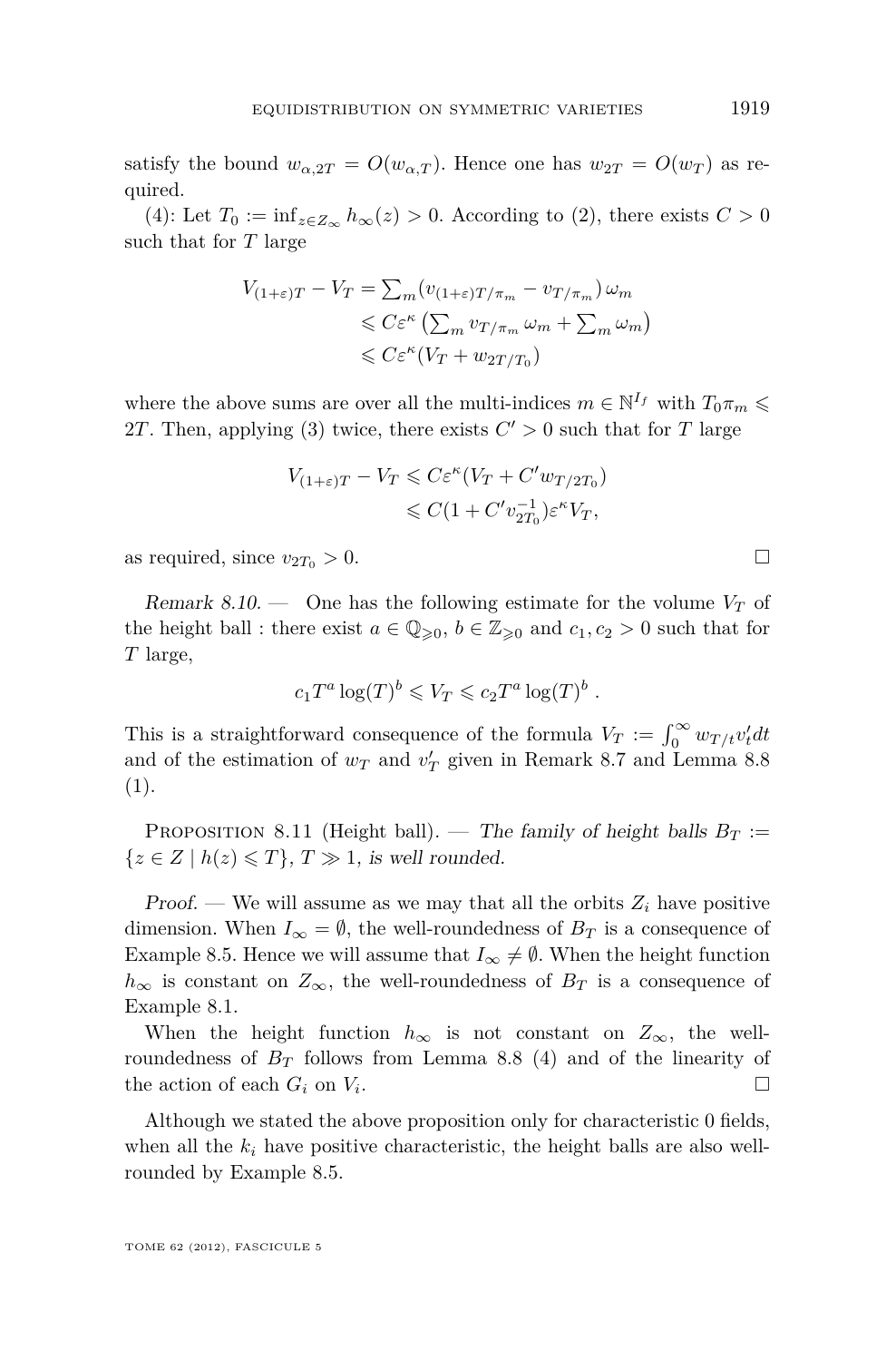#### **9. Applications**

<span id="page-32-0"></span>We will be applying the following theorem and corollary to the above examples of well rounded sequences.

THEOREM 9.1. — Let *I* be a finite set. For each  $i \in I$ , let  $k_i$  be a local field of characteristic not 2,  $G_i$  the group of  $k_i$ -points of a semisimple algebraic  $k_i$ -group,  $H_i \subset G_i$  the  $k_i$ -points of a symmetric  $k_i$ -subgroup. Set  $G_I := \prod_{i \in I} G_i$ ,  $H_I := \prod_{i \in I} H_i$ ,  $Z_I := H_I \backslash G_I$  and  $z_0 = [H_I]$ . Let  $\Gamma$  be an irreducible lattice of  $G_I$  such that  $\Gamma_H := \Gamma \cap H_I$  is a lattice in  $H_I$ . Then for any sequence  $B_n$  of well-rounded subsets of  $Z_I$  with volume tending to infinity, we have, as  $n \to \infty$ ,

$$
#(z_0 \Gamma \cap B_n) \sim \frac{\mu_Y(Y)}{\mu_X(X)} \mu_{Z_I}(B_n),
$$

where  $X = \Gamma \backslash G_I$ ,  $Y = \Gamma_H \backslash H_I$  and the volumes are computed using invariant measures as in [\(5.2\)](#page-17-0).

Proof. — Use Corollary [4.6](#page-17-0) and Proposition [6.2](#page-19-0) with  $\varphi_n := \mathbf{1}_{B_n}$ .  $\Box$ 

In the product situation of  $Z_I = Z_{I_0} \times Z_{I_1}$ , we will be taking a wellrounded sequences of  $Z_I$  which are products of a fixed compact subset in one factor  $Z_{I_1}$  and a well-rounded sequence of subsets in the other factor  $Z_{I_0}$ . This will give us equidistribution results in the space  $Z_{I_1}$  when  $Z_{I_0}$  is non-compact.

COROLLARY 9.2. — Keeping the same hypothesis as in Theorem 9.1, let  $I = I_0 \sqcup I_1$  be a partition of *I*. Letting  $B_n$  be a well-rounded sequence of subsets of  $Z_{I_1}$  with volume going to infinity, consider the following discrete multisets  $Z(n)$  of  $Z_{I_0}$ :

$$
Z(n) := \{ z \in Z_{I_0} \mid (z, z') \in z_0 \Gamma \cap (Z_{I_0} \times B_n) \text{ for some } z' \in Z_{I_1} \}.
$$

Then, as  $n \to \infty$ , the sets  $Z(n)$  become equidistributed in  $Z_{I_0}$  with respect to a suitably normalized invariant measure. In fact, for any  $\varphi \in C_c(Z_{I_0}),$ 

$$
\lim_{n \to \infty} \frac{1}{\mu_{Z_{I_1}}(B_n)} \sum_{z \in Z(n)} \varphi(z) = \frac{\mu_Y(Y)}{\mu_X(X)} \int_{Z_{I_0}} \varphi \, d\mu_{Z_{I_0}}.
$$

In particular,  $Z(n)$  is non-empty for all large *n*.

Multiset means that the points of  $Z(n)$  are counted with multiplicity according to the cardinality of the fibers of the projection  $z_0 \Gamma \cap (Z_{I_0} \times B_n) \to$  $Z(n)$ . Since  $z_0 \Gamma$  is discrete and  $B_n$  is relatively compact, we note that these fibers are finite and that  $Z(n)$  is discrete in  $Z_{I_0}$ .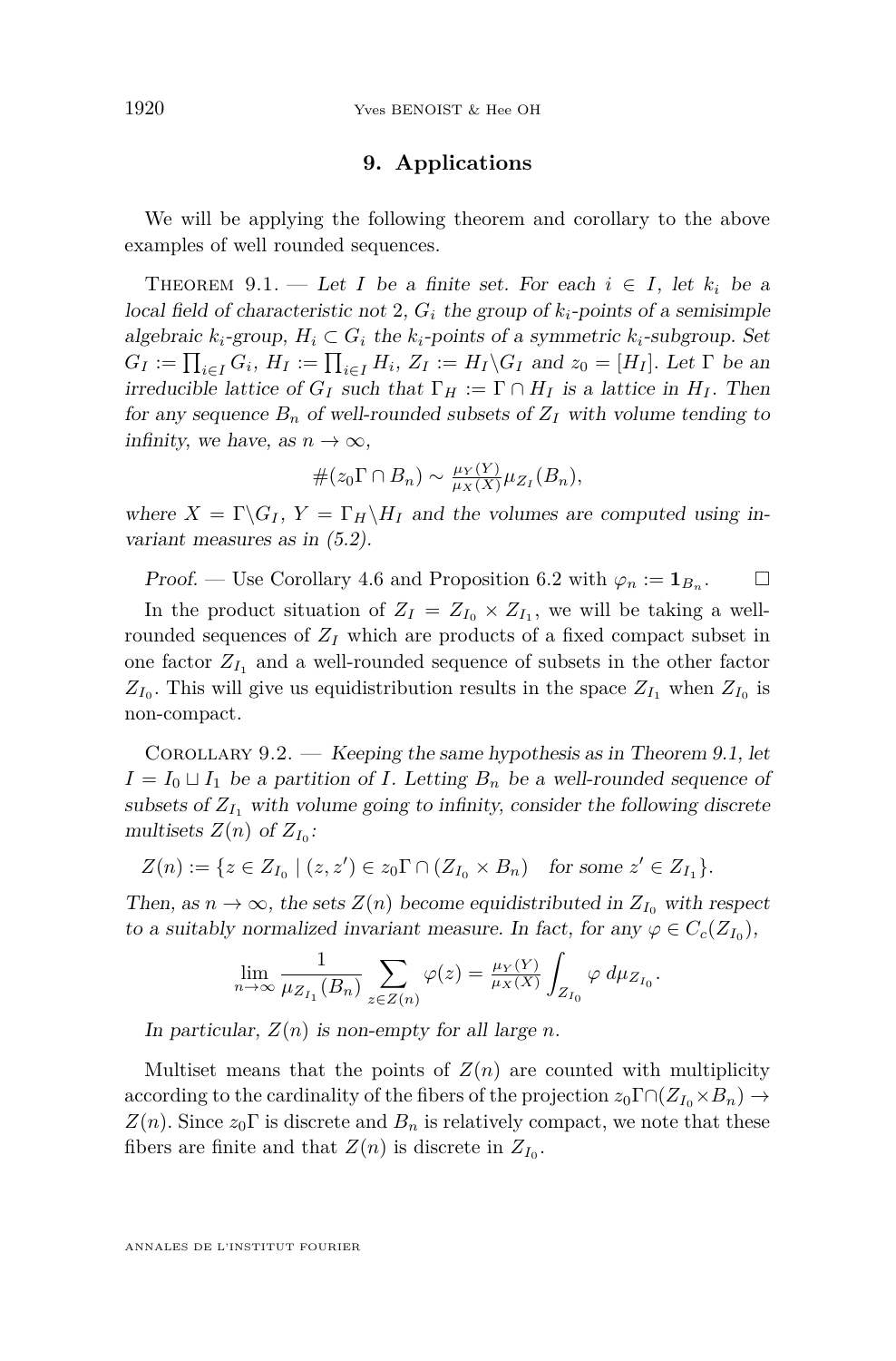<span id="page-33-0"></span>Proof. — It suffices to prove the claim for non-negative functions  $\varphi \in$  $C_c(Z_{I_0})$ . Define a sequence of functions  $\varphi_n$  on *Z* by

$$
\varphi_n(z,z') := (\varphi \otimes \mathbf{1}_{B_n})(z,z') = \varphi(z)\mathbf{1}_{B_n}(z') \quad \text{for } (z,z') \in Z_{I_0} \times Z_{I_1}.
$$

By Example [8.1,](#page-26-0) this sequence  $\varphi_n$  is well-rounded and

$$
\sum_{z \in Z(n)} \varphi(z) = \sum_{z \in z_0 \Gamma} \varphi_n(z)
$$

since  $Z(n)$  is a multiset.

By Corollary [4.6,](#page-17-0) we can apply Proposition [6.2](#page-19-0) to the sequence  $\varphi_n$  and obtain

$$
\lim_{n \to \infty} \frac{1}{\mu_{Z_{I_1}}(B_n)} \sum_{z \in Z(n)} \varphi(z) = \lim_{n \to \infty} \frac{1}{\mu_{Z_{I_1}}(B_n)} \sum_{z \in z_0 \Gamma} \varphi_n(z)
$$

$$
= \frac{\mu_Y(Y)}{\mu_X(X)} \int_{Z_{I_0}} \varphi \, d\mu_{Z_{I_0}}.
$$

Remark 9.3. — In Propositions [5.3](#page-17-0) and [6.2,](#page-19-0) one can replace the hypothesis "the  $L^1$ -norm of  $\varphi_n$  goes to infinity" by the hypothesis that "the support of  $\varphi_n$  is non-empty and goes to infinity" i.e. for every compact *C* of *Z*,  $\varphi_n|_C$  is null for all *n* large. The proof is exactly the same. A similar remark applies to Theorem [1.1,](#page-5-0) [9.1](#page-32-0) and Corollary [9.2.](#page-32-0) This remark is useful for the non-empty spheres in Example [8.4,](#page-27-0) since it avoids to check that their volume goes to infinity with the radius.

Proof of Theorems [1.1,](#page-5-0) [1.5,](#page-6-0) [1.9](#page-7-0) and Corollary  $1.2$ . — We are now ready to prove the non-effective statements in the introduction.

Theorem [1.1](#page-5-0) is a consequence of Theorem [9.1](#page-32-0) with  $I = S$ ,  $G_S = G_S$ ,  $H_S = H_S$  and  $\Gamma = \Gamma_S$ . The only thing we have to check is that  $\Gamma_S$  is an irreducible lattice in  $\mathbf{G}_S$ . This is the following classical lemma 9.4.

Theorem [1.5](#page-6-0) is a consequence of Corollary [9.2](#page-32-0) with  $I = S$  and  $I_0 = S_0$ . Note that the projection  $z_0 \Gamma \to Z_{I_0}$  is injective and hence the multiset  $Z(n)$  is a set.

Theorem [1.9](#page-7-0) is an immediate consequence of Corollary [4.6.](#page-17-0)

Corollary [1.2](#page-5-0) is a consequence of Theorem [1.1](#page-5-0) and Proposition [8.11.](#page-31-0)  $\Box$ 

Let **G** be a connected semisimple group defined over a global field *K*, and let *S* be a finite set of places of *K* containing all archimedean places *v* such that  $\mathbf{G}_v$  is non-compact. Recall that these conditions assure that the  $\text{subgroup } \mathbf{G}_{\mathcal{O}_S} \text{ is a lattice in } \mathbf{G}_S := \prod_{v \in S} \mathbf{G}_v.$ 

LEMMA 9.4. — Let  $\Gamma_S$  be a subgroup of finite index in  $\mathbf{G}_{\mathcal{O}_S}$ . Suppose that **G** is simply connected, almost *K*-simple and that  $\mathbf{G}_S$  is non-compact. Then  $\Gamma_S$  is an irreducible lattice in  $\mathbf{G}_S$  (see Definition [2.3\)](#page-11-0).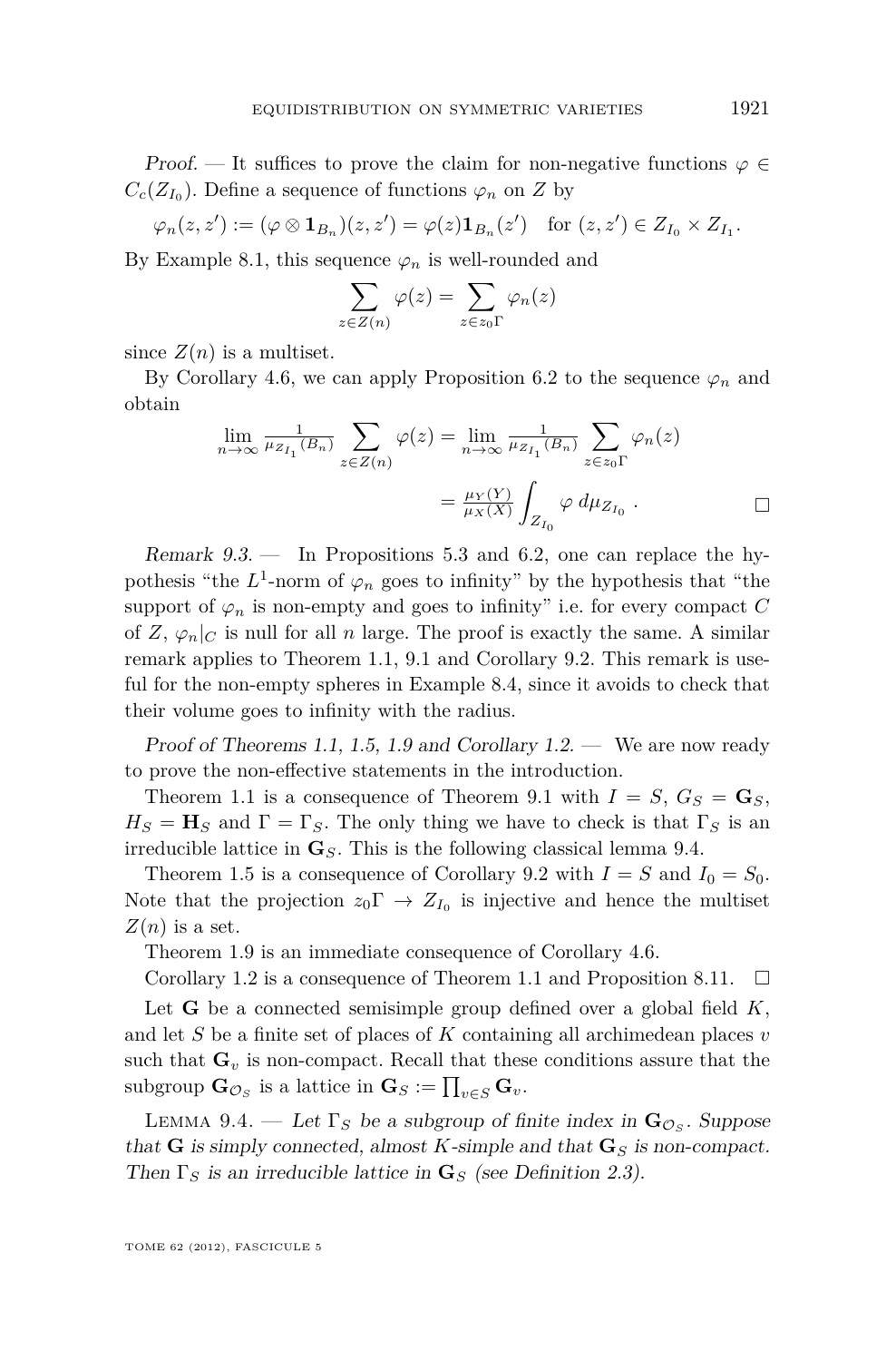<span id="page-34-0"></span>**Proof.** — Since **G** is simply connected and  $\mathbf{G}_S$  is non-compact, the group **G** has the strong approximation property with respect to *S*, that is, the diagonal embedding of  $\mathbf{G}_K$  is dense in the *S*-adeles  $\mathbf{G}_{\mathbb{A}_S}$ , i.e., the adeles without *S*-component (see [\[45,](#page-53-0) Th. 7.12] for characteristic 0 cases and [\[46\]](#page-54-0) for the positive characteristic case). Since **G** is *K*-simple, it follows that Γ*<sup>S</sup>* is an irreducible lattice in  $\mathbf{G}_S$  [\[38,](#page-53-0) Cor. I.2.3.2 & Th. II.6.8].

> For the rest of this paper, we will transform the proofs explained in the above chapters into effective proofs. For that we need to control precisely all the error terms appearing in these proofs. There are mainly four error terms to control. The first three come from the mixing property, the wave front property and the approximation of  $\mu_Y$  by a smooth function. Their control will give the equidistribution speed of the translates of  $\mu_Y$ . The last error term comes from the well roundedness of the balls  $B_T$ . We will dedicate one section to each of these terms.

#### **10. Effective mixing**

In this section, we introduce notations which will be used through the section [15](#page-46-0) and we describe an effective version (Theorem [10.2\)](#page-35-0) of the mixing property based on the uniform decay of matrix coefficients.

We let *K* be a number field, **G** a connected simply connected almost *K*simple group and **H** a *K*-subgroup of **G** with no non-trivial *K*-character. Let *S* be a finite set of places of *K* containing all the infinite places *v* such that  $\mathbf{G}_v$  is non-compact. We write  $S_\infty$  and  $S_f$  for the sets of infinite and finite places in *S* respectively. We assume that  $\mathbf{G}_S := \prod_{v \in S} \mathbf{G}_v$  is noncompact. Let  $\Gamma_S$  be a congruence subgroup of  $\mathbf{G}(\mathcal{O}_S)$ . Note that  $\mathbf{H}_S \cap \Gamma_S$ is a lattice in  $\mathbf{H}_S$ .

Set  $X_S := \Gamma_S \backslash \mathbf{G_S}$  and  $Y_S = \Gamma_S \cap \mathbf{H}_S \backslash \mathbf{H}_S$ . Let  $\mu_{X_S}$  and  $\mu_{Y_S}$  denote the invariant probability measures on  $X_S$  and  $Y_S$  respectively. Set  $Z_S :=$  $\mathbf{H}_S \backslash \mathbf{G}_S$ . For each  $v \in S$ , choose an invariant measure  $\mu_{Z_v}$  on  $\mathbf{H}_v \backslash \mathbf{G}_v$  so that the invariant measure  $\mu_{Z_S} := \prod_{v \in S} \mu_{Z_v}$  on  $Z_S$  satisfies  $\mu_{X_S} = \mu_{Y_S} \mu_{Z_S}$ locally. For  $S_0 \subset S$ , we set  $\mu_{Z_{S_0}} := \prod_{v \in S_0} \mu_{Z_v}$ .

By a smooth function on  $X<sub>S</sub>$  we mean a function which is smooth on each  $\mathbf{G}_{\infty}$ -orbit and which is invariant under a compact open subgroup of  $\mathbf{G}_f$ . The notation  $C_c^{\infty}(\Gamma_S \backslash \mathbf{G}_S)$  denotes the set of smooth functions with compact support on **G***S*.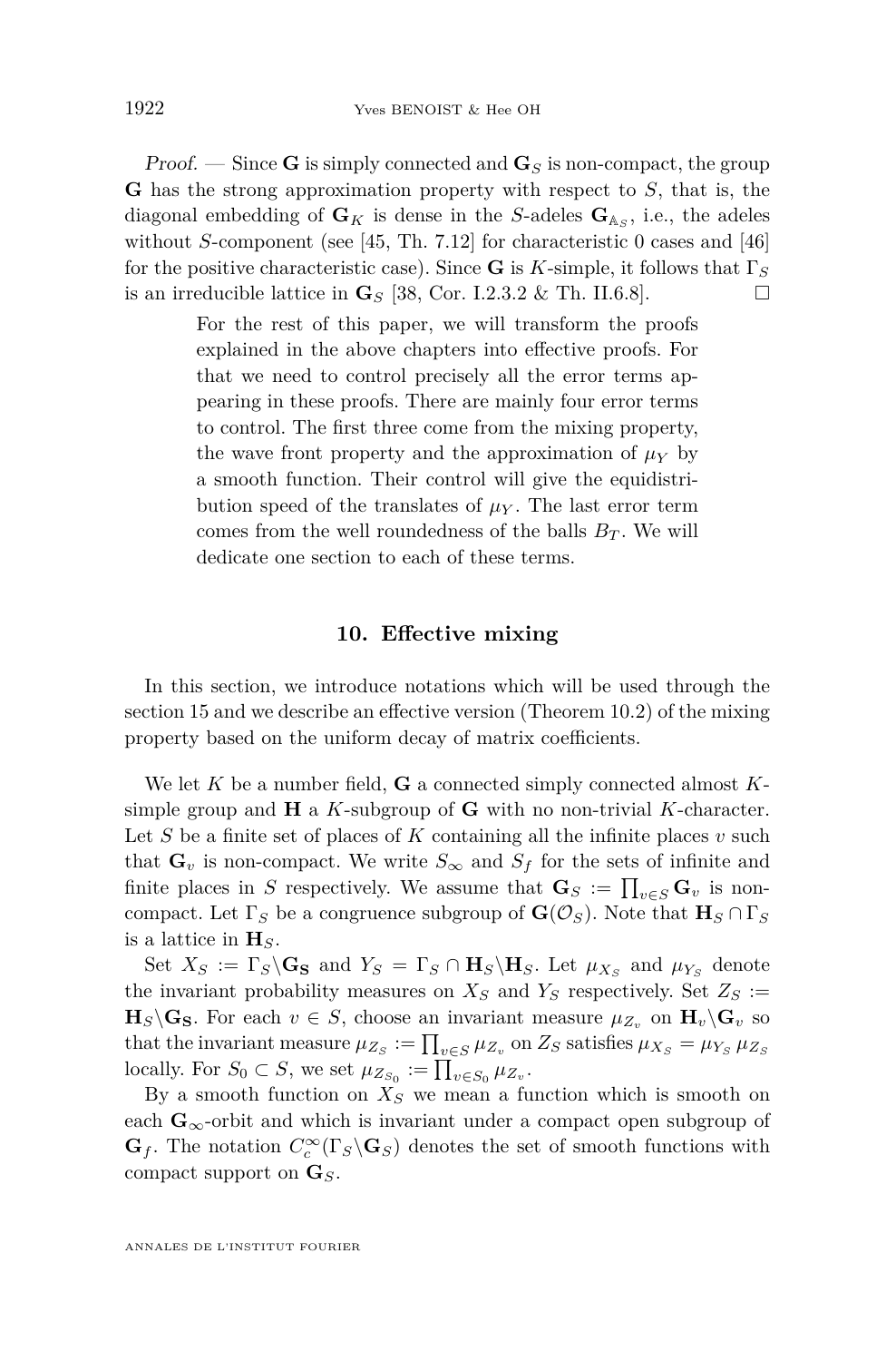<span id="page-35-0"></span>For each  $v \in S$ , recall the "Cartan" decomposition due to Bruhat and Tits in [\[5\]](#page-52-0) and [\[6\]](#page-52-0): one has  $\mathbf{G}_v = M_v \Omega_v B_v^+ M_v$  where  $M_v$  is a good maximal compact subgroup,  $B_v^+$  a positive Weyl chamber of a maximal  $K_v$ -split torus and  $\Omega$ <sup>*v*</sup> is a finite subset in the centralizer of  $B$ <sup>*n*</sup>.

For simplicity, we set  $\mathbf{G}_{\infty} = \mathbf{G}_{S_{\infty}}$  and  $\mathbf{G}_{f} = \mathbf{G}_{S_{f}}$ . We also set  $M_{\infty} :=$  $\prod_{v \in S_{\infty}} M_v$  and  $M_f := \prod_{v \in S_f} M_v$ .

Let  $X_1, \dots, X_d$  be an orthonormal basis of the Lie algebra of  $M_\infty$  with respect to an Ad-invariant scalar product. We denote by  $D$  the elliptic operator  $\mathcal{D} := 1 - \sum_{i=1}^{d} X_i^2$ .

Fix any closed embedding of  $\mathbf{Z} = \mathbf{H} \setminus \mathbf{G}$  into a finite dimensional vector space  $V$  defined over  $K$ ; such an embedding always exists by the well known theorem of Chevalley. To measure how far an element  $z \in \mathbb{Z}_S$  is from the base point  $z_0 = [\mathbf{H}_S] \in Z_S$ , we may use a height function

(10.1) 
$$
H_S(z) := \prod_{v \in S} ||z_v||_v
$$

where  $\|\cdot\|_v$  is a norm on  $\mathbf{V}_v$ . This norm is assumed to be euclidean when  $v$  is an infinite place and a max norm when  $v$  is a finite place. Note that, since  $\inf_{z_v \in Z_v} ||z_v||_v > 0$ , the height function  $H_S : Z_S \to \mathbb{R}^+$  is a proper function.

THEOREM 10.2. — There exists  $\kappa > 0$  and  $m \in \mathbb{N}$  such that for any open compact subgroup  $U_f$  of  $\mathbf{G}_f$ , there exists  $C_{U_f} > 0$  satisfying that for  $\omega$ <sub>*z*</sub>  $\omega$ <sub>*z*</sub>  $\omega$ <sub>*c*</sub><sup> $\in$ </sup>  $C_c^{\infty}(X_S)^{U_f}$  and any  $g \in \mathbf{G}_S$ ,

$$
\left| \langle g\psi_1, \psi_2 \rangle - \int_{X_S} \psi_1 d\mu_{X_S} \int_{X_S} \psi_2 d\mu_{X_S} \right|
$$
  
\$\leqslant C\_{U\_f} \mathcal{H}\_S(z\_0 g)^{-\kappa} \| \mathcal{D}^m(\psi\_1) \|\_{L^2} \| \mathcal{D}^m(\psi\_2) \|\_{L^2}\$.

Proof. — The above claim is a straightforward consequence of Theorem 2.20 of [\[25\]](#page-53-0) based on the results of [\[8\]](#page-52-0) and [\[43\]](#page-53-0). [\[25,](#page-53-0) Theorem 2.20] relies on the following hypothesis: "the only character appearing in  $L^2(\Gamma_S \backslash \mathbf{G}_S)$  is the trivial one". This hypothesis is satisfied here since the non compactness of  $\mathbf{G}_S$  and the simply-connectedness of  $\mathbf{G}$  imply the irreducibility of  $\Gamma_S$  by Lemma [9.4.](#page-33-0)

The conclusion of [\[25,](#page-53-0) Theorem 2.20] is the above claim where  $H_S^{-\kappa}$  is replaced by a function  $\xi_{\mathbf{G}}$  which is a product over  $v \in S$  of bi- $M_v$ -invariant functions  $\xi_v'$  satisfying

$$
\xi'_v(a) \leqslant \prod_{\alpha \in Q_v} \alpha(a)^{-1/2 + \varepsilon} \quad \text{for all } a \in B_v^+
$$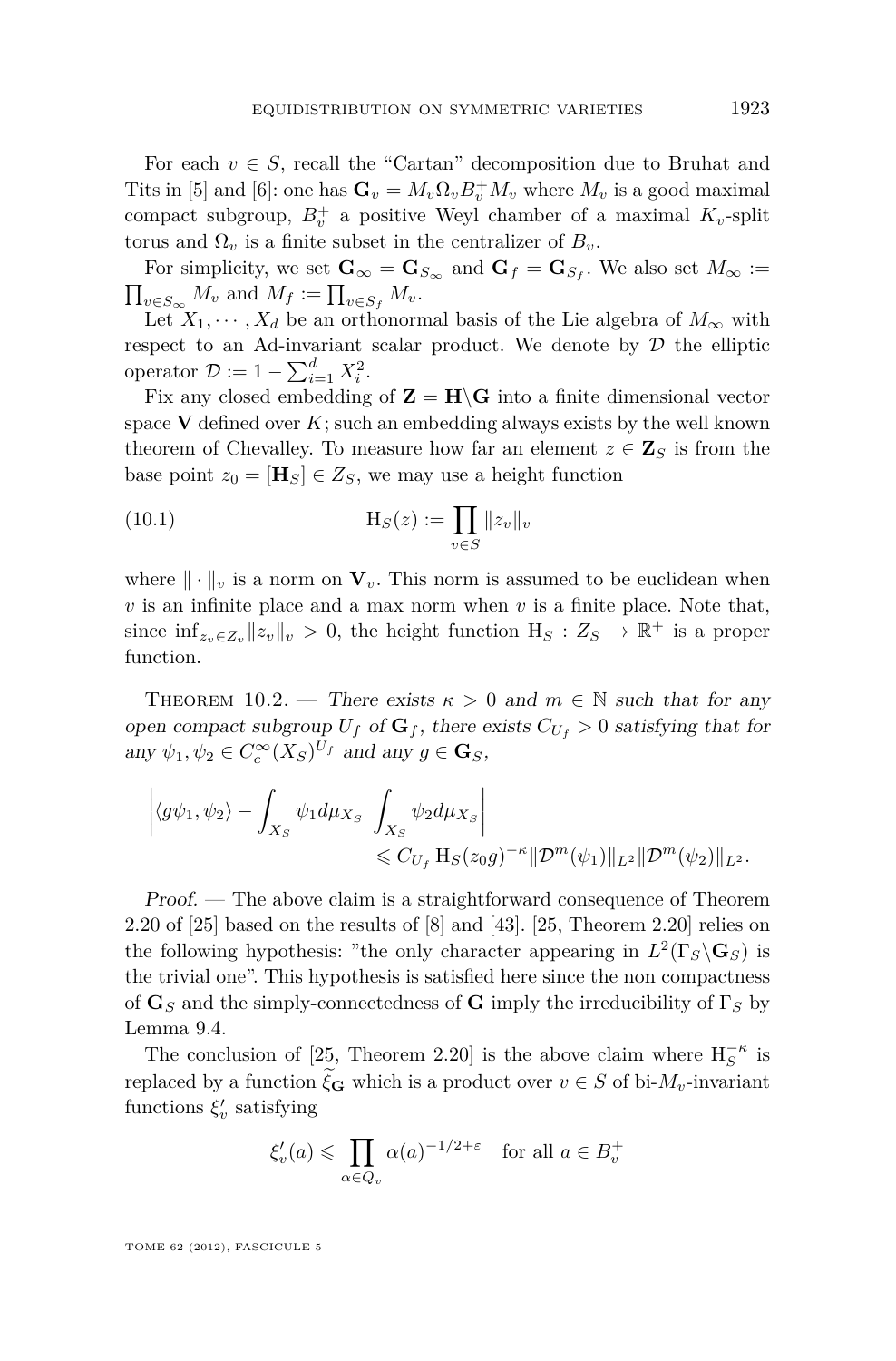<span id="page-36-0"></span>where  $Q_v$  is a maximal strongly orthogonal system of the root system of  $(G_v, B_v)$ .

We only have to check that this function  $\xi_{\mathbf{G}}$  is bounded by a multiple of  $H_S^{-\kappa}$ . For that, denote by  $\rho$  the representation of **G** into  $GL(V)$  such that the stabilizer of  $z_0 \in V_K$  is **H** and choose a weight  $\lambda$  larger on  $B_v^+$ than any weight of  $\rho$ . Then there exists a positive integer k such that, for all  $a \in B_v^+$ ,

$$
||z_0 \rho(a)||_v \le ||z_0||_v ||\rho(a)||_v \le ||z_0||_v |\lambda(a)|_v \le ||z_0||_v \prod_{\alpha \in Q_v} \alpha(a)^k.
$$

Since  $M_v$  and  $\Omega_v$  are compact subsets, by the continuity, this implies that there exists  $\kappa > 0$  and  $c > 0$  such that

$$
\xi'_v(g) \leqslant c \|z_0 \rho(g)\|_v^{-\kappa}
$$

for all  $g \in \mathbf{G}_v$ . This implies our claim.

#### **11. Injective radius and the approximation by smooth functions**

The aim of this section is to get an effective upper bound on the volume of the set of points in  $Y<sub>S</sub>$  with small injectivity radius in  $X<sub>S</sub>$  and approximate the characteristic function

Fix a closed embedding  $\mathbf{G} \hookrightarrow \mathbf{GL}_N$ . We may consider each element g of  $\mathbf{G}_S$  as an |*S*|-tuples of  $N \times N$  matrices  $g_v$ . We also fix a norm  $\|.\|_v$  on each of these *Kv*-vector spaces of matrices.

For  $x \in X_S$ , consider the projection map  $p_x : \mathbf{G}_S \to X_S$  given by  $g \mapsto xg$ . The injectivity radius  $r_x$  is defined to be

$$
r_x = \sup\{r > 0: p_x|_{B_r \times M_f} \text{ is injective}\}
$$

where  $B_r = \{ g \in \mathbf{G}_{\infty} : \max_{v \in S_{\infty}} ||g_v - e||_v \leqslant r \}.$ 

Of course, this definition makes sense only when  $S_{\infty}$  is non-empty. This does not matter since, when  $S_{\infty}$  is empty,  $X_S$  is compact.

LEMMA 11.1. — Suppose  $S_{\infty} \neq \emptyset$ . For any  $x \in X_S$ , one has  $r_x > 0$ .

Proof. — Since  $\Gamma_S$  does not meet  $\mathbf{G}_f$  and  $\mathbf{G}_f$  is normal in  $\mathbf{G}_S$ , the group  $\mathbf{G}_f$  acts freely on  $X_S$ . Hence  $p_z|_{\{e\} \times M_f}$  is injective. Since  $M_f$  is compact and  $p_x$  is locally injective,  $p_x|_{B_r \times M_f}$  is still injective for some small  $r > 0$ .

Moreover we have a quantitative version of the above lemma.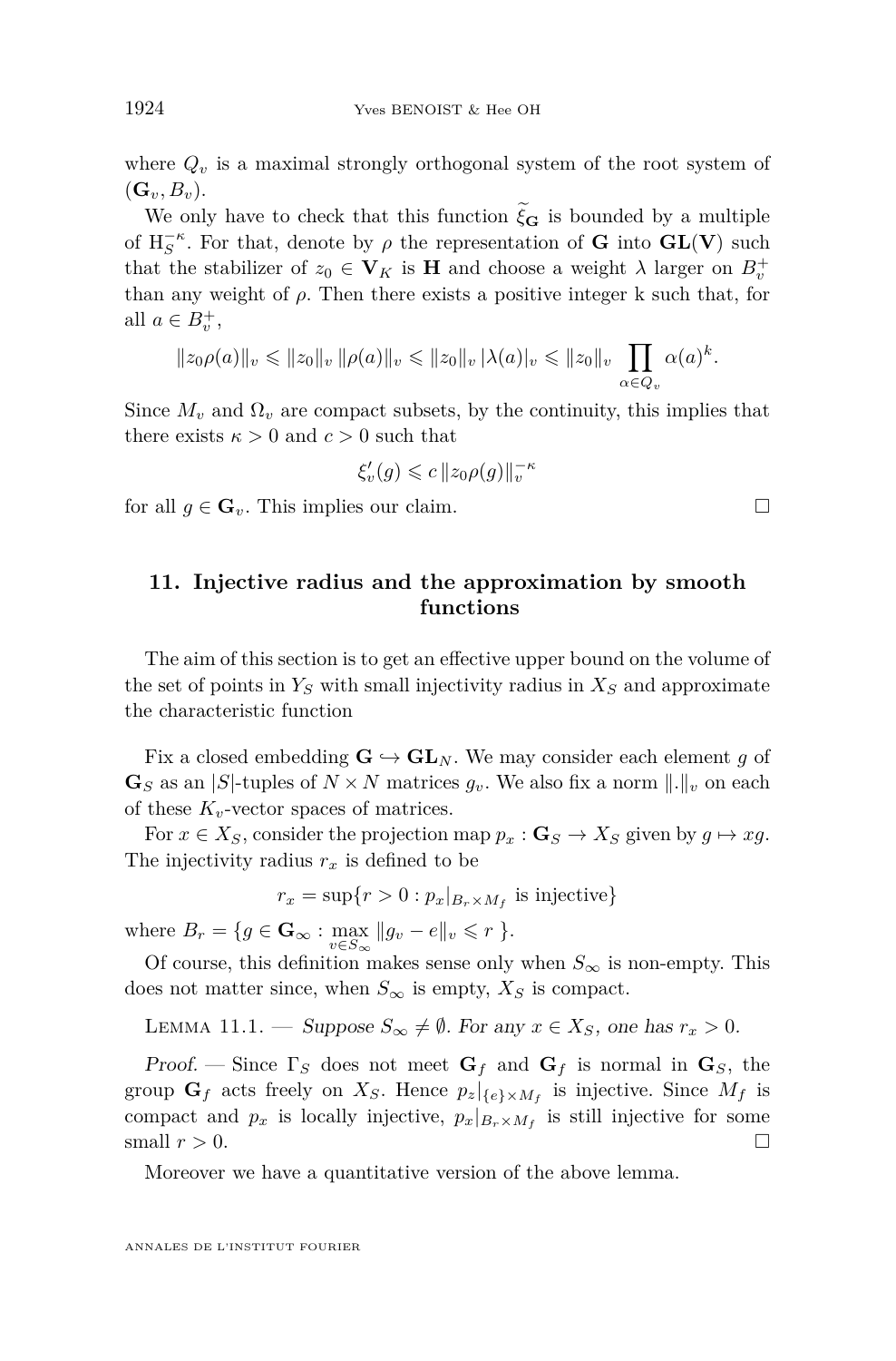<span id="page-37-0"></span>LEMMA 11.2. — Suppose  $S_{\infty} \neq \emptyset$ . There exist  $c_1 > 0$ ,  $p_1 > 0$  such that for all sufficiently small  $\varepsilon > 0$ ,  $\mu_{Y_S}(\lbrace y \in Y_S \mid r_y < \varepsilon \rbrace) \leq c_1 \varepsilon^{p_1}$ .

Proof. — We use the reduction theory for  $\mathbf{H}_{S}$  (cf. [\[45\]](#page-53-0)). We first recall what a Siegel set is. Let **A** be a maximal *K*-split torus of **H** and **P** a minimal parabolic subgroup containing  $\bf{A}$ . Then  $\bf{P} = \bf{NRA}$  where  $\bf{R}$  is a Q-anisotropic reductive subgroup and **N** the unipotent radical of **P**. Set  $\mathbf{A}_{\infty}$  :=  $\prod_{v \in S_{\infty}} \mathbf{A}(K_v)$  and similarly  $\mathbf{N}_{\infty}$  and  $\mathbf{R}_{\infty}$ . Denoting by  $\Delta$  the system of simple roots of  $H_{\infty}$  determined by the choice of **P**, we set for  $t > 0$ ,

$$
A_t = \{ a \in \mathbf{A}_{\infty} : \alpha(a) \geq t \quad \text{for all } \alpha \in \Delta \}.
$$

Then for a compact subset  $\omega \subset \mathbf{N}_{\infty} \mathbf{R}_{\infty}$  and a maximal compact subgroup  $K_0$  of  $\mathbf{H}_S$ , the set  $\Sigma_t := \omega A_t K_0$  is called a Siegel set. Now the reduction theory says that there exist  $h_1, \dots, h_r \in \mathbf{H}_S$ , and a Siegel set  $\Sigma_{t_0} = \omega A_{t_0} K_0$ such that

$$
\mathbf{H}_S = \bigcup_{i=1}^r (\mathbf{H}_S \cap \Gamma_S) h_i \Sigma_{t_0}.
$$

Let  $M'_f := \bigcup_{i=1}^r h_i M_f h_i^{-1}$ . As in Lemma [11.1,](#page-36-0) there exists  $\varepsilon_0 > 0$  such that

(11.3) 
$$
\Gamma_S \cap B_{\varepsilon_0} M'_f = \{e\}.
$$

Set

$$
C_{\varepsilon} := \bigcup_{i=1}^{r} h_i \{ wak \in \Sigma_0 : t_0 \leq \alpha(a) \leq \varepsilon^{-r_0} \text{ for each } \alpha \in \Delta \} ,
$$

where  $r_0 > 0$  is chosen independent of  $\varepsilon$ , so that, for all  $g$  in  $C_{\varepsilon}$  and  $v \in S_{\infty}$ , one has

$$
||g_v||_v \leqslant \varepsilon^{-1/4} \text{ and } ||g_v^{-1}||_v \leqslant \varepsilon^{-1/4} .
$$

Let  $Y'_{\varepsilon}$  denote the image of  $C_{\varepsilon}$  in  $Y_S$  under the projection  $\mathbf{H}_S \to Y_S$ . The integration formula [\[45,](#page-53-0) p. 213] shows that for some constant  $c_1 > 0$  and  $p_1 > 0$ ,

$$
\mu_{Y_S}(Y_S-Y'_\varepsilon)\leqslant c_1\varepsilon^{p_1}.
$$

Hence it is enough to show that for all  $z \in Y'_\varepsilon$ , one has  $r_z \geqslant \varepsilon$ . Suppose  $p_z(x) = p_z(y)$  with  $x, y \in B_\varepsilon M_f$  and write  $z = \Gamma_S g$  for some  $g \in C_\varepsilon$ . We want to prove that  $x = y$ .

The element  $\gamma := gxy^{-1}g^{-1}$  belongs to  $\Gamma_S$ . Moreover, for some fixed constant  $c > 1$ , one has, for all  $v \in S_{\infty}$ ,

$$
\|\gamma - e\|_{v} = \|g_{v}(x_{v} - y_{v})y_{v}^{-1}g_{v}^{-1}\|_{v}
$$
  
\$\leqslant c \varepsilon^{-1/2} \|x\_{v} - y\_{v}\|\_{v} \|y\_{v}^{-1}\|\_{v}\$  
\$\leqslant c^{2}\varepsilon^{1/2}.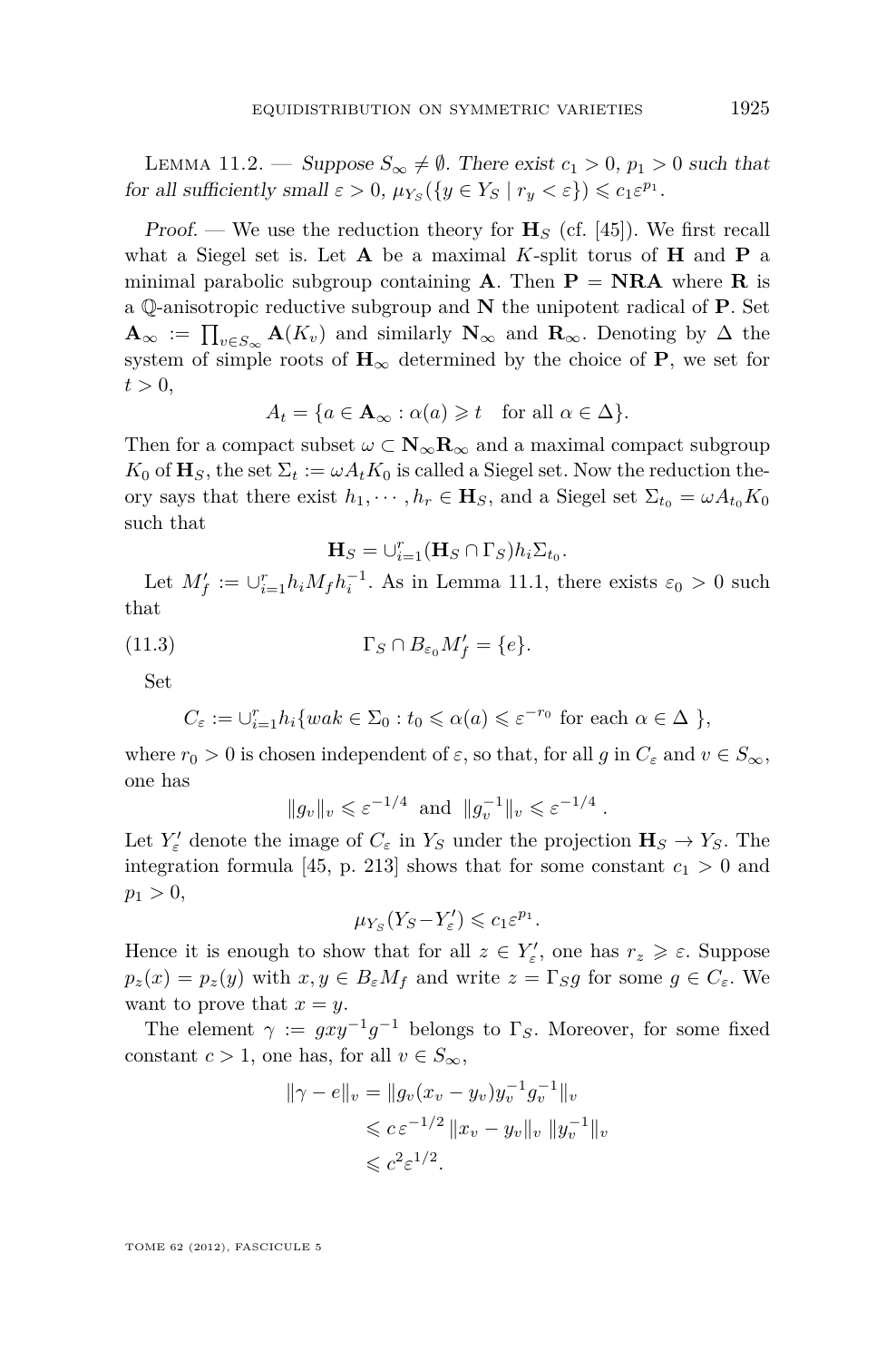<span id="page-38-0"></span>But the finite component of  $\gamma$  is in  $M'_f$ , hence,  $\gamma$  is in  $B_{c^2\varepsilon^{1/2}} \times M_f$  and one gets from [\(11.3\)](#page-37-0) that, for  $\varepsilon < c^{-4} \varepsilon_0^2$ , one has  $\gamma = e$ . Therefore  $x = y$  as well.  $\Box$ 

For all  $v \in S$ , we choose a small neighborhood  $\mathfrak{s}_v$  of 0 in a supplementary subspace of the Lie algebra  $\mathfrak{h}_v$  in  $\mathfrak{g}_v$  and set  $\mathfrak{s} := \prod_{v \in S} \mathfrak{s}_v$ . The set  $W :=$  $exp(5)$  is then a transversal to  $H<sub>S</sub>$  in  $G<sub>S</sub>$ . We set  $\mu<sub>W</sub>$  the measure on *W* such that  $d\mu_{X_s} = d\mu_{Y_s} d\mu_W$  locally.

Recall that  $B_{\varepsilon}$  denotes the ball of center *e* and radius  $\varepsilon$  in  $\mathbf{G}_{\infty}$  and let  $U_{\varepsilon}$  be the ball of center *e* and radius  $\varepsilon$  in  $\mathbf{G}_f$ :

(11.4) 
$$
B_{\varepsilon} = \{ g \in \mathbf{G}_{\infty} \mid \max_{s \in S_{\infty}} \| g - e \|_{v} \leqslant \varepsilon \},
$$

(11.5) 
$$
U_{\varepsilon} = \{ g \in \mathbf{G}_f \mid \max_{s \in S_f} \| g - e \|_v \leqslant \varepsilon \}.
$$

We fix  $\varepsilon_0 > 0$  small. For  $\varepsilon$  small we let

$$
H_{\varepsilon} := \mathbf{H}_S \cap B_{\varepsilon} U_{\varepsilon_0} \quad \text{and} \quad W_{\varepsilon} := W \cap B_{\varepsilon} U_{\varepsilon_0}
$$

so that the multiplication  $H_{\varepsilon} \times W_{\varepsilon} \to H_{\varepsilon}W_{\varepsilon}$  is an homeomorphism onto a neighborhood of *e*. Fix  $m > \dim G_{\infty}$  and  $\kappa > 0$  satisfying Theorem [10.2](#page-35-0) and fix  $l \in \mathbb{N}$  as in Lemma [12.3.](#page-41-0) We can assume that  $U_{l\varepsilon_0} \subset U_f \cap M_f$  and let  $U'_f$  be an open subgroup of  $\mathbf{G}_f$  such that  $U_{\varepsilon_0}U'_f = U_{\varepsilon_0}$ .

LEMMA  $11.6. - Let$ 

 $Y_{\varepsilon} := \{ y \in Y_S \mid \text{the map } g \mapsto yg \text{ is injective on } H_{\varepsilon} W_{\varepsilon} \}.$ 

There exist  $c_1 > 0$  and  $p_1 > 0$  such that for all small  $\varepsilon > 0$ ,

$$
\mu_{Y_S}(Y_S - Y_\varepsilon) \leqslant c_1 \varepsilon^{p_1}.
$$

Proof. — When  $S_{\infty} \neq \emptyset$ , since  $B_{\varepsilon}B_{\varepsilon} \subset B_{\varepsilon^{1/2}}$  for  $\varepsilon$  small, the set  $Y_{\varepsilon}$ contains the set of points *y* such that  $r_y \geqslant \varepsilon^{1/2}$ . Just apply then Lemma [11.2.](#page-37-0)

When  $S_{\infty} = \emptyset$ ,  $X_S$  is compact, hence  $Y_{\varepsilon}$  is equal to  $Y_S$  for  $\varepsilon_0$  and  $\varepsilon$ small.  $\Box$ 

The following proposition provides the approximation of the characteristic function  $\mathbf{1}_{Y_{\varepsilon}W}$  by a smooth function  $\varphi_{\varepsilon}$  with the controlled Sobolev norm.

We first recall the Sobolev norm  $\mathcal{S}_m(\psi)$  of a function  $\psi \in C_c^{\infty}(X_S)$ . Choose a basis  $X_1, ..., X_n$  of the Lie algebra of  $\mathbf{G}_{\infty}$ . For each *k*-tuple of integers  $a := (a_1, ..., a_k)$  with  $1 \leq a_i \leq n$ , the product  $X_a := X_{a_1} \dots X_{a_k}$ defines a left-invariant differential operator on **G***S*, hence a differential operator on *X<sub>S</sub>*. By definition  $\mathcal{S}_m(\psi)^2 = \sum_a ||X_a \psi||_{L^2}^2$  where the sum is over all the *k*-tuples *a* with  $0 \leq k \leq m$  and where  $X_{\alpha} \psi$  stands for  $\psi$ .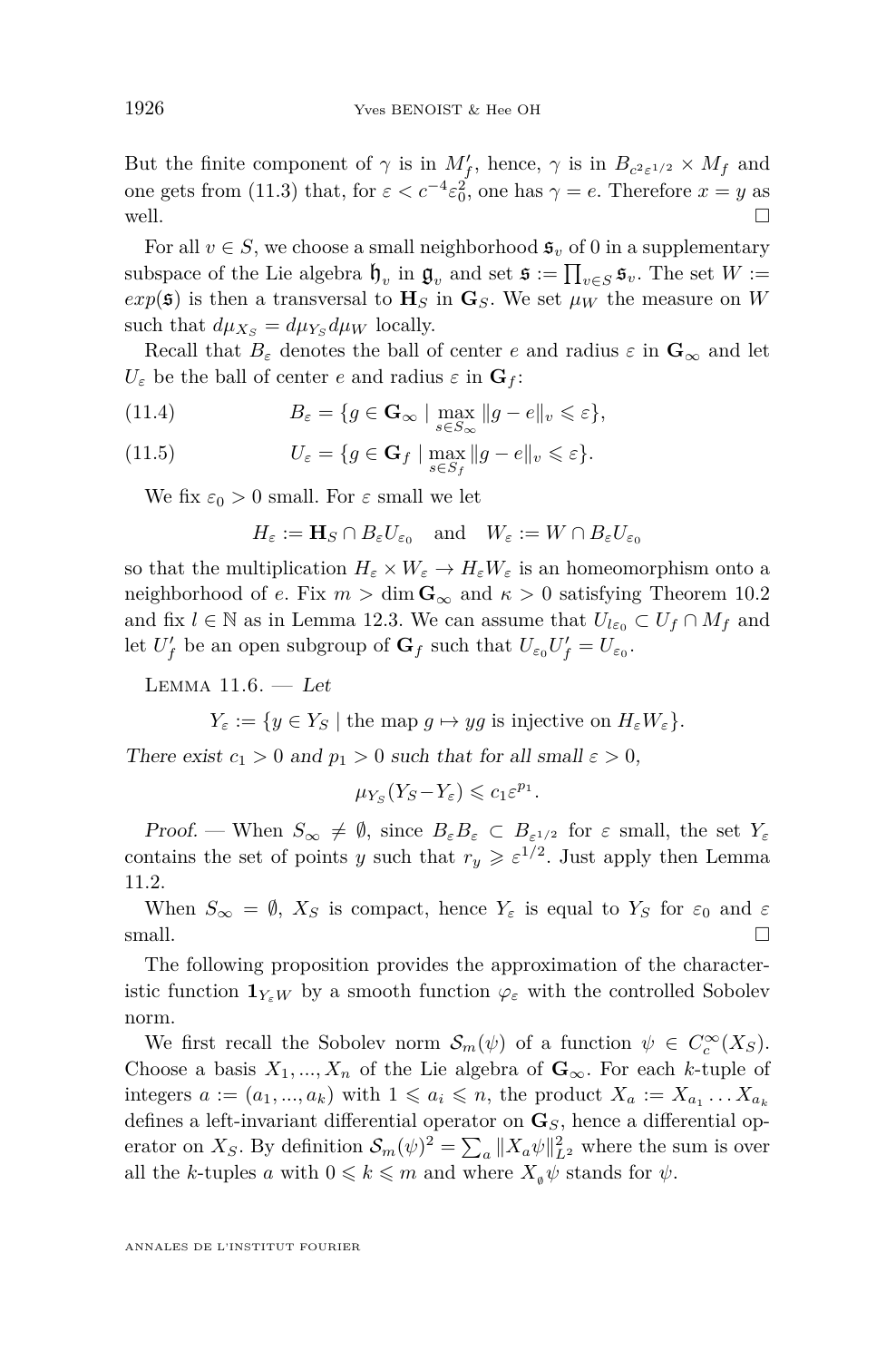<span id="page-39-0"></span>PROPOSITION 11.7. — There exist  $p_2 > 0$  such that, for all sufficiently small *ε*, one can choose

– a non-negative smooth function *ρ<sup>ε</sup>* on *W* with support in *W<sup>ε</sup>* such that  $\int_W \rho_\varepsilon = 1,$ 

– a non-negative smooth function *τ<sup>ε</sup>* on *Y<sup>S</sup>* with support in *Y<sup>ε</sup>* such that  $\tau_{\varepsilon} \leqslant 1$  on  $Y_S$  and  $\tau_{\varepsilon}|_{Y_{4\varepsilon}} = 1$ .

– Moreover, let  $\varphi_{\varepsilon}$  be the function on  $X_{\mathcal{S}}$  defined by

$$
\varphi_{\varepsilon}(x) = \sum_{\{(y,w)\in Y_{\varepsilon}\times W_{\varepsilon}|yw=x\}} \tau_{\varepsilon}(y)\rho_{\varepsilon}(w).
$$

The choices can be made so that  $\varphi_{\varepsilon}$  is  $U'_f$ -invariant and  $\mathcal{S}_m(\varphi_{\varepsilon}) \leq \varepsilon^{-p_2}$ .

We remark that the sum defining  $\varphi_{\varepsilon}$  is a finite sum and hence  $\varphi_{\varepsilon}$  is well defined.

To prove Proposition 11.7, we first need a lemma which constructs some test functions  $\alpha_{\varepsilon}$  near *e*.

LEMMA 11.8. — For a given  $m \geq 0$ , there exists  $p \in \mathbb{N}$ , such that, for all sufficiently small  $\varepsilon > 0$ , one can choose smooth non-negative functions  $β_ε$  on  $H_ε$  and smooth non-negative functions  $ρ_ε$  on  $W_ε$  satisfying the following:

 $-$  one has  $\beta_{\varepsilon} \geq 1$  on  $H_{\varepsilon^2}$ .  $-$  one has  $\int_W \rho_{\varepsilon} d\mu_W = 1$ 

 $-i$  *f*  $\alpha_{\varepsilon}$  denotes the smooth function on  $H_{\varepsilon}W_{\varepsilon}$  given by  $\alpha_{\varepsilon}(hw) = \beta_{\varepsilon}(h)\rho_{\varepsilon}(w)$ , then  $\alpha_{\varepsilon}$  is  $U_f'$ -invariant and  $\mathcal{S}_m(\alpha_{\varepsilon}) \leqslant \varepsilon^{-p}$ .

Proof. — The general case reduces to the case of  $S = S_{\infty}$ , by considering tensor products with characteristic functions of  $U_{\varepsilon_0} \cap H$  and of  $U_{\varepsilon_0} \cap W$ . Hence, we can assume that  $S = S_{\infty}$  so that  $\mathbf{G}_S$  is a real Lie group. Set  $d = \dim W$ . Fix some smooth non-negative functions  $\beta$  on  $\mathfrak{h} := \bigoplus_{v \in S} \mathfrak{h}_v$ and  $\rho$  on  $\mathfrak s$  with support in a sufficiently small neighborhood of 0 such that  $\beta(0) > 1$  and  $\int_{\mathfrak{F}} \rho = 1$ . Then, for suitable constants  $c_{\varepsilon} > 0$  converging to 1, the functions given by

$$
\beta_{\varepsilon}(exp(X)) = \beta(X/\varepsilon)
$$
 and  $\rho_{\varepsilon}(exp(Y)) = c_{\varepsilon} \varepsilon^{-d} \rho(Y/\varepsilon)$ ,

for *X* (resp. *Y*) in a fixed compact neighborhood of 0 in  $\mathfrak{h}$  (resp. **5**), satisfy the properties listed above.  $\Box$ 

Proof of Proposition 11.7. — We choose the function  $\rho_{\varepsilon}$  from Lemma 11.8. To construct the function  $\tau_{\varepsilon}$ , consider a maximal family  $\mathcal{G}_{\varepsilon}$  of points  $y \in Y_{\varepsilon}$  such that the subsets  $yH_{\varepsilon}$ <sup>3</sup> of  $Y_S$  are disjoint and meet  $Y_{2\varepsilon}$  and let  $\mathcal{F}_{\varepsilon} \subset \mathcal{G}_{\varepsilon}$  the subfamily for which  $yH_{\varepsilon}$ <sup>3</sup> meets  $Y_{4\varepsilon}$ . For all  $y \in \mathcal{G}_{\varepsilon}$  the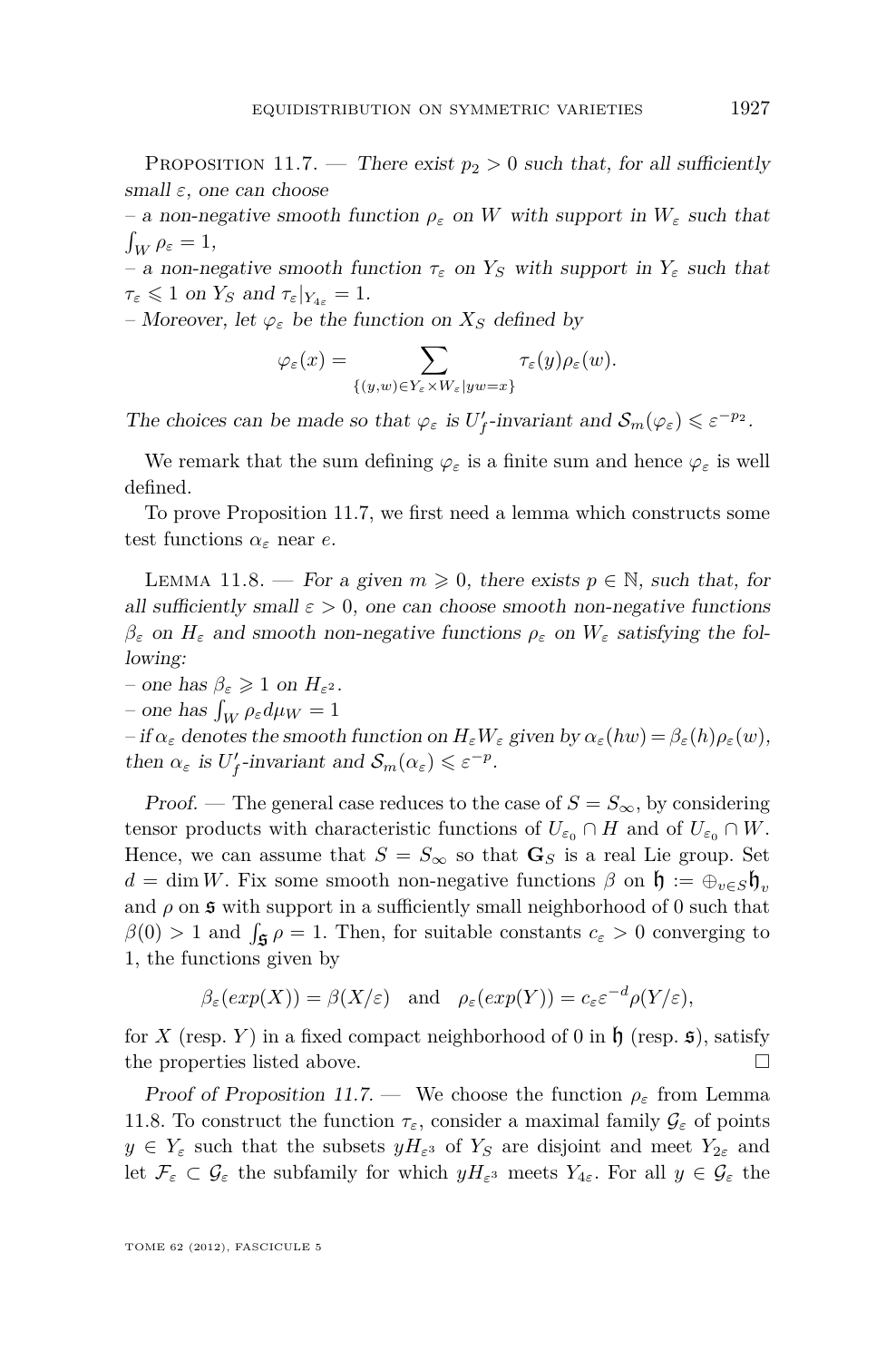volumes  $\mu_{Y_s}(yH_{\varepsilon^3})$  are equal and of order  $\varepsilon^{3d}$  with  $d = \dim(\mathbf{H}_{\infty})$ . Since  $\mu_{Y_S}(Y_S) = 1$ , the cardinality of  $\mathcal{G}_{\varepsilon}$  is at most  $O(\varepsilon^{-3d})$ .

For  $y \in \mathcal{G}_{\varepsilon}$  we define a test function  $\beta_{y,\varepsilon}$  on  $Y_S$  with support on  $yH_{\varepsilon}$  by  $\beta_{y,\varepsilon}(yh) = \beta_{\varepsilon}(h)$  and let  $\beta_{\mathcal{G},\varepsilon} := \sum_{y \in \mathcal{G}_{\varepsilon}} \beta_{y,\varepsilon}$ . Since  $B_{\varepsilon^3}B_{\varepsilon^3} \subset B_{\varepsilon^2}$ , the sets  $yH_{\varepsilon^2}$ ,  $y \in \mathcal{G}_{\varepsilon}$ , cover  $Y_{2\varepsilon}$ . Hence  $\beta_{\mathcal{G},\varepsilon} \geq 1$  on  $Y_{2\varepsilon}$ .

For each  $y \in \mathcal{F}_{\varepsilon}$ , consider the test function  $\tau_{y,\varepsilon}$  on  $Y_S$  with support in *Y*<sub>2*ε*</sub> given by  $\tau_{y,\varepsilon} := \beta_{y,\varepsilon}/\beta_{\mathcal{G},\varepsilon}$  on  $Y_{2\varepsilon}$  and set

$$
\tau_{\varepsilon}:=\textstyle\sum_{y\in\mathcal{F}_{\varepsilon}}\tau_{y,\varepsilon}\,.
$$

Note that  $0 \le \tau_{\varepsilon} \le 1$  on  $Y_S$ ,  $\tau_{\varepsilon}|_{Y_A \varepsilon} = 1$  and  $\tau_{\varepsilon}|_{Y_S - Y_{\varepsilon}} = 0$ . For  $y \in \mathcal{F}_{\varepsilon}$ , we also define the test function  $\varphi_{y,\varepsilon}$  on  $X_S$  with support on  $yH_{\varepsilon}W_{\varepsilon}$  by

$$
\varphi_{y,\varepsilon}(yhw) := \tau_{y,\varepsilon}(yh)\rho_{\varepsilon}(w) = \alpha_{\varepsilon}(hw)/\beta_{\mathcal{G},\varepsilon}(yh).
$$

These functions  $\varphi_{y,\varepsilon}$  are well-defined since *y* belongs to the set  $Y_{\varepsilon}$  defined in Lemma [11.6.](#page-38-0) By construction, we have

$$
\varphi_{\varepsilon} = \sum_{y \in \mathcal{F}_{\varepsilon}} \varphi_{y,\varepsilon} \, .
$$

It follows from  $\mathcal{S}_m(\alpha_\varepsilon) \leqslant \varepsilon^{-p}$  that there exists  $p_0 > 0$  such that

$$
\max_{y \in \mathcal{F}_{\varepsilon}} \mathcal{S}_m(\varphi_{y,\varepsilon}) = O(\varepsilon^{-p_0})
$$

and hence  $S_m(\varphi_\varepsilon) = O(\varepsilon^{-3d-p_0})$ .

#### **12. Effective equidistribution of translates of H***S***-orbits**

The goal of this section is to prove Theorem [1.10,](#page-8-0) or its stronger version Theorem [12.5](#page-41-0) below. This is an effective version of Theorem [4.1](#page-14-0) on the equidistribution of translates of **H***S*-orbits in *XS*.

DEFINITION 12.1. — We say that the translates  $Y_S g$  are effectively equidistributed in  $X_S$  as  $g \to \infty$  in  $Z_S$  if there exists  $m \in \mathbb{N}$  and  $r > 0$  such that, for any compact open subgroup  $U_f$  of  $G_f$  and any compact subset *C* of  $X_s$ , there exists  $c = c(U_f, C) > 0$  satisfying that for any smooth function  $\psi \in C_c^{\infty}(X_S)^{U_f}$  with support in *C*, one has for all  $g \in \mathbf{G}_S$ 

$$
(12.2) \qquad \left| \int_{Y_S} \psi(yg) \, d\mu_{Y_S}(y) - \int_{X_S} \psi \, d\mu_{X_S} \right| \leqslant c \, \mathcal{S}_m(\psi) \, \mathcal{H}_S(z_0 g)^{-r}.
$$

Assume further that **H** is a symmetric *K*-subgroup of **G**. Taking the product of the polar decompositions  $\mathbf{G}_v = \mathbf{H}_v A_v K_v$  given in Lemma [3.3](#page-12-0) over  $v \in S$ , we obtain a polar decomposition of the shape

$$
\mathbf{G}_S = \mathbf{H}_S A_S K_S \quad \text{and we set} \quad F_S := A_S K_S.
$$

<span id="page-40-0"></span>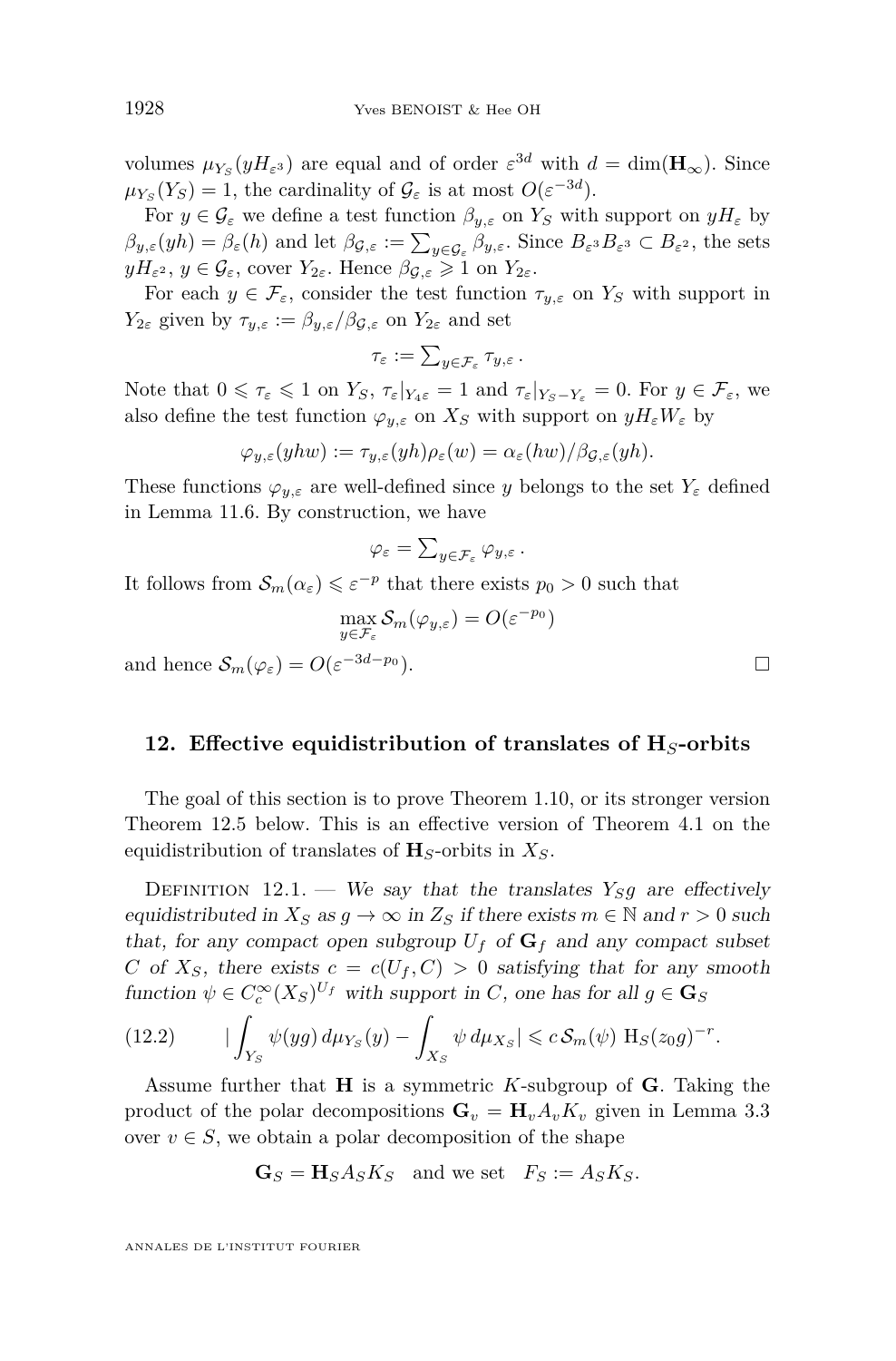<span id="page-41-0"></span>The following effective version of the wavefront property [3.1](#page-12-0) is a main technical reason why our proof of Theorem 12.5 works for **H** a symmetric subgroup.

LEMMA 12.3. — There exists  $l \in \mathbb{N}$  such that for all small  $\varepsilon, \varepsilon' > 0$  and all  $q \in F_S$ ,

(12.4) 
$$
\mathbf{H}_{S} B_{\varepsilon/l} U_{\varepsilon'/l} g \subset \mathbf{H}_{S} g B_{\varepsilon} U_{\varepsilon' } .
$$

Proof. — We only have to check this separately at each place *v*. This statement is then a strengthening of Proposition [3.2](#page-12-0) on the wavefront property and is an output of the proof of this Proposition.

THEOREM  $12.5.$  — If **H** is a symmetric *K*-subgroup of **G**, then the translates *Y*<sub>*S*</sub><sup>*g*</sup> are effectively equidistributed in  $X_S$  as  $g \to \infty$  in  $Z_S$ .

Proof. — Since  $\mathbf{G}_S = \mathbf{H}_S F_S$ , it suffices to prove the above claim for  $g \in F_S$ . We may also assume that  $\int_{X_S} \psi \, d\mu_{X_S} = 1$ . We want to bound  $|I_q - 1|$  where

$$
I_g:=\int_{Y_S}\psi(yg)d\mu_{Y_S}(y).
$$

We follow the proof of Theorem [4.1.](#page-14-0) The main modification will be to replace the characteristic function  $\mathbf{1}_{Y_sW}$  by the test function  $\varphi_\varepsilon$  constructed in Proposition [11.7.](#page-39-0) By the same argument as in section [4,](#page-14-0) but using the stronger version 12.3 of the wavefront lemma, we have that for all small  $\varepsilon > 0$  and for any  $w \in W_{\varepsilon}$ 

(12.6) 
$$
|I_g - \int_{Y_S} \psi(ywg) d\mu_{Y_S}(y)| \leqslant l\varepsilon C_{\psi}.
$$

Here  $C_{\psi}$  is the Lipschitz constant at  $\infty$ , i.e. the smallest constant such that for all  $\varepsilon > 0$ ,  $|\psi(xu) - \psi(x)| \leq C_{\psi} \varepsilon$  for all  $x \in X_S$  and  $u \in B_{\varepsilon}$ .

Set  $\tau_{\varepsilon}, \rho_{\varepsilon}$  and  $\varphi_{\varepsilon}$  the functions constructed in Proposition [11.7](#page-39-0) and

$$
J_{g,\varepsilon} := \int_{W_{\varepsilon}} \int_{Y_S} \psi(ywg) \rho_{\varepsilon}(w) d\mu_{Y_S}(y) d\mu_W(w).
$$

By integrating (12.6) against  $\rho_{\varepsilon}$ , we obtain

$$
|I_g - J_{g,\varepsilon}| \leqslant l\varepsilon C_{\psi}.
$$

Set also

$$
K_{g,\varepsilon} := \int_{X_S} \psi(xg)\varphi_{\varepsilon}(x) d\mu_{X_S}(x)
$$
  
= 
$$
\int_{W_{\varepsilon}} \int_{Y_S} \psi(ywg)\tau_{\varepsilon}(y)\rho_{\varepsilon}(w) d\mu_{Y_S}(y) d\mu_W(w).
$$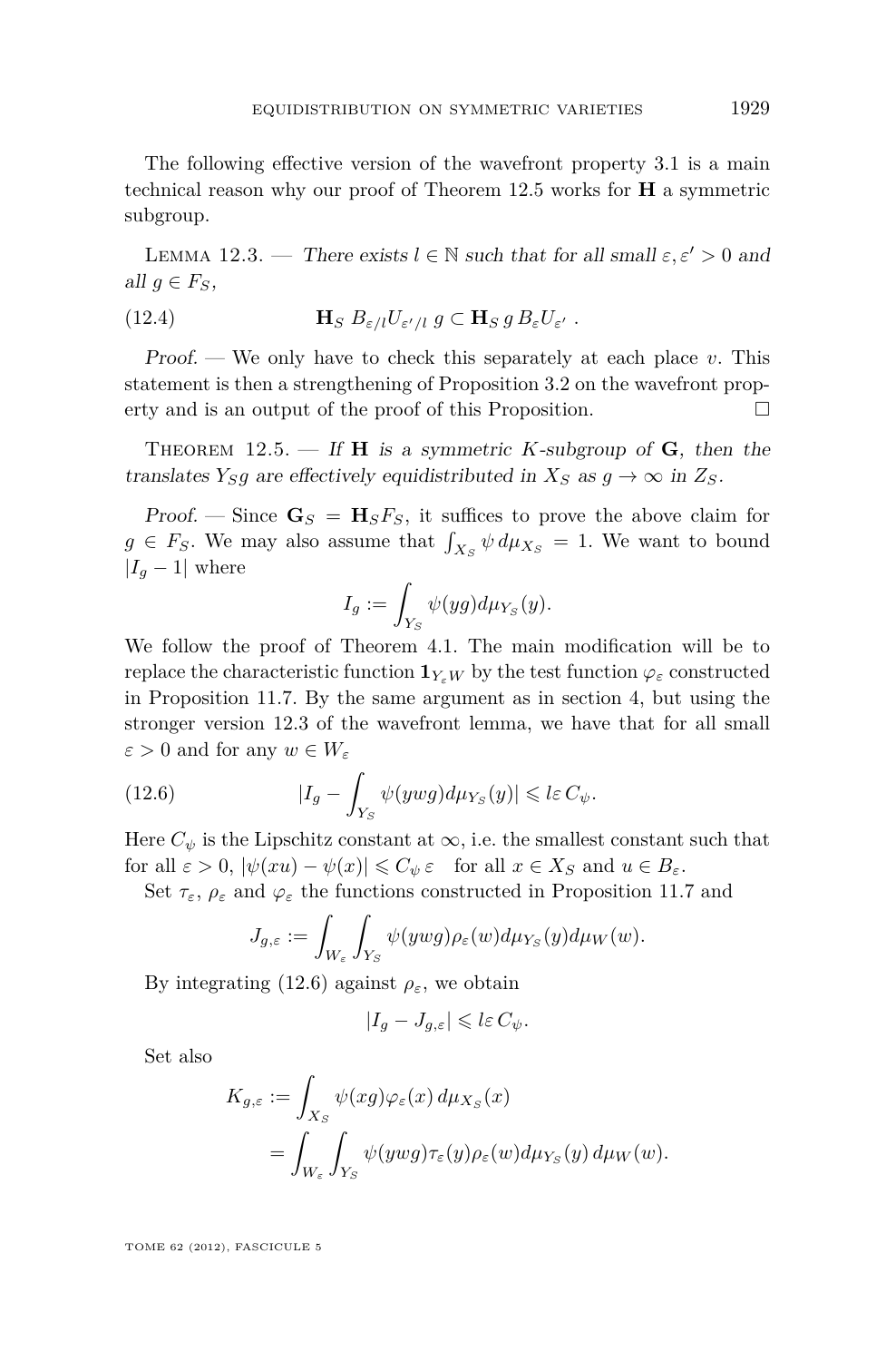Noting that  $\tau_{\varepsilon}(y) = 1$  for  $y \in Y_{4\varepsilon}$ , we have for some  $c_1, p_1 > 0$ 

$$
\begin{aligned} |J_{g,\varepsilon} - K_{g,\varepsilon}| &= \left| \int_{W_{\varepsilon}} \int_{Y_S} \psi(ywg)(1 - \tau_{\varepsilon}(y)) \rho_{\varepsilon}(w) d\mu_{Y_S}(y) d\mu_W(w) \right| \\ &\leq 2\mu_{Y_S}(Y_S - Y_{4\varepsilon})(\int_{W_{\varepsilon}} \rho_{\varepsilon}) ||\psi||_{\infty} \\ &\leq c_1 \, \varepsilon^{p_1} ||\psi||_{\infty} \, . \end{aligned}
$$

Note that  $K_{g,\varepsilon} = \langle g.\psi, \varphi_{\varepsilon} \rangle$ . Since  $\varphi_{\varepsilon}$  and  $\psi$  are  $U'_f$ -invariant, by Theorem [10.2](#page-35-0) and Proposition [11.7](#page-39-0) , we deduce for some  $c', c_2, p_2 > 0$ 

$$
|K_{g,\varepsilon} - \int_{X_S} \varphi_{\varepsilon} d\mu_{X_S}| \leqslant c' \|\mathcal{D}^m(\psi)\|_{L^2} \|\mathcal{D}^m(\varphi_{\varepsilon})\|_{L^2} \operatorname{H}_S(z_0 g)^{-\kappa}
$$
  

$$
\leqslant c_2 \varepsilon^{-p_2} \|\mathcal{D}^m(\psi)\|_{L^2} \operatorname{H}_S(z_0 g)^{-\kappa}.
$$

Moreover, one has

$$
\left|\int_{X_S} \varphi_{\varepsilon} d\mu_{X_S} - 1\right| = \left|\int_{Y_S} \tau_{\varepsilon}(y) d\mu_{Y_S}(y) - 1\right| \leqslant \mu_{Y_S}(Y - Y_{4\varepsilon}) \leqslant c_1 \varepsilon^{p_1}.
$$

Since *C* is compact, the  $C^1$ -norm of a  $U'_f$ -invariant function  $\psi$  supported on *C* is bounded above by a uniform multiple of a suitable Sobolev norm as in [\[2,](#page-52-0) Theorem 2.20] i.e., one has an inequality

$$
\max(\|\psi\|_{\infty}, C_{\psi}) \leq c'' \mathcal{S}_{2m}(\psi)
$$

with  $c'' = c''(U_f, C) > 0$  independent of  $\psi$ . Hence, putting all these upper bounds together and using the inequality  $1 \leq \|\psi\|_{\infty}$ , we get

$$
\begin{split} |I_g-1|&\leqslant |I_g-J_{g,\varepsilon}|+|J_{g,\varepsilon}-K_{g,\varepsilon}|+|K_{g,\varepsilon}-\int\varphi_\varepsilon|+|\int\varphi_\varepsilon-1|\\ &\leqslant l\varepsilon\,C_\psi+c_1\varepsilon^{p_1}\|\psi\|_\infty+c_2\varepsilon^{-p_2}\|\mathcal{D}^m(\psi)\|_{L^2}\ \mathcal{H}_S(z_0g)^{-\kappa}+c_1\varepsilon^{p_1}\\ &\leqslant (c_1'\varepsilon^{p_1}+c_2'\varepsilon^{-p_2}\,\mathcal{H}_S(z_0g)^{-\kappa})\mathcal{S}_{2m}(\psi). \end{split}
$$

Note in the above that the positive constants  $c'_i, p_i, i = 1, 2$ , are independent of *ψ*.

Now by taking  $\varepsilon = H_S(z_0 g)^{-r/p_1}$  with  $r = \frac{\kappa p_1}{p_1 + p_2}$ , we obtain as required

$$
|I_g - 1| \leqslant c S_{2m}(\psi) \ \mathcal{H}_S(z_0 g)^{-r} .
$$

This concludes the proof.

Remarks. — (1) One could also, as an output of our proof, compute explicitly *m* and *r* and describe how the constant *c* depends on the compact sets  $U_f$  and  $C$ .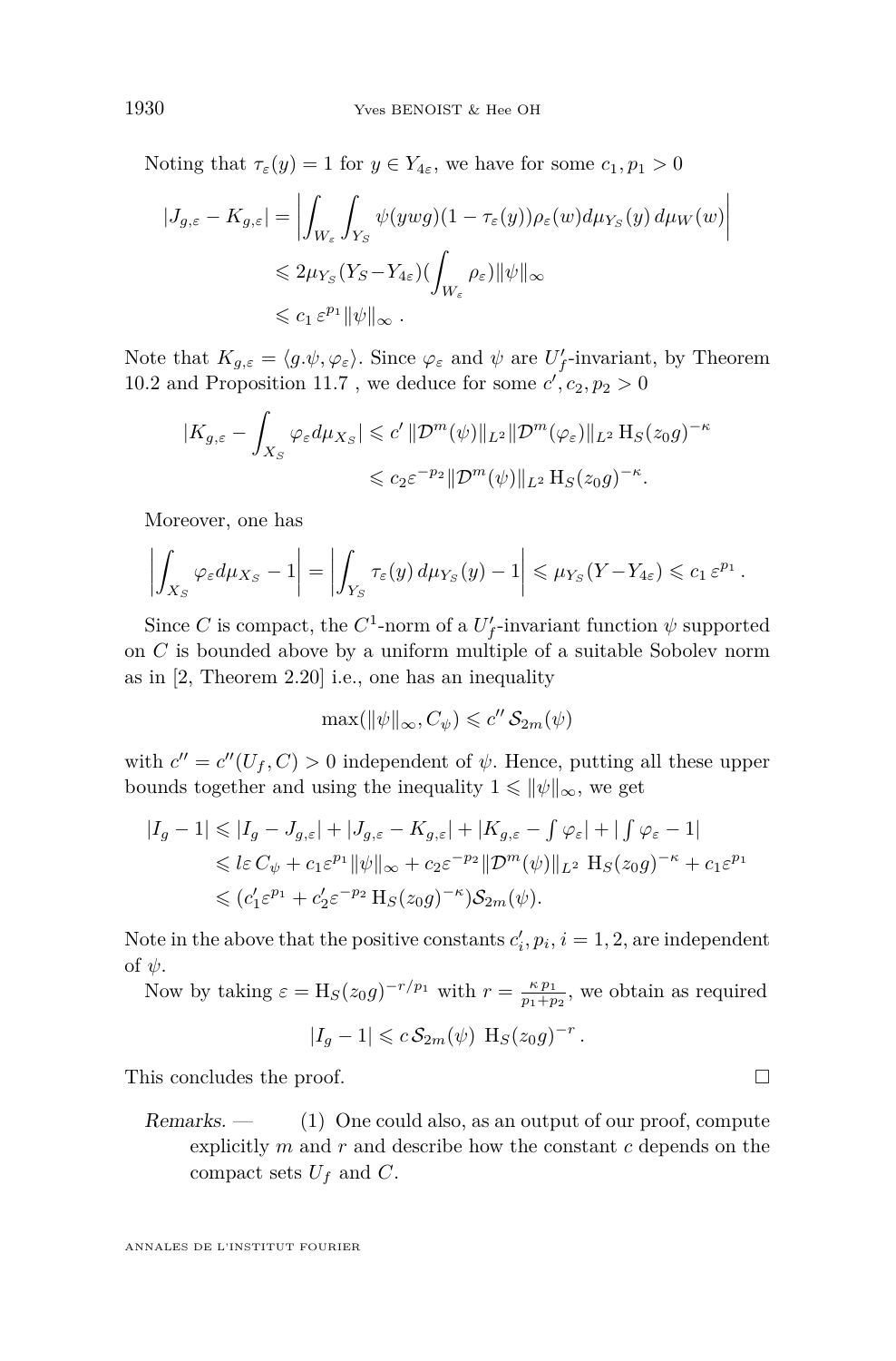<span id="page-43-0"></span>(2) Note that the above theorem [12.5](#page-41-0) is precisely the effective version of Theorem [4.1,](#page-14-0) since we have shown that the effective mixing theorem [10.2](#page-35-0) together with the effective wave front lemma [12.3](#page-41-0) imply the effective equidistribution of  $Y_{S}q$ .

#### **13. Effective counting and equidistribution**

The following definition is an effective version of Definition [6.1.](#page-18-0) Recall that  $B_{\varepsilon} = B(e, \varepsilon)$  is the ball of center *e* and radius  $\varepsilon$  in  $\mathbf{G}_{\infty}$  [\(11.4\)](#page-38-0) and that  $H<sub>S</sub>$  is a height function on  $Z<sub>S</sub>$  as defined in [\(10.1\)](#page-35-0).

DEFINITION 13.1. — A sequence of subsets  $B_n$  in  $Z_s$  is said to be effectively well-rounded if

- (1) it is invariant under a compact open subgroup of  $\mathbf{G}_f$ ,
- (2) there exists  $\kappa > 0$  such that, uniformly for all  $n \geq 1$  and all  $\varepsilon \in ]0,1[$ ,

$$
\mu_{Z_S}(B_{n,\varepsilon}^+ - B_{n,\varepsilon}^-) = O(\varepsilon^{\kappa} \mu_{Z_S}(B_n))
$$

where  $B_{n,\varepsilon}^+ = B_n B_\varepsilon$  and  $B_{n,\varepsilon}^- = \bigcap_{u \in B_\varepsilon} B_n u$ ,

(3) for any  $k > 0$ , there exists  $\delta > 0$  such that, uniformly for all  $n \gg 1$ and all  $\varepsilon \in ]0,1[$ , one has

$$
\int_{B_{n,\varepsilon}^+} H_S^{-k}(z) \, d\mu_{Z_S}(z) = O(\mu_{Z_S}(B_n)^{1-\delta}).
$$

If  $S_{\infty}$  is empty, then the assumption (2) is void.

A subset  $\Omega$  of  $Z_S$  is said to be *effectively well-rounded* if the constant sequence  $B_n = \Omega$  is effectively well-rounded. This means that  $\Omega$  is of nonempty interior and that the volume  $\mu_{Z_S}(\partial_{\varepsilon}\Omega)$  of the *ε*-neighborhood of the boundary of  $\Omega$  is a  $O(\varepsilon^{\kappa})$  for  $\varepsilon$  small. For instance, a compact subset of  $Z_{S_{\infty}}$  with piecewise smooth (or even piecewise C<sup>1</sup>) boundary is effectively well-rounded in  $Z_{S_{\infty}}$ .

THEOREM 13.2. — Suppose that the translates  $Y_{S}q$  become effectively equidistributed in  $X_S$  as  $g \to \infty$  in  $Z_S$ . Then for any effectively wellrounded sequence of subsets  $B_n$  in  $Z_s$  such that  $vol(B_n) \to \infty$  there exists a constant  $\delta_0 > 0$  such that

$$
\#z_0\Gamma_S\cap B_n=\text{vol}(B_n)(1+O(\text{vol}(B_n)^{-\delta_0})).
$$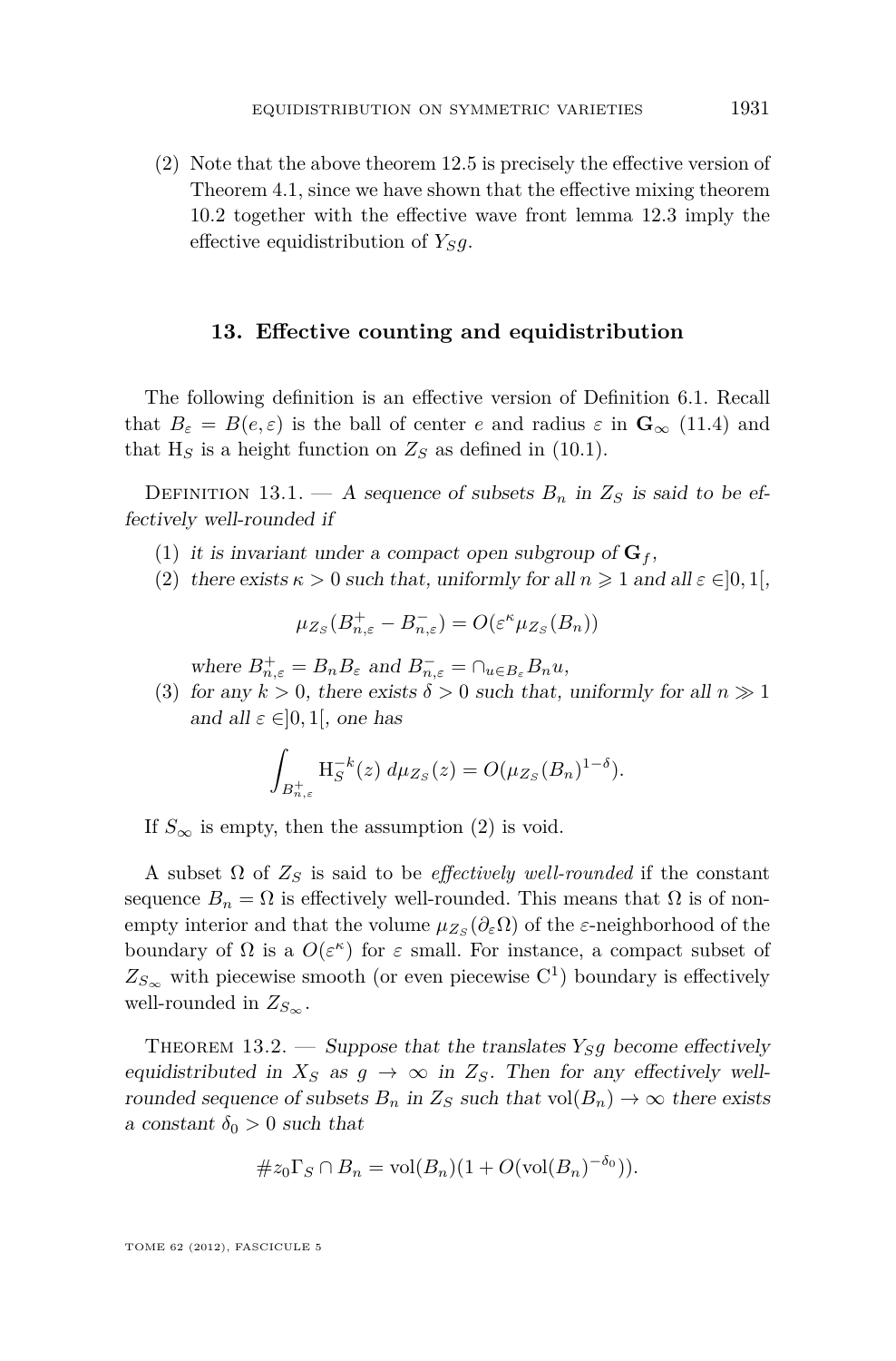<span id="page-44-0"></span>Proof. — Set  $\Gamma_{S,H} := \Gamma_S \cap \mathbf{H}_S$ . As in sections [5](#page-17-0) and [6,](#page-18-0) we define a function  $F_n$  on  $X_s = \Gamma_s \backslash \mathbf{G}_s$  by

$$
F_n(x_0g) = \sum_{\gamma \in \Gamma_{S,H} \backslash \Gamma_S} \mathbf{1}_{B_n}(z_0 \gamma g) , \text{ for } g \in \mathbf{G}_S.
$$

For instance, one has

$$
F_n(x_0) = \#z_0 \Gamma_S \cap B_n.
$$

Let *m* and *r* be the integers given by Theorem [12.5](#page-41-0) and  $U_f$  a compact open subgroup of  $G_f$ . By Lemma [11.8,](#page-39-0) there exists  $p > 0$ , a smooth  $U_f$ invariant function  $\alpha_{\varepsilon}$  on  $\mathbf{G}_S$ , supported on  $B_{\varepsilon}U_f$  such that  $\int_{\mathbf{G}_S}\alpha_{\varepsilon}=1$  and  $\mathcal{S}_m(\alpha_\varepsilon) \leqslant \varepsilon^{-p}$ . Here we take  $\varepsilon$  and  $U_f$  small enough so that  $B_\varepsilon U_f$  injects to  $X_S$ , and hence we may consider  $\alpha_{\varepsilon}$  as a function on  $X_S$ .

We also introduce the functions  $F_n^{\pm}$  on  $X_s$ :

$$
F_{n,\varepsilon}^{\pm}(x_0g)=\sum_{\gamma\in\Gamma_{S,H}\backslash\Gamma_S} {\bf 1}_{B_{n,\varepsilon}^{\pm}}(z_0\gamma g)\quad, \text{ for } g\in {\bf G}_S.
$$

Then

$$
F_{n,\varepsilon}^-(x_0g) \le F_n(x_0) \le F_{n,\varepsilon}^+(x_0g) \quad \text{ for all } g \in B_\varepsilon \times U_f
$$

and hence

$$
\langle F_{n,\varepsilon}^-, \alpha_\varepsilon \rangle \leqslant F_n(x_0) \leqslant \langle F_{n,\varepsilon}^+, \alpha_\varepsilon \rangle.
$$

Note that

$$
\langle F_{n,\varepsilon}^{\pm}, \alpha_{\varepsilon} \rangle = \int_{B_{n,\varepsilon}^{\pm}} \left( \int_{Y_S} \alpha_{\varepsilon}(yg) d\mu_{Y_S}(y) \right) d\mu_{Z_S}(z_0 g).
$$

Set  $v_n := \text{vol}(B_n)$  and  $v_{n,\varepsilon}^{\pm} := \text{vol}(B_{n,\varepsilon}^{\pm})$ . Then by Theorem [12.5](#page-41-0) and the assumptions (2) and (3) of the definition [13.1,](#page-43-0) there exist positive constants *κ*, *δ* and *c<sub><i>i*</sub> such that for all  $n \gg 1$  and small  $\varepsilon > 0$ ,

$$
\left| \langle F_{n,\varepsilon}^{\pm}, \alpha_{\varepsilon} \rangle - v_n \right| \leq \int_{B_{n,\varepsilon}^+} \left| \int_{Y_S} (\alpha_{\varepsilon}(yg) - 1) d\mu_{Y_S}(y) \right| d\mu_{Z_S}(z_0 g) + (v_{n,\varepsilon}^+ - v_{n,\varepsilon}^-) \leq C S_m(\alpha_{\varepsilon}) \int_{B_{n,\varepsilon}^+} H_S(z)^{-k} d\mu_{Z_S}(z) + c_2 \varepsilon^{\kappa} v_n \leq C_1 \varepsilon^{-p} v_n^{1-\delta} + c_2 \varepsilon^{\kappa} v_n.
$$

Setting  $\delta_0 := \frac{\delta}{1+p/k}$  and choosing  $\varepsilon = v_n^{-\delta_0/\kappa}$  we get  $F_n(x_0) = v_n(1+p)$  $O(v_n^{-\delta_0})$  $\Box$ ).

COROLLARY 13.3. — Let  $S = S_0 \sqcup S_1$  be a partition of *S*. There exist  $\delta_0$ ,  $c > 0$  such that for any effectively well-rounded sequence of subsets  $B_n$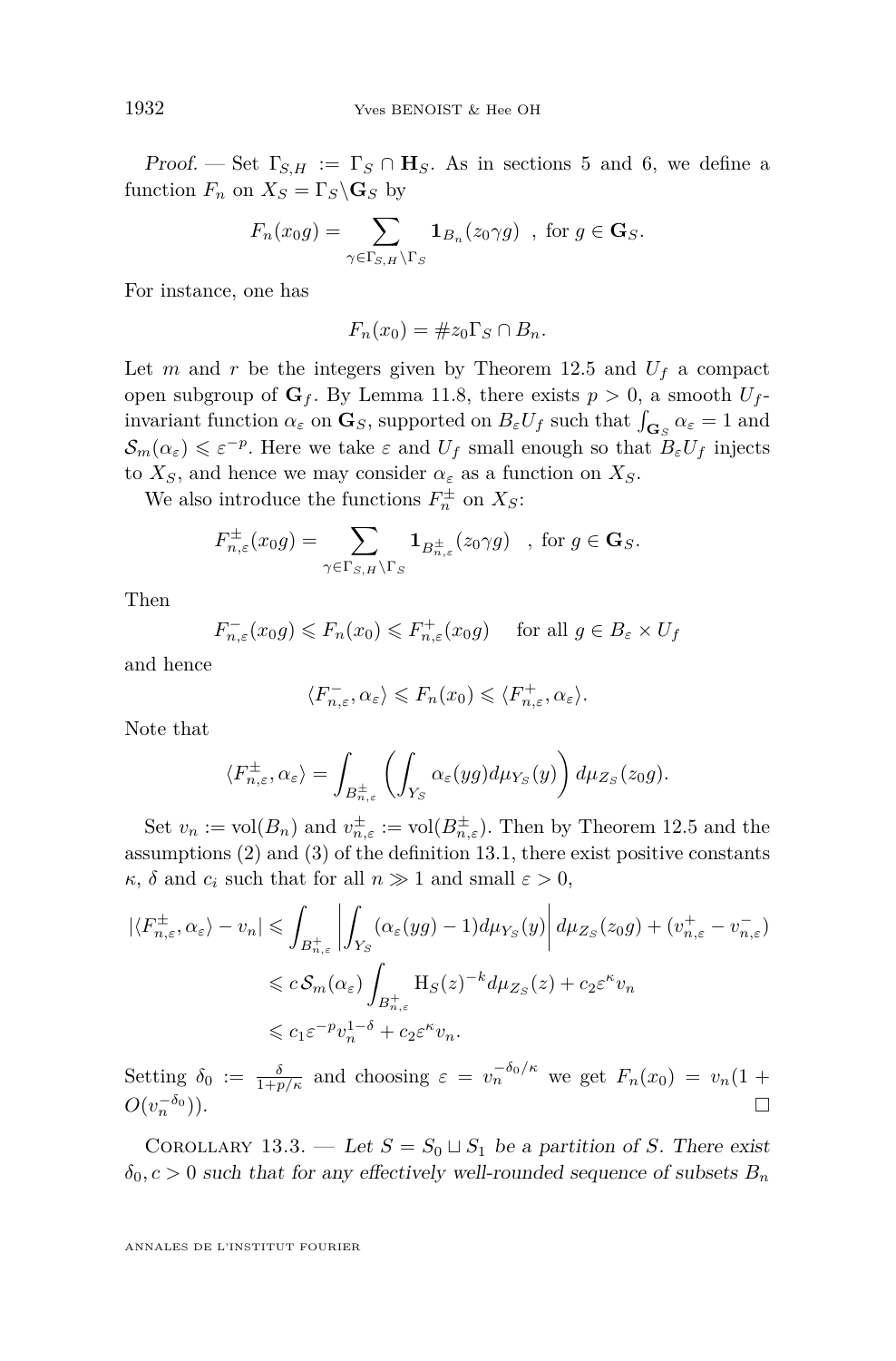<span id="page-45-0"></span>in  $Z_{S_1}$  whose volumes  $v_n := \mu_{Z_{S_1}}(B_n)$  tend to  $\infty$  and for any compact effectively well-rounded subset  $\Omega$  of  $Z_{S_0}$ , we have

$$
#z_0\Gamma_S\cap(\Omega\times B_n)=\frac{\mu_{Y_S}(Y_S)}{\mu_{X_S}(X_S)}\,v_n\,\mu_{Z_{S_0}}(\Omega)\,(1+O(v_n^{-\delta_0}))\,.
$$

Proof. — To apply Theorem [13.2,](#page-43-0) we only have to check that the sequence  $A_n := \Omega \times B_n$  of subsets of  $Z_S$  is effectively well-rounded, which is straightforward.

#### **14. Effective well-roundedness**

In this section, we give explicit examples of effectively well-rounded families (see Definition [13.1\)](#page-43-0).

We keep the notations for *K*, *S*, **G**, **H**, *Z*,  $H_S(z) = \prod_{v \in S} ||z||_v$  etc., from the beginning of section [10.](#page-34-0)

We also set for  $T > 0$ ,

#### (14.1)

$$
B_v(T) := \{ z \in Z_v \mid ||z||_v \leq T \} \text{ and } S_v(T) := \{ z \in Z_v \mid ||z||_v = T \}.
$$

PROPOSITION 14.2. — (1) Fix a subset  $S_0 \subset S$  containing  $S_{\infty}$ . For an |*S*|-tuple  $m = (m_v)$  of positive numbers, define

$$
Z(m) := \prod_{v \in S_0} B_v(m_v) \times \prod_{v \in S \setminus S_0} S_v(m_v).
$$

Then the family of sets  $Z(m)$ ,  $m_v \gg 1$ , provided non-empty, is effectively well-rounded.

(2) The family of height balls  $B_T = \{z \in Z_S : H_S(z) \leq T\}$  is effectively well-rounded.

Proof. — The proof relies heavily on the section [7.](#page-20-0) For  $(1)$ , we may assume that *S* contains only one place *v*. When *v* is infinite, the condition [13.1](#page-43-0) [\(2\)](#page-43-0) is Lemma [8.8](#page-29-0) (2) and [13.1](#page-43-0) [\(3\)](#page-43-0) is Corollary [7.3.](#page-22-0)c. When *v* is finite, the condition [13.1](#page-43-0) [\(2\)](#page-43-0) is empty and the condition [13.1](#page-43-0) [\(3\)](#page-43-0) is Corollary [7.7.](#page-24-0)b.

For  $(2)$ , [13.1](#page-43-0)  $(2)$  is Lemma [8.8](#page-29-0)  $(4)$ , and 13.1  $(3)$  is a combination of the following lemma 14.3 with the facts that, on one hand one has  $B_{T,\varepsilon} \subset B_{kT}$ for some fixed  $k > 0$  and, on the other hand, one has  $V_{kT} = O(V_T)$  again by Lemma [8.8](#page-29-0) (4).

LEMMA 14.3. — Let  $B_T = \{z \in Z_S : H_S(z) \leq T\}$  and  $V_T := \mu_{Z_S}(B_T)$ . Then, for any  $k > 0$ , there exists  $\delta > 0$  such that

$$
\int_{B_T} H_S(z)^{-k} d\mu_{Z_S}(z) = O(V_T^{1-\delta}).
$$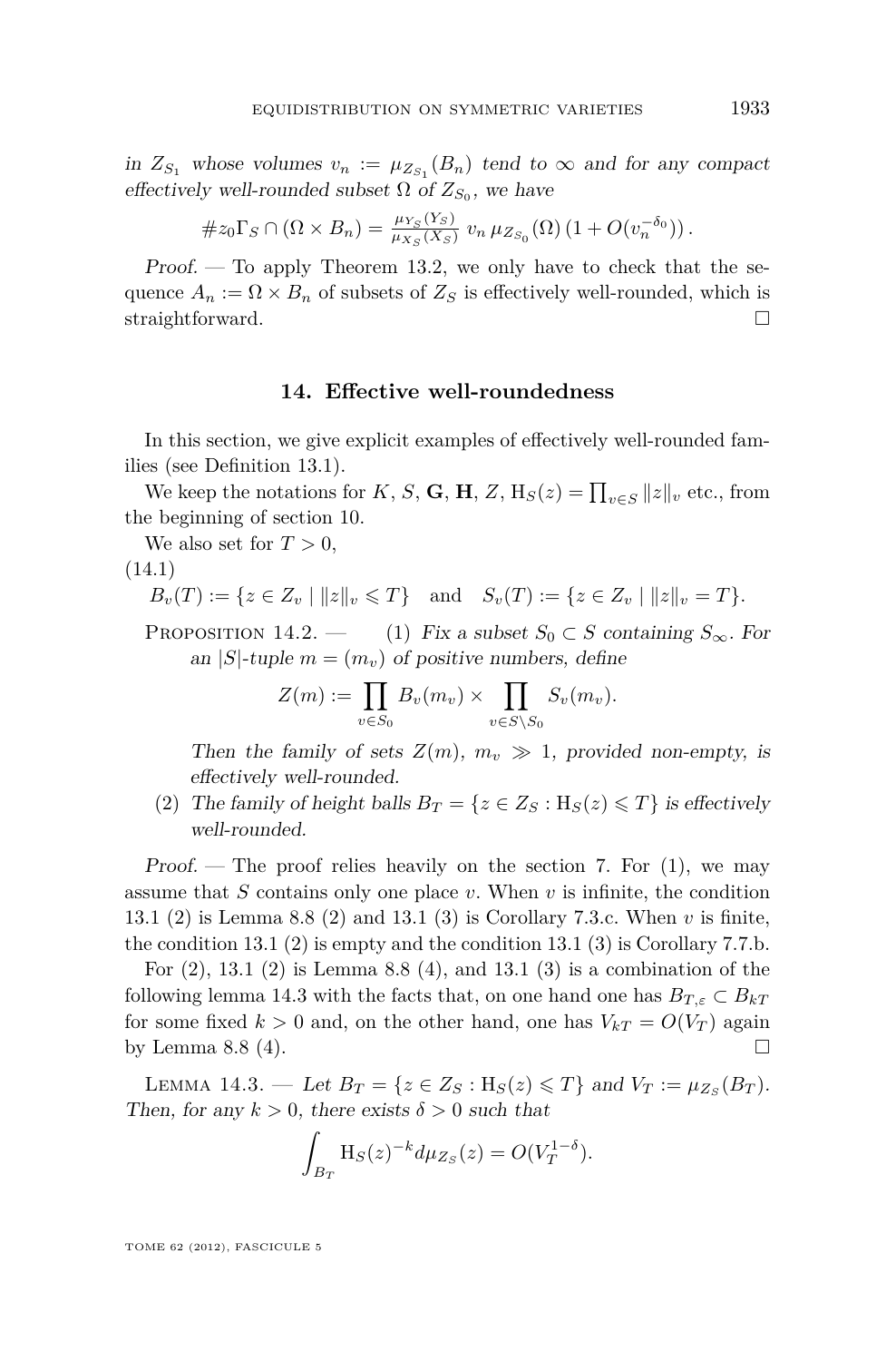<span id="page-46-0"></span>Proof. — We may assume that, for all *v* in *S* and *z* in  $Z_v$ , one has  $||z||_v \ge 1$ . Set  $b_T = \{z \in Z_{S_{\infty}} : H_{S_{\infty}}(z) \le T\}$  and  $v_T = \mu_{Z_{S_{\infty}}}(b_T)$ .

We first claim that there exists  $\delta > 0$  and  $C > 0$  such that for any  $T > 0$ ,

(14.4) 
$$
\int_{b_T} H_{S_{\infty}}^{-k} d\mu_{Z_{S_{\infty}}} < C v_T^{1-\delta}.
$$

Set  $u_T$  to be the left hand side of the above inequality. For *T* large, by Lemma [8.8](#page-29-0) (1) one has  $v_T = O(T^{m_0})$  for some  $m_0 > 0$ , hence the derivative  $u'_T = T^{-k}v'_T$  satisfies  $u'_T = O(v_T^{-k/m_0}v'_T)$  and, integrating, one gets  $u_T = O(v_T^{1-k/m_0})$ . For *T* bounded, since  $H_{S_{\infty}}$  is bounded below, one gets  $u_T = O(v_T)$ . Putting this together, one gets (14.4).

Now, for any tuple  $m = (m_v) \in \mathbb{N}^{S_f}$ , set  $S(m) := \prod S_v(m_v) \subset Z_{S_f}$ where  $S_v(m_v) := \{z \in Z_v : ||z||_v = m_v\}.$ 

Also set  $\pi_m := \prod_v m_v \in \mathbb{N}$  and  $\omega_m = \mu_{Z_{S_f}}(S(m))$ .

Then we have, where the following sums are taken over the tuples  $m \in$  $\mathbb{N}^{S_f}$  for which  $S(m)$  is non empty,

$$
\int_{B_T} \mathbf{H}_S(z)^{-k} d\mu_{Z_S}(z) = \sum_m \left( \int_{b_{T/\pi_m}} \mathbf{H}_{S_{\infty}}^{-k} d\mu_{Z_{S_{\infty}}} \right) \left( \int_{S(m)} \mathbf{H}_{S_f}^{-k} d\mu_{Z_{S_f}} \right)
$$
\n
$$
= \sum_m \pi_m^{-\frac{k}{2}} \left( \int_{b_{T/\pi_m}} \mathbf{H}_{S_{\infty}}^{-k} d\mu_{Z_{S_{\infty}}} \right) \left( \int_{S(m)} \mathbf{H}_{S_f}^{-k} d\mu_{Z_{S_f}} \right)
$$
\n
$$
\leq C \sum_m \pi_m^{-\frac{k}{2}} \left( v_{T/\pi_m} \omega_m \right)^{1-\delta}
$$
\n
$$
\leq C \left( \sum_m \pi_m^{-\frac{k}{2\delta}} \right)^{\delta} \left( \sum_m v_{T/\pi_m} \omega_m \right)^{1-\delta}
$$
\n
$$
\leq C \left( \prod_{v \in S_f} (1 - q_v^{-\frac{k}{2\delta}}) \right)^{-\delta} V_T^{1-\delta},
$$

with positive constants *C* and  $\delta$  given by (14.4) and Corollary [7.7.](#page-24-0)b.  $\Box$ 

#### **15. Effective applications**

In this section, assuming *K* is a number field and **H** is a symmetric *K*subgroup, we give proofs of effective versions of our main theorems listed in the introduction, keeping the notations therein.

COROLLARY 15.1. — Assume that  $Z_{\mathcal{O}_S} \neq \emptyset$ . Then for any finite  $v \in S$ , there exists  $\delta > 0$  such that for any effectively well-rounded subset  $\Omega \subset$ *ZS*−{*v*},

$$
\#\{z \in Z_{\mathcal{O}_S} \cap \Omega : ||z||_v = T\} = \widetilde{\mathrm{vol}}(\Omega \times S_v(T)) \left(1 + O(T^{-\delta})\right)
$$

as  $T \to \infty$  subject to  $S_v(T) \neq \emptyset$ .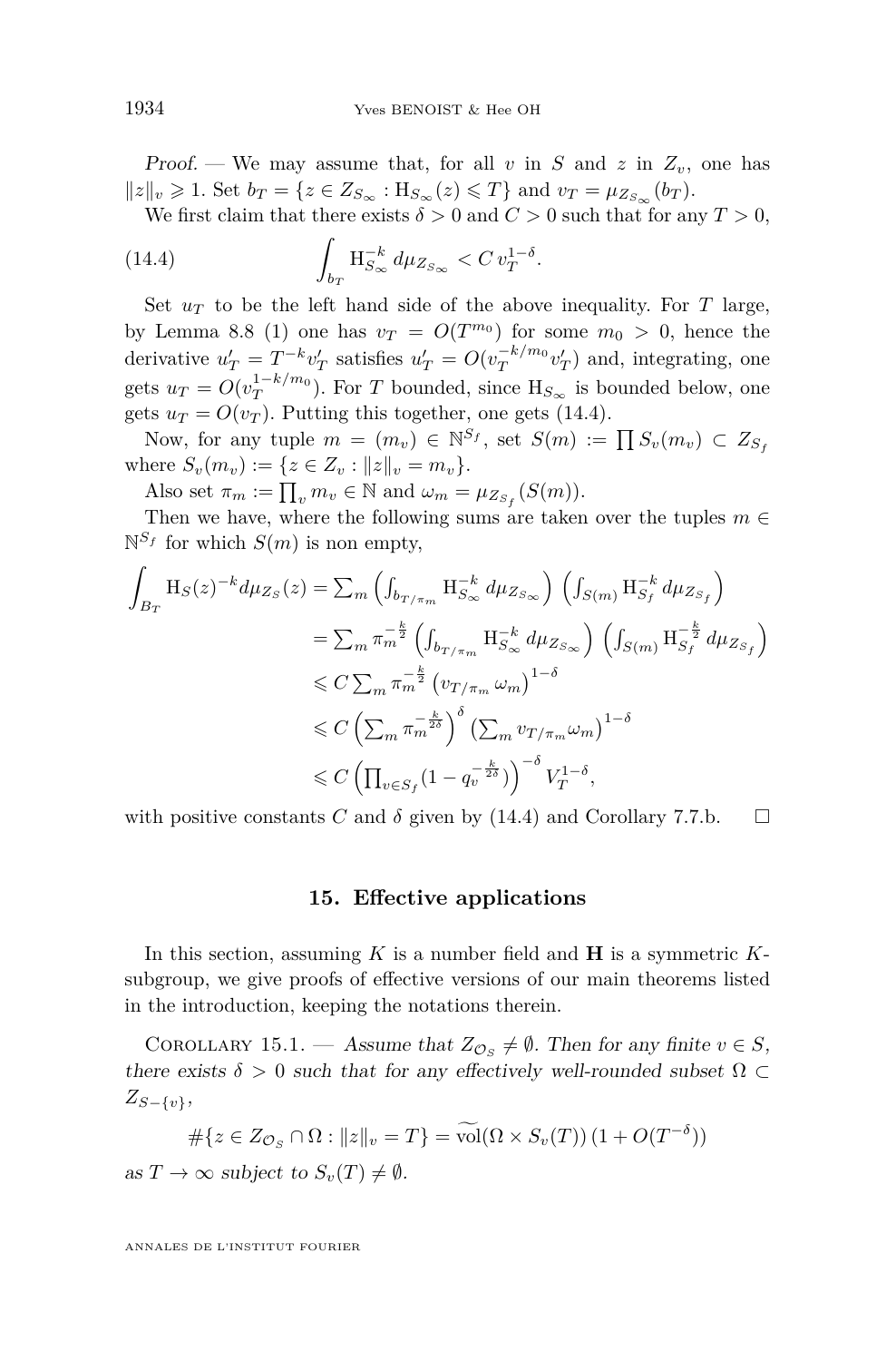Recall that the normalized volume vol has been defined in  $(1.6)$ . This corollary is an equidistribution statement since one has

$$
\text{vol}(\Omega \times S_v(T)) = C \,\mu_{Z_{S-\{v\}}}(\Omega) \,\mu_{Z_v}(S_v(T))
$$

with a constant *C* independent of *n* and  $\Omega$ .

Proof of Corollary [15.1.](#page-46-0) — The same claim with the error term  $O(T^{-\delta})$ replaced by  $O((\mu_{Z_v}(S_v(T))^{-\delta})$  follows immediately from Theorems [12.5,](#page-41-0) [13.2](#page-43-0) and Proposition [14.2.](#page-0-0) Now by Corollary [7.7.](#page-24-0)c, we have a constant  $a > 0$  such that for *T* large and  $S_v(T) \neq \emptyset$ ,

$$
\mu_{Z_{v_0}}(S_v(T))^{-1} = O(T^{-a/2}).
$$

This proves the claim.

For  $z \in V_{\mathbb{Q}}$ , the condition  $||z||_p \leqslant p^n$  is equivalent to  $z \in p^{-n}V_{\mathbb{Z}}$ . Hence we obtain:

COROLLARY 15.2. — Assume  $K = \mathbb{Q}$  and fix a prime p such that  $Z_p$ is non compact and  $Z_{\mathbb{Z}[p^{-1}]}$  is non empty. Then there exists  $\delta > 0$  such that, for any non-empty compact subset  $\Omega \subset Z_{\mathbb{R}}$  with piecewise smooth boundary,

$$
\#\Omega \cap p^{-n} \mathbf{V}_{\mathbb{Z}} = \widetilde{\text{vol}}(\Omega \times B_p(p^n)) \left(1 + O(p^{-\delta n})\right)
$$

as  $n \to \infty$ , where  $B_p(p^n)$  is defined in [\(14.1\)](#page-45-0).

Note again that  $vol(\Omega \times B_p(p^n)) = C \mu_{Z_{\mathbb{R}}}(\Omega) \mu_{Z_p}(B_p(p^n))$  for some  $C > 0$ independent of *n* and  $Ω$ .

Proof of Theorems [1](#page-7-0).3 and 1.8. — Letting  $v_T := vol(B_S(T))$ , Theorem [1.3](#page-6-0) with  $O(T^{-\delta})$  replaced by  $O(v_T^{-\delta})$  immediately follows from Theorems [12.5](#page-41-0) and [13.2](#page-43-0) and Proposition [14.2.](#page-0-0) To obtain the given error term, note that at least one of the factors  $Z_{v_0}$  is non-compact. Fix  $R_0 > 1$  such that the volume of  $B_{S\setminus\{v_0\}}(R_0) = \{z \in Z_{S-v_0} : H_{S\setminus\{v_0\}}(z) \le R_0\}$  is positive. Since  $B_S(T)$  contains the product  $B_{v_0}(TR_0^{-1})B_{S\setminus\{v_0\}}(R_0)$ , we have  $v_T^{-1} = O(\mu_{Z_{v_0}}(B_{v_0}(TR_0^{-1}))^{-1})$ *.* By Corollary [7.3.](#page-22-0)d for *v*<sub>0</sub> archimedean and Corollary [7.7.](#page-24-0)c for  $v_0$  non-archimedean, we have a constant  $a > 0$  satisfying

$$
\mu_{Z_{v_0}}(B_{v_0}(T))^{-1} = O(T^{-a/2}).
$$

This proves the claim. The same proof works for Theorem [1.8](#page-7-0) applying Corollary [13.3](#page-44-0) in place of Theorem [13.2.](#page-43-0)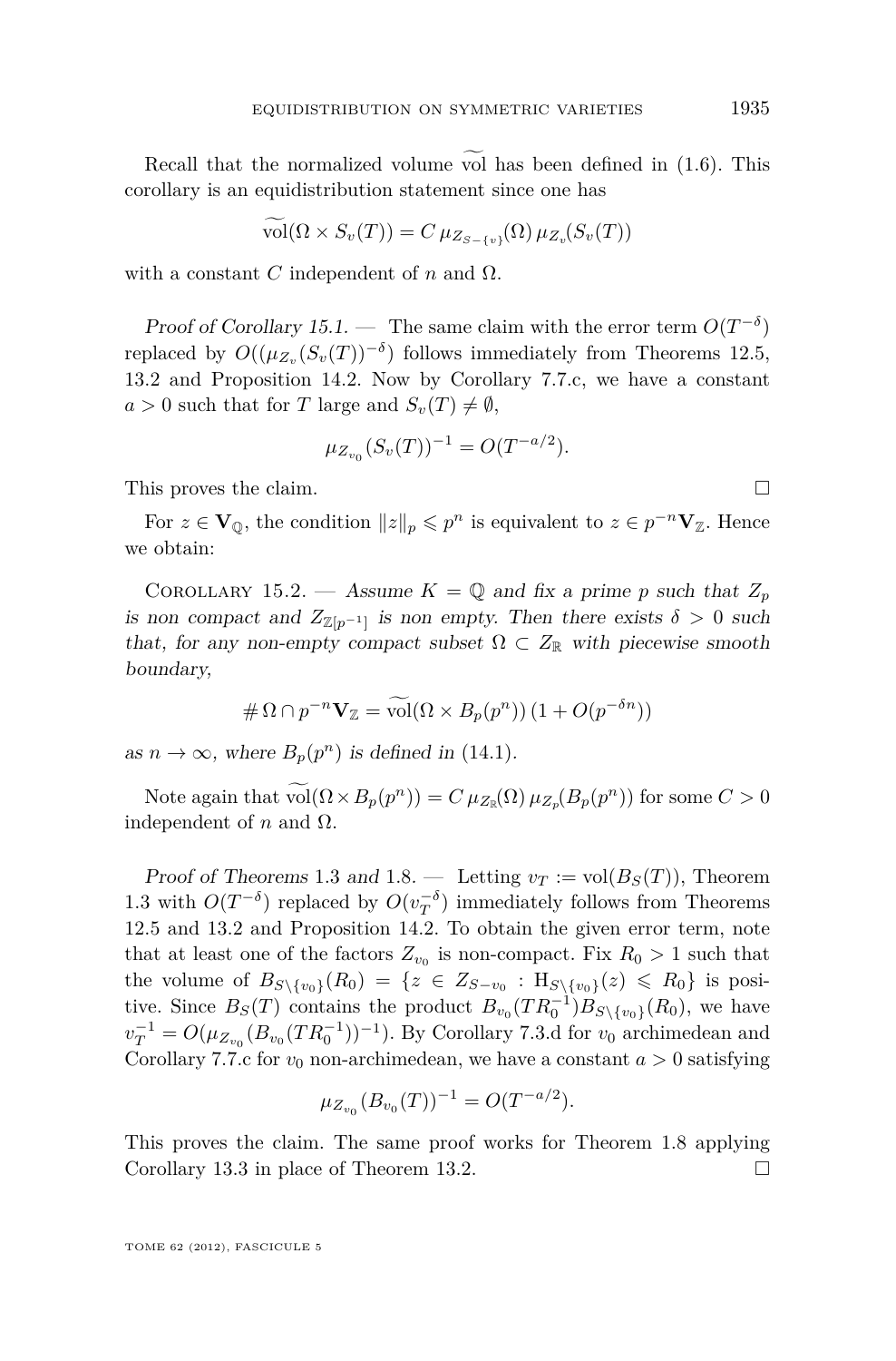Proof of Corollary 1*.*[11](#page-8-0). — All three cases fit in our setting as in the introduction.

For (A), if *f* has signature  $(r, s)$ ,  $V_1(\mathbb{R})$  can be identified with Spin( $r$  −  $(1, s)$  Spin $(r, s)$  where the Spin $(r, s)$ -action on  $\mathbb{R}^{r+s}$  is given through the projection  $\text{Spin}(r,s) \to \text{SO}(r,s)$ .

For (B): we have the action of  $G = SL_n$  on **V** by  $(g, v) \mapsto g^t v g$ . And  $\mathbf{V}_1(\mathbb{R})$  is a finite disjoint union of  $\text{SO}(r, s) \setminus \text{SL}_n(\mathbb{R})$  for  $r + s = n$ , each of them being the variety consisting of symmetric matrices of signature (*r, s*).

For (C), we have  $\mathbf{V}_1(\mathbb{R}) = \text{Sp}_{2n}(\mathbb{R})\backslash \text{SL}_{2n}(\mathbb{R})$  with the action  $(g, v) \mapsto$  $g^t v g$ .

Note for (A), if  $n = 3$ ,  $\mathbf{H}_{\mathbb{R}} = \text{Spin}(1,1)$  may arise and the additional assumption that  $f$  does not represent 0 over  $\mathbb Q$  implies that **H** does not allow any non-trivial Q-character. In all other cases, **H** is semisimple and hence has no character.

Now we give a uniform proof assuming that  $S = \{\infty, p\}$  for the sake of simplicity. It is easy to generalize the argument for a general *S*. Also note that this proof works equally well for any homogeneous integral polynomial *f* whose level set can be identified with a symmetric variety in our set-up.

Let  $d = \deg f$ . For each  $0 \leq j \leq d-1$ , consider the radial projection  $\pi_j: V_{p^{k d+j}} \to V_{p^j}$  given by  $x \mapsto p^{-k}x$ . Then since the degree of *f* is *d* and the radial projection is bijective,

$$
\#\Omega \cap \pi(\mathbf{V}_{p^{kd+j}}(\mathbb{Z})^{\mathrm{prim}}) = \#\{z \in \mathbf{V}_{p^j}(\mathbb{Z}[p^{-1}]) \cap \Omega_j : ||z||_p = p^k\}
$$

 $\text{where } \Omega_j := p^{j/d} \Omega \subset \mathbf{V}_{p^j}.$  Since  $\mathbf{V}_{p^j}(\mathbb{Z}[p^{-1}])$  is a finite union of  $\mathbf{G}(\mathbb{Z}[p^{-1}])$ -orbits, we obtain by Corollary [13.3](#page-44-0) with  $S_0 = \{\infty\}$  and  $S_1 = \{p\}$ 

$$
\#\Omega \cap \pi(\mathbf{V}_{p^{kd+j}}(\mathbb{Z})^{\mathrm{prim}}) \sim \omega_{p^{kd+j}} \operatorname{vol}(\Omega) (1 + O(\omega_{p^{kd+j}}^{-\delta}))
$$

where  $\omega_{p^{kd+j}} = \mu(\lbrace x \in V_{p^j}(\mathbb{Q}_p) : ||x||_p = p^k \rbrace)$ . Note that, by Remark [9.3,](#page-33-0)  $\omega_m$  go to infinity with *m* when it is non zero.

Proof of Corollary 1.[12](#page-9-0). — As before, we assume  $S = \{\infty, p\}$  for simplicity. We use the same notation as in the above proof. Then for each fixed  $0 \leqslant j \leqslant d-1$ ,  $f(x) = p^{kd+j}$  is equivalent to  $f(p^{-k}x) = p^j$  and, if  $z = p^{-k}x$ with  $x \in \mathbf{V}(\mathbb{Z})^{\text{prim}}$ , one has  $||z||_{\infty} ||z||_p = ||x||_{\infty}$ . Therefore

$$
N_{j,T} := #\{x \in \mathbf{V}(\mathbb{Z})^{\text{prim}} : ||x||_{\infty} < T, \ f(x) = p^{kd+j} \text{ for some integer } k \geq 0\}
$$
\n
$$
= #\{z \in \mathbf{V}_{p^j}(\mathbb{Z}[p^{-1}]): ||z||_{\infty} ||z||_p < T\}.
$$

By Theorem [1.3,](#page-6-0) one has  $N_{j,T} = v_{j,T} (1 + O(v_{j,T}^{-\delta_j}))$  where

$$
v_{j,T} = \widetilde{\text{vol}}(\{(z_{\infty}, z_p) \in \mathbf{V}_{p^j}(\mathbb{R}) \times \mathbf{V}_{p^j}(\mathbb{Q}_p) : ||z_{\infty}||_{\infty} ||z_p||_p < T \}).
$$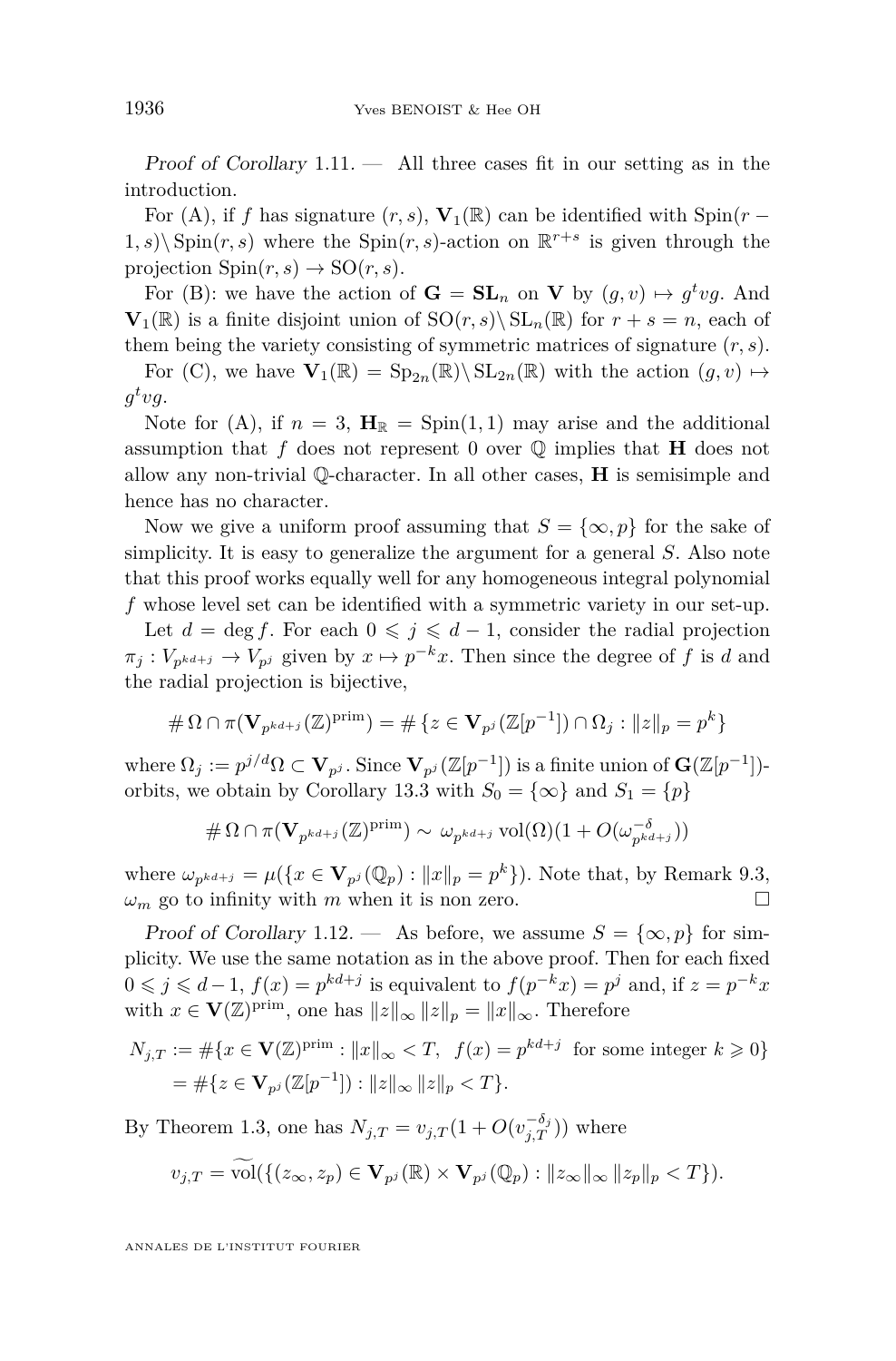<span id="page-49-0"></span>Since  $\#\{x \in \mathbf{V}(\mathbb{Z})^{\text{prim}} : ||x||_{\infty} < T, \quad f(x) \in p^{\mathbb{Z}}\} = \sum_{j} N_{j,T}$ , and  $v_T = \sum_j v_{j,T}$ , this proves the claim.

#### **16. More examples**

Here are a few concrete examples of applications of Theorem [1.5](#page-6-0) to emphasize the meaning of our results. For each of them, we have selected a specific global field *K* with sets  $S_0$ ,  $S_1$  (most often  $K = \mathbb{Q}$ ,  $S_0 = \{v_0\}$  and  $S_1 = \{v_1\}$  and we have selected a classical symmetric space *Z* defined over *K*. We look at the repartition of *S*-integral points *z* in  $Z_{v_0}$  when imposing conditions on the *v*1-norm of *z*.

**Symmetric matrices with two real places.** This example is very classical. Let  $\tau$  be the non trivial automorphism of the real quadratic field  $K := \mathbb{Q}[\sqrt{2}]$  and set, for  $d \geq 2$ ,

 $Z_{\{\infty\}} := \{M \in M_d(\mathbb{R}) \text{ positive definite symmetric matrix of determinant } 1\}$ and

$$
Z_n := \{ M \in Z_{\{\infty\}} \cap M_d(\mathbb{Z}[\sqrt{2}]) \mid \sum_{i,j} \tau(m_{i,j})^2 \leq n^2 \} .
$$

LEMMA 16.1. — As  $n \to \infty$ , these discrete sets  $Z_n$  become equidistributed in the non-compact Riemannian symmetric space  $Z_{\{\infty\}}$ .

Proof. — Let  $v_0$  and  $v_1$  be the two infinite places of  $K$ : for  $\lambda \in K$ ,  $|\lambda|_{v_0} = |\lambda|$  and  $|\lambda|_{v_1} = |\tau(\lambda)|$ . Apply Theorem [1.5](#page-6-0) to

(16.1) 
$$
K = \mathbb{Q}[\sqrt{2}], S_0 = \{v_0\}, S_1 = \{v_1\}, \mathbf{Z} = \mathbf{SL}_d/\mathbf{SO}_d
$$
,

and to the group  $\mathbf{G} = \mathbf{SL}_d$  which acts by  $M \to gM^tg$  on the vector space **V** of symmetric *d* × *d*-matrices, with **Z** ∼ {*M* ∈ **V** | det(*M*) = 1 } as a **G**-orbit.

Note that the group  $SL(d, \mathbb{R})$  acts transitively on  $Z_{\{\infty\}}$ .

**Orthogonal projections with one real and one finite place.** This example is also quite classical. Let *p* be a prime number,  $d = d_1 + d_2 \geqslant 3$ ,

$$
Z_{\{\infty\}} := \{\pi \in M_d(\mathbb{R}) \mid \pi^2 = {}^t\pi = \pi \text{ and } tr(\pi) = d_1\}
$$

be the set of orthogonal projections of rank  $d_1$  in  $\mathbb{R}^d$ , and

$$
Z_n := \{ \pi \in Z_{\{\infty\}} \mid p^n \pi \in M_d(\mathbb{Z}) \} .
$$

LEMMA 16.2. — As  $n \to \infty$ , these discrete sets  $Z_n$  become equidistributed in the compact Riemannian symmetric space  $Z_{\{\infty\}}$ .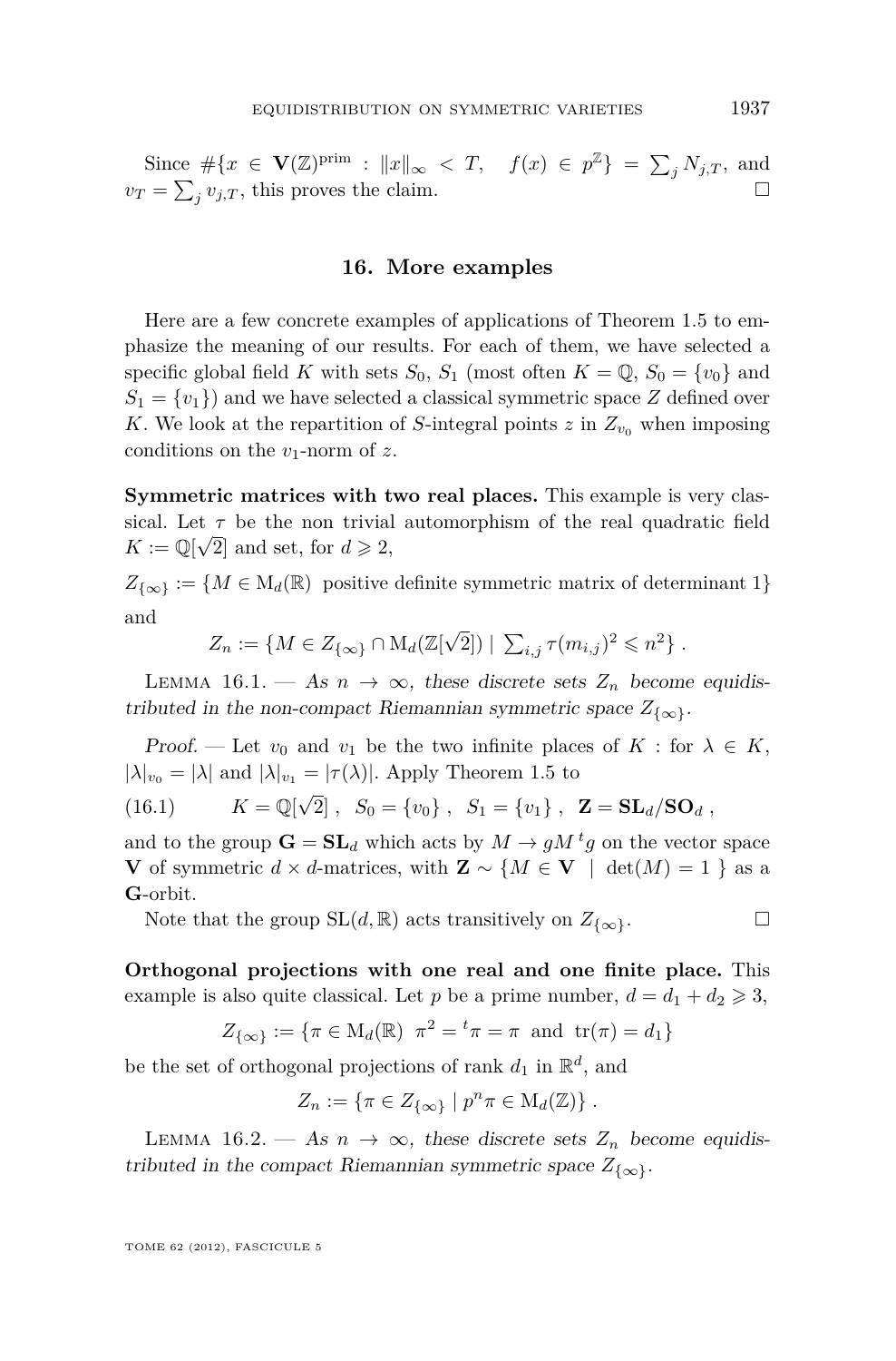Proof. — Apply Theorem [1.5](#page-6-0) and Remark [9.3](#page-33-0) with

(16.2) 
$$
K = \mathbb{Q}, S_0 = \{\infty\}, S_1 = \{p\}, \mathbf{Z} = \mathbf{O}_d/\mathbf{O}_{d_1} \times \mathbf{O}_{d_2}
$$

and to the group  $G = \text{Spin}_d$  which acts, by conjugation via  $SO_d$ , on the vector space **V** of  $d \times d$ -matrices, with **Z** ~ { $\pi \in \mathbf{V}$  |  $\pi^2 = {}^t\pi$  =  $\pi$  and  $tr(\pi) = d_1$  as a **G**-orbit.

Note that the group  $Spin(d, \mathbb{R})$  acts transitively on  $Z_{\{\infty\}}$ .

**Complex structures with one finite and one real place.** In this example, one chooses a prime number p and set, for  $d \geq 1$ ,

$$
Z_{\{p\}} := \{ J \in M_{2d}(\mathbb{Q}_p) \mid J^2 = -Id \text{ and } tr(J) = 0 \}
$$

and

$$
Z_R := \{ J \in Z_{\{p\}} \cap M_{2d}(\mathbb{Z}[\frac{1}{p}]) \mid \sum_{i,j} J_{i,j}^2 \leq R^2 \} .
$$

LEMMA 16.3. — As  $R \to \infty$ , these discrete sets  $Z_R$  become equidistributed in the *p*-adic symmetric space  $Z_{\{p\}}$ .

Proof. — Apply Theorem [1.5](#page-6-0) to

(16.3) 
$$
K = \mathbb{Q}, S_0 = \{p\}, S_1 = \{\infty\}, \mathbf{Z} = \mathbf{GL}_{2d}/\mathbf{GL}_d \times \mathbf{GL}_d
$$

and to the group  $\mathbf{G} = \mathbf{SL}_{2d}$  which acts by conjugation on the vector space **V** of 2*d* × 2*d*-matrices, with **Z** ∼ {*J* ∈ **V** | *J*<sup>2</sup> = −Id and *tr*(*J*) = 0 } as a **G**-orbit.

Note that the group  $SL(2d, \mathbb{Q}_p)$  acts transitively on  $Z_{\{p\}}$ .

**Antisymmetric matrices with two finite places in characteristic zero.** In this example, one chooses two distinct prime numbers  $p$  and  $\ell$ , and set, for  $d \geq 1$ ,  $n \geq 0$ , and  $R > d$ ,

$$
Z_{\{p\}} := \{ A \in \mathcal{M}_{2d}(\mathbb{Q}_p) \mid A = -^t A \text{ and } \det(A) = 1 \}
$$

and

$$
Z_{n,R} := \{ A \in Z_{\{p\}} \mid \sum_{i,j} A_{i,j}^2 < R \text{ and } \ell^n A \in M_{2d}(\mathbb{Z}[\frac{1}{p}]) \} .
$$

LEMMA 16.4. — As  $n+R \to \infty$ , these discrete sets  $Z_{n,R}$  become equidistributed in the *p*-adic symmetric space  $Z_{\{p\}}$ .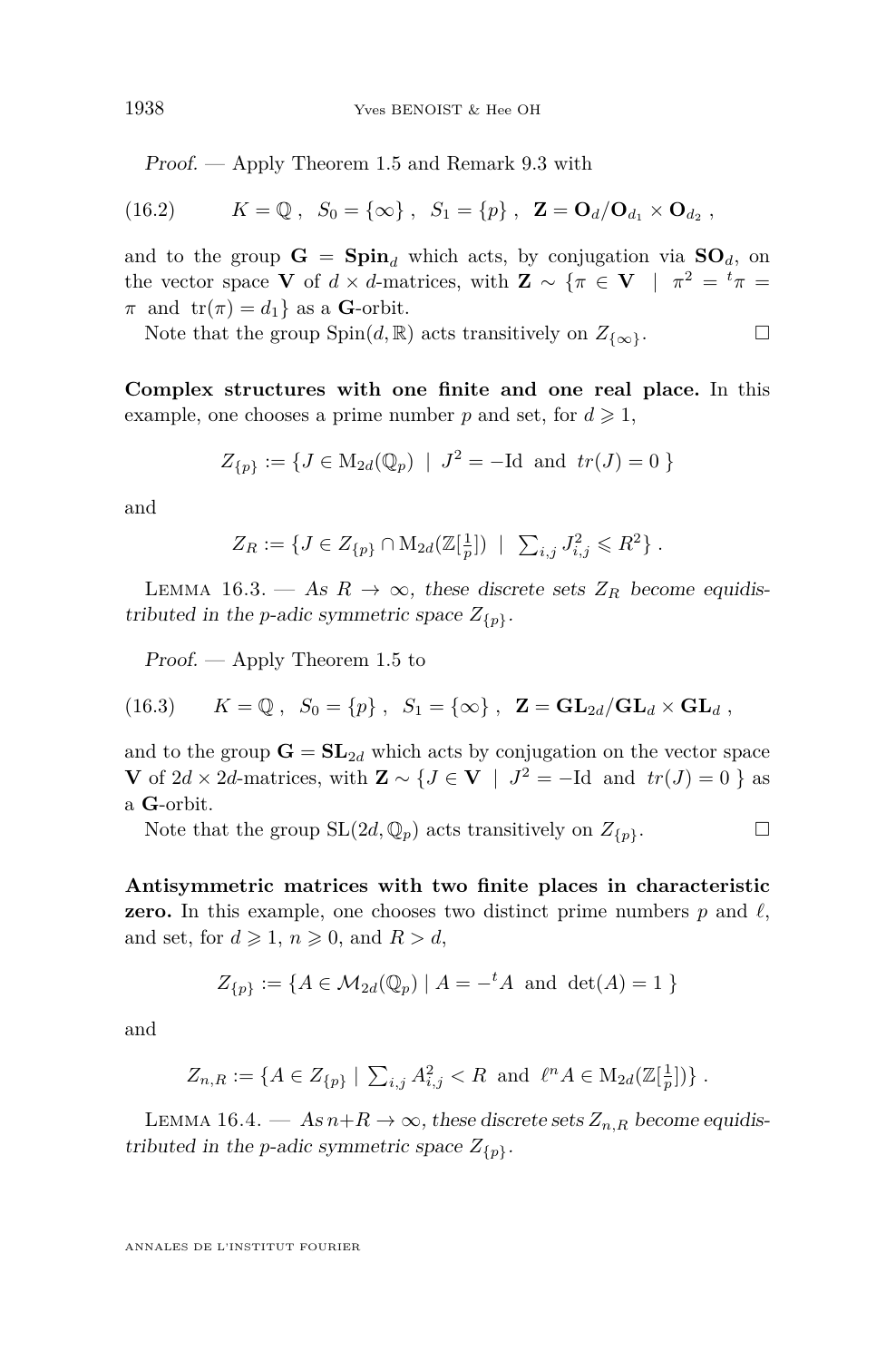Proof. — Apply Theorem [1.5](#page-6-0) and Remark [9.3](#page-33-0) with

(16.4) 
$$
K = \mathbb{Q}, S_0 = \{p\}, S_1 = \{\infty, \ell\}, \mathbf{Z} = \mathbf{SL}_{2d}/\mathbf{Sp}_d
$$

and to the group  $\mathbf{G} = \mathbf{SL}_{2d}$  which acts by  $g \to gA^tg$  on the vector space **V** of antisymmetric  $2d \times 2d$ -matrices, with  $\mathbf{Z} \sim \{A \in \mathbf{V} \mid \det(A) = 1\}$  as a **G**-orbit.

Note that the group  $SL_{2d}(\mathbb{Q}_p)$  acts transitively on  $Z_{\{p\}}$ .

**Quadrics with two places in positive characteristic.** In this example, *p* is an odd prime, and one set, for  $d \ge 3$ ,

$$
Z_{\{0\}} := \{ P \in \mathbb{F}_p((t))^d \mid P_1^2 + \dots + P_d^2 = 1 \}
$$

and, for  $n_1 \geqslant n_2 \geqslant \ldots \geqslant n_d \geqslant 0$ ,

$$
Z_{n_1,\ldots,n_d} := \{ P \in Z_{\{0\}} \cap \mathbb{F}_p[t,t^{-1}]^d \mid \deg(P_i) = n_i \ \forall i \} ,
$$

where  $\deg(\sum a_i t^i) := \max\{i \mid a_i \neq 0\}.$ 

LEMMA 16.5. — If  $n_1 = n_2 = n_3$  goes to infinity or if  $p \equiv 1 \mod 4$  and  $n_1 = n_2$  goes to infinity, these discrete sets  $Z_n$  become equidistributed in the sphere  $Z_{\{0\}}$ .

Proof. — Let 0 and  $\infty$  be the two (finite) places of the field  $\mathbb{F}_p(t)$  associated to the two points 0 and  $\infty$  of  $\mathbb{P}^1(\mathbb{F}_p)$ . Apply Theorem [1.5](#page-6-0) and Remark [9.3](#page-33-0) with

(16.5) 
$$
K = \mathbb{F}_p(t)
$$
,  $S_0 = \{0\}$ ,  $S_1 = \{\infty\}$ ,  $\mathbf{Z} = \mathbf{SO}_d/\mathbf{SO}_{d-1}$ ,

and to the group  $G = \text{Spin}_d$  which acts naturally, via  $SO_d$ , on the *d*dimensional vector space **V**, with the sphere  $\mathbf{Z} \sim \{v \in \mathbf{V} \mid v_1^2 + \dots v_d^2 = 1\}$ as a **G**-orbit.

The corresponding two completions are the fields of Laurent series  $K_0 =$  $\mathbb{F}_p((t))$  and  $K_\infty = \mathbb{F}_p((t^{-1}))$ , and the ring of *S*-integers is  $\mathcal{O}_S = \mathbb{F}_p[t, t^{-1}]$ . Set

$$
Z_{\{\infty\}} := \{ P \in \mathbb{F}_p((t^{-1}))^d \mid P_1^2 + \cdots + P_d^2 = 1 \},
$$

note that the well-rounded subset

$$
B_{n_1,\ldots,n_d} := \{ P \in Z_{\{\infty\}} \mid \deg(P_i) = n_i \ \forall i \}
$$

is non-empty if and only if  $n_1 = n_2 = n_3$  or  $p \equiv 1 \mod 4$  and  $n_1 = n_2$ .

Note also that the group  $\text{Spin}(d, \mathbb{F}_p((t)))$  acts transitively on  $Z_{\{0\}}$ .  $\Box$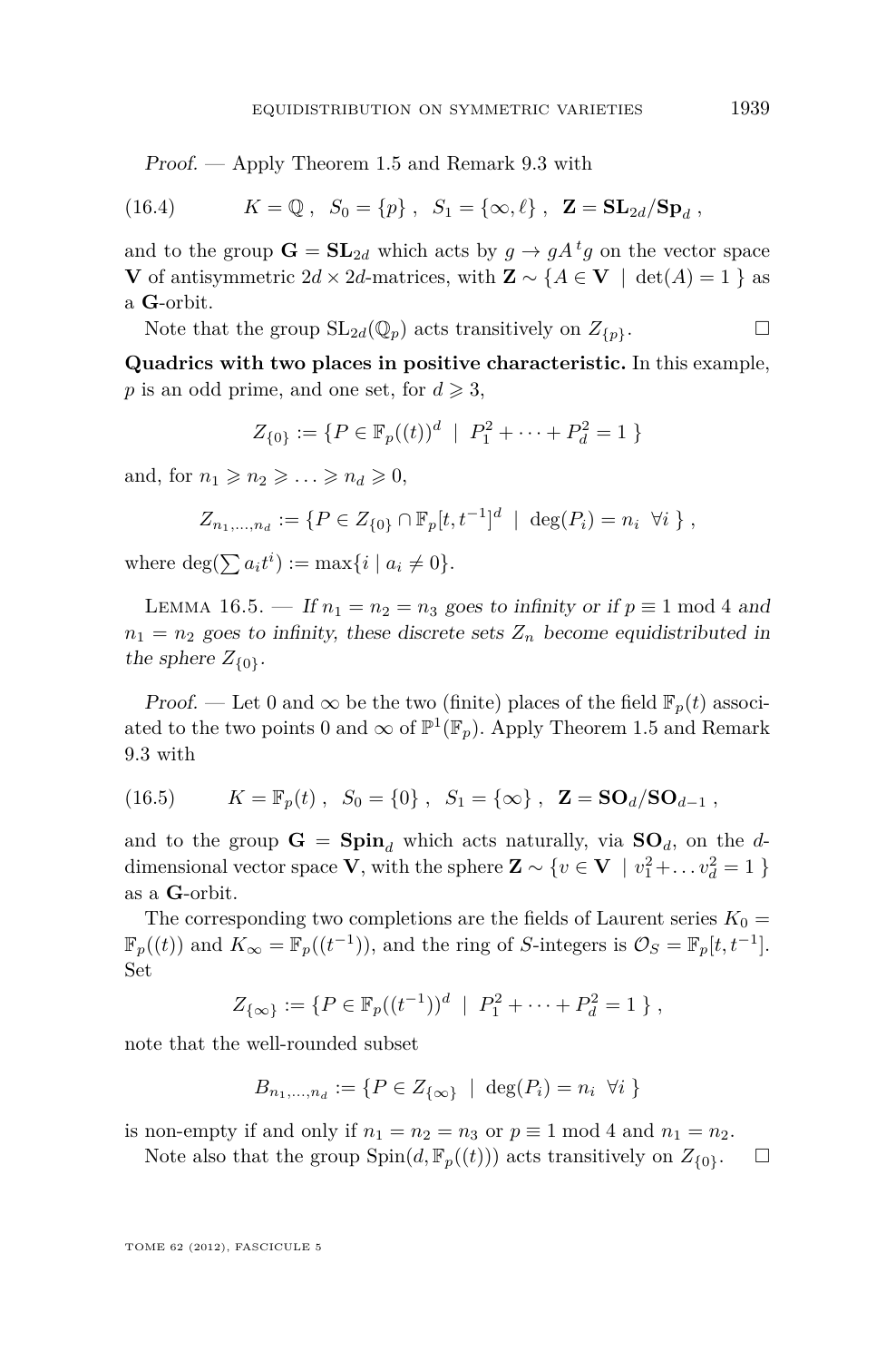<span id="page-52-0"></span>**Other examples.** The reader may construct easily many similar examples choosing other triples (*K, S, Z*). For instance, "Quadrics with three infinite places", "Lagrangian decompositions with two infinite and three finite places", "Hermitian matrices with four places in positive characteristic", and so on...

#### BIBLIOGRAPHY

- [1] M. Atiyah, "Resolution of singularities and division of distributions", Comm. Pure Appl. Math. **23** (1970), p. 145-150.
- [2] F. Aubin, Nonlinear analysis on manifolds. Monge-Ampère equations, GM, vol. 252, Springer, 1982.
- [3] Y. BENOIST, Five lectures on lattices, Séminaires et Congrès, vol. 18, 2010.
- [4] Y. Benoist & H. Oh, "Polar decomposition for *p*-adic symmetric spaces", Int. Math. Res. Not. **24** (2007), article IC 121.
- [5] F. Bruhat & J. Tits, "Groupes réductifs sur un corps local I", Publ. IHES **41** (1972), p. 5-252.
- [6] ——— , "Groupes réductifs sur un corps local II", Publ. IHES **60** (1984), p. 5-184.
- [7] A. CHAMBERT-LOIR & Y. TSCHINKEL, "On the distribution of points of bounded height on equivariant compactification of vector groups", Invent. Math. **48** (2002), p. 421-452.
- [8] L. Clozel, "Démonstration de la conjecture *τ*", Invent. Math. **151** (2003), p. 297- 328.
- [9] L. Clozel, H. Oh & E. Ullmo, "Hecke operators and equidistribution of Hecke points", Inv. Math. **144** (2003), p. 327-351.
- [10] R. Cluckers, "Classification of semialgebraic *p*-adic sets up to semi-algebraic bijection", Jour. Reine Angw. Math. **540** (2001), p. 105-114.
- [11] S. DANI & G. MARGULIS, "Asymptotic behavior of trajectories of unipotent flows on homogeneous spaces", Proc. Indian. Acad. Sci. **101** (1991), p. 1-17.
- [12] ——— , "Limit distribution of orbits of unipotent flows and values of quadratic forms", Advances in Soviet Math. **16** (1993), p. 91-137.
- [13] P. Delorme & V. Sécherre, "An analogue of the Cartan decomposition for p-adic reductive symmetric spaces", Pacific J. Math. **251** (2011), p. 1-21.
- [14] J. Denef, "On the evaluation of certain *p*-adic integral", Progress in Math. **59** (1985), p. 25-47.
- [15] padic semialgebraic sets and cell decomposition", Jour. Reine Angw. Math. **369** (1986), p. 154-166.
- [16] W. Duke, "Hyperbolic distribution problems and half integral weight Maass forms", Inven. Math. **92** (1988), p. 73-90.
- [17] W. DUKE, Z. RUDNICK & P. SARNAK, "Density of integer points on affine homogeneous varieties", Duke Math. Journ. **71** (1993), p. 143-179.
- [18] M. Einsiedler & E. Lindenstrauss, "Diagonalizable flows on locally homogeneous spaces and number theory", Int. Cong. Math. (2006), p. 1731-1759.
- [19] M. Einsiedler, G. Margulis & A. Venkatesh, "Effective equidistribution of closed orbits of semisimple groups on homogeneous spaces", Invent. Math. **177** (2009), p. 137-212.
- [20] M. Einsiedler & A. Venkatesh, "Local-Global principles for representations of quadratic forms", Inv. Math. **171** (2008), p. 257-279.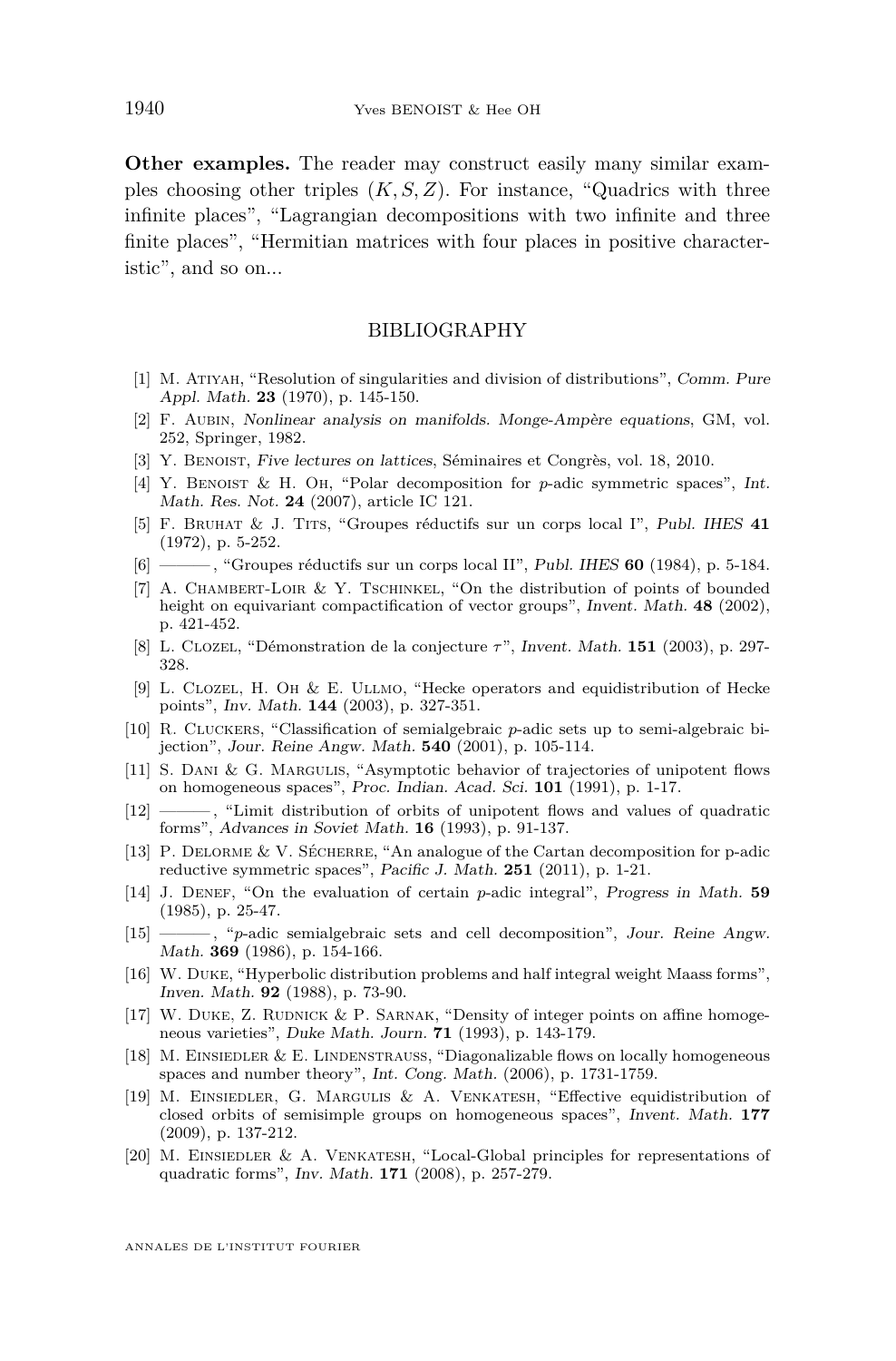- <span id="page-53-0"></span>[21] A. Eskin & C. McMullen, "Mixing, counting and equidistribution in Lie groups", Duke Math. Journ. **71** (1993), p. 181-209.
- [22] A. Eskin, S. Mozes & N. Shah, "Unipotent flows and counting lattice points on homogeneous varieties", Annals of Math. **143** (1996), p. 149-159.
- [23] A. Eskin & H. Oh, "Representations of integers by an invariant polynomial and unipotent flows", Duke Math. Journ. **135** (2006), p. 481-506.
- [24] R. Godement, Domaines fondamentaux des groupes arithmétiques, Seminaire Bourbaki, vol. 257, 1963.
- [25] A. Gorodnik, F. Maucourant & H. Oh, "Manin's and Peyre's conjectures on rational points and adelic mixing", Ann. Sci. Ecole Norm. Sup. **41** (2008), p. 47-97.
- [26] A. Gorodnik & A. Nevo, The ergodic theory of lattice subgroups, Annals Math. Studies, vol. 172, 2009.
- [27] A. GORODNIK & H. OH, "Rational points on homogeneous varieties and Equidistribution for Adelic periods", GAFA **21** (2011), p. 319-392.
- [28] A. GORODNIK, H. OH & N. SHAH, "Integral points on symmetric varieties and Satake compactifications", Amer. J. Math. **131** (2009), p. 1-57.
- [29] A. Gorodnik & B. Weiss, "Distribution of lattice orbits on homogeneous varieties", GAFA **17** (2007), p. 58-115.
- [30] A. GUILLOUX, "Existence et équidistribution des matrices de dénominateur n dans les groupes unitaires et orthogonaux", Ann. Inst. Fourier **58** (2008), p. 1185-1212.
- [31] A. Helminck & S. Wang, "On rationality properties of involutions of reductive groups", Adv. in Math. **99** (1993), p. 26-97.
- [32] H. Hironaka, "Resolution of singularities of an algebraic variety over a field of characteristic zero", Ann. of Math. **79** (1964), p. 109-326.
- [33] H. Iwaniec, "Fourier coefficients of modular forms of half integral weight", Inv. Math. **87** (1987), p. 385-401.
- [34] P. Jeanquartier, "Integration sur les fibres d'une fonction analytique", Travaux en Cours, vol. 34, 1999, p. 1-39.
- [35] F. Ledrappier, "Distribution des orbites des réseaux sur le plan réel", CRAS **329** (1999), p. 61-54.
- [36] Y. V. LINNIK, "Additive problems and eigenvalues of the modular operators", Proc. Int. Cong. Math. Stockholm, 1962, p. 270-284.
- [37] A. Macintyre, "On definable subsets of *p*-adic fields", J. Symb. Logic **41** (1976), p. 605-610.
- [38] G. MARGULIS, Discrete subgroups of semisimple Lie groups, Springer Ergebnisse, 1991.
- [39] ———, On some aspects of the theory of Anosov systems, Springer, 2004.
- [40] F. Maucourant, "Homogeneous asymptotic limits of Haar measures of semisimple linear groups", Duke Math. Jour. **136** (2007), p. 357-399.
- [41] P. Michel & A. Venkatesh, Equidistribution, *L*-functions and ergodic theory: on some problems of Yu. Linnik, Proc. Int. Cong. Math., 2006.
- [42] S. Mozes & N. Shah, "On the space of ergodic invariant measures of unipotent flows", ETDS **15** (1995), p. 149-159.
- [43] H. Oh, "Uniform pointwise bounds for matrix coefficients of unitary representations and applications to Kazhdan constants", Duke Math. J. **113** (2002), p. 133-192.
- [44] ——— , "Hardy-Littlewood system and representations of integers by invariant polynomials", GAFA **14** (2004), p. 791-809.
- [45] V. Platonov & A. Rapinchuk, Algebraic groups and number theory, Ac. Press, 1994.